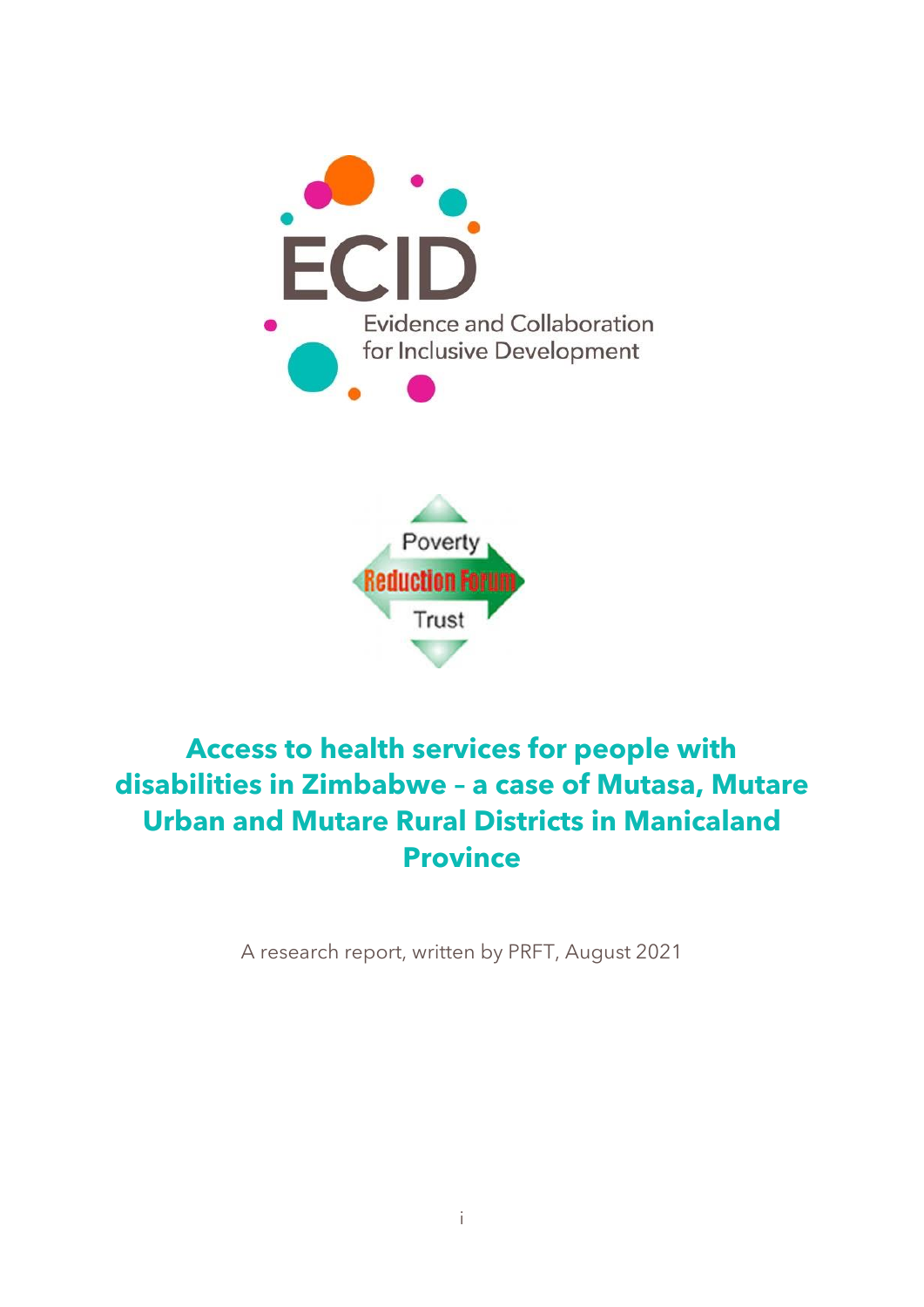# **Contents**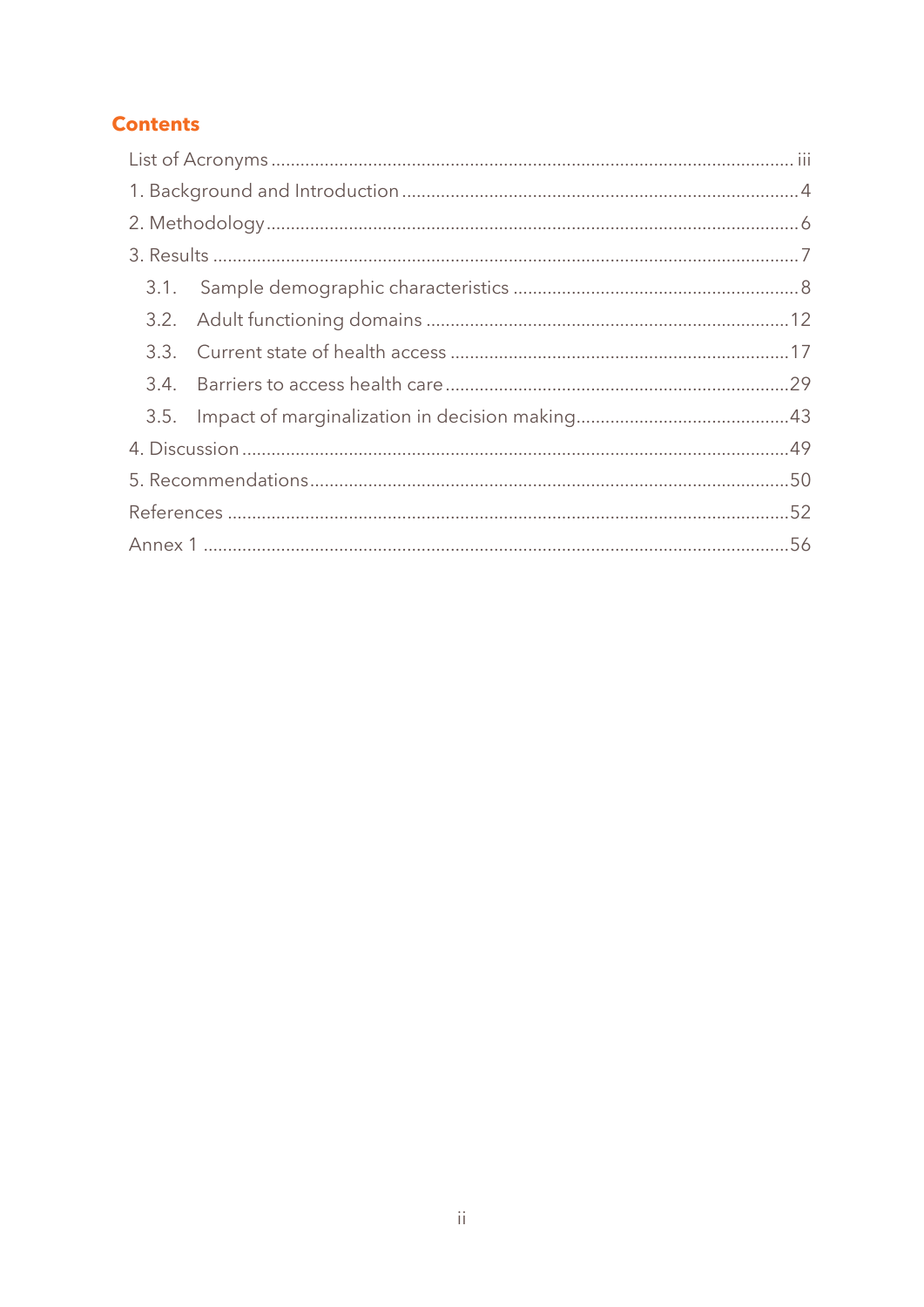# <span id="page-2-0"></span>**List of Acronyms**

| <b>AIDS</b>      | Acquired Immunodeficiency Syndrome                                |
|------------------|-------------------------------------------------------------------|
| <b>AMTO</b>      | <b>Assisted Medical Treatment Order</b>                           |
| <b>CRPD</b>      | Convention on the Rights of Persons with Disabilities             |
| <b>ECID</b>      | Evidence and Collaboration for Inclusive Development              |
| <b>FDPZ</b>      | Freedom to the Disabled Persons in Zimbabwe                       |
| <b>HIV</b>       | Human Immunodeficiency Virus                                      |
| <b>ICF</b>       | International Classification of Functioning Disability and Health |
| <b>MDGs</b>      | Millennium Development Goals                                      |
| <b>MWDs</b>      | Men with Disabilities                                             |
| <b>NDP</b>       | <b>National Disability Policy</b>                                 |
| NDS <sub>1</sub> | National Development Strategy 1                                   |
| <b>NGOs</b>      | Non-Governmental Organization                                     |
| <b>PRFT</b>      | <b>Poverty Reduction Forum Trust</b>                              |
| <b>PWDs</b>      | People with Disabilities                                          |
| <b>RBFH</b>      | <b>Results Based Financing Health</b>                             |
| <b>UNFPA</b>     | United Nations Population Fund                                    |
| <b>WHO</b>       | World Health Organization                                         |
| <b>WWDs</b>      | <b>Women with Disabilities</b>                                    |
| ZIMSTAT          | Zimbabwe National Statistics Agency                               |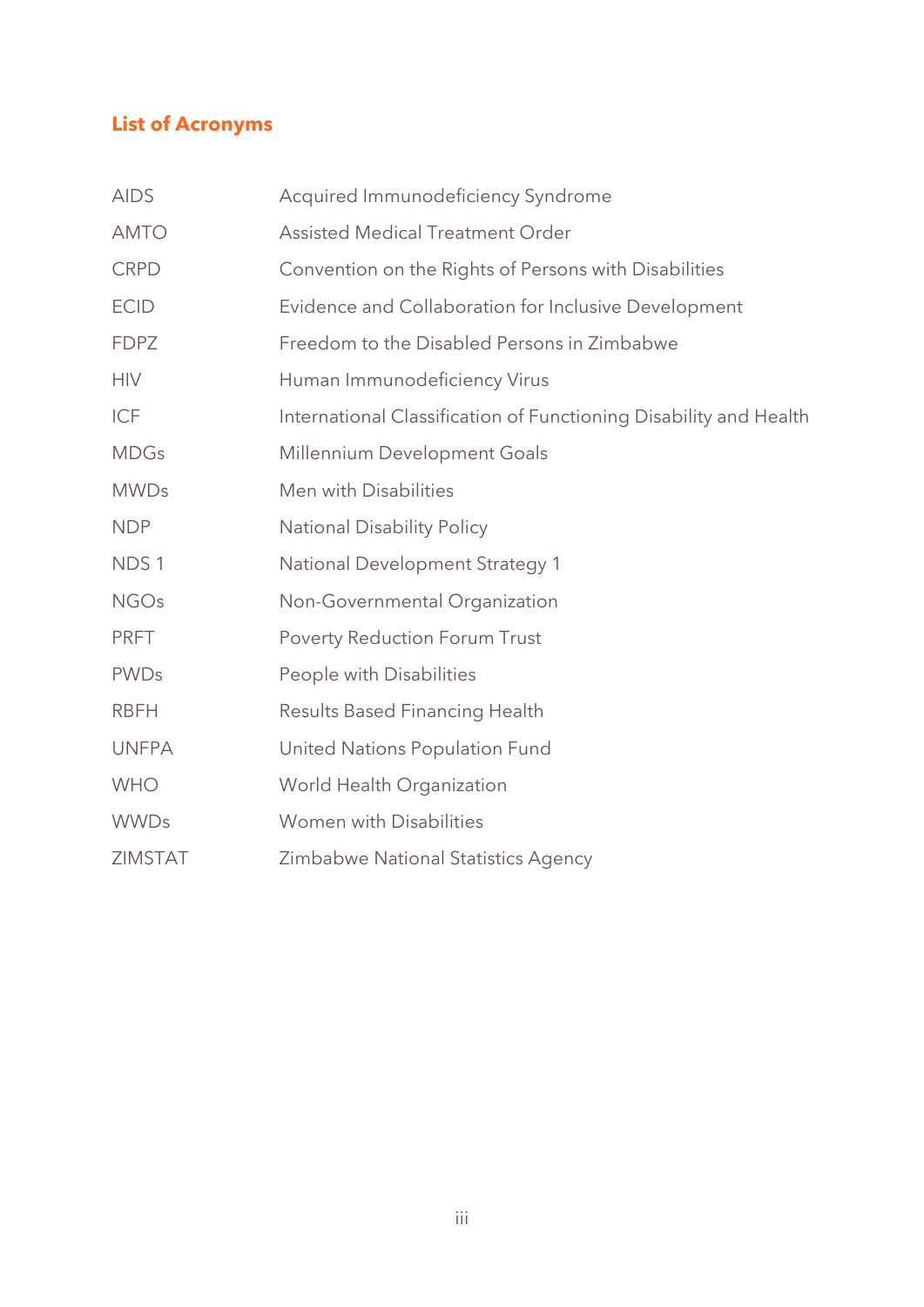# <span id="page-3-0"></span>**1. Background and Introduction**

People with disabilities (PWDs) are a key constituent in Zimbabwe with the overall disability prevalence being 9 percent (9.4 percent female and 8.5 percent male), according to Zimbabwe National Statistics Agency (ZIMSTAT, 2017a). According to their Zimbabwe Poverty Report (ZIMSTAT, 2017b), poverty levels are also higher for PWDs with 74.1 percent in poverty compared to 69.5 for those not disabled, and 32.2 percent PWDs in extreme poverty compared to 28.5 percent for those not disabled. Available data show the PWDs constituent is vulnerable in many ways and needs government protection.

In Manicaland province where the programme *Evidence and Collaboration for*  Inclusive Development (ECID)<sup>1</sup> operates, the disability prevalence rate is 9.2% (9.6% female and 8.6% male) while, in Matabeleland North province, the rate is 8.9% (9.1% female and 8.6% male) (ZIMSTAT, 2017a). Of the two ECID sites, this research has been undertaken in Manicaland where the prevalence for females as a marginalized group is higher.

The June 2020 ECID Zimbabwe baseline survey identified Health, Education, WASH and Social Welfare or Employment as priority services for PWDs. This research will mainly focus on PWDs' access to Health. Data from this baseline also shows that 89.5% of the people surveyed find it important for the most marginalised to be involved in decision making processes (ECID, 2020).

Section 22 of the Constitution of Zimbabwe Amendment (No.20) Act 2013 recognises the rights of persons with physical or mental disabilities and instructs government institutions at all levels to avail resources that assist PWDs achieve their full potential and minimise disadvantages suffered by them. However, anecdotal data shows that PWDs in Zimbabwe are not enjoying the rights enshrined in the Constitution. In 2018, during the African Union Summit, Zimbabwe endorsed the African Charter on Human and Peoples' Rights on the Rights of Persons with Disabilities protocol having signed to the Convention on the Rights of Persons with Disabilities (CRPD) in 2006 (Moyo, 2018). Zimbabwe ratified the CRPD and its Optional Protocol on 23 September 2013 (Mandipa and Manyatera, 2014). As a state party to the CRPD, Zimbabwe assumed the obligations to domesticate, promote, protect and enforce the rights of PWDs. Part of this was the recognition of and prohibition of discrimination-based disability in the new constitution (2013). The commitments made by the government have however failed to translate into tangible benefits for PWDs.

The studies done to date do not fully show the extent of the intersectionality of challenges faced by PWDs, and how they inform inclusive participation in social service delivery.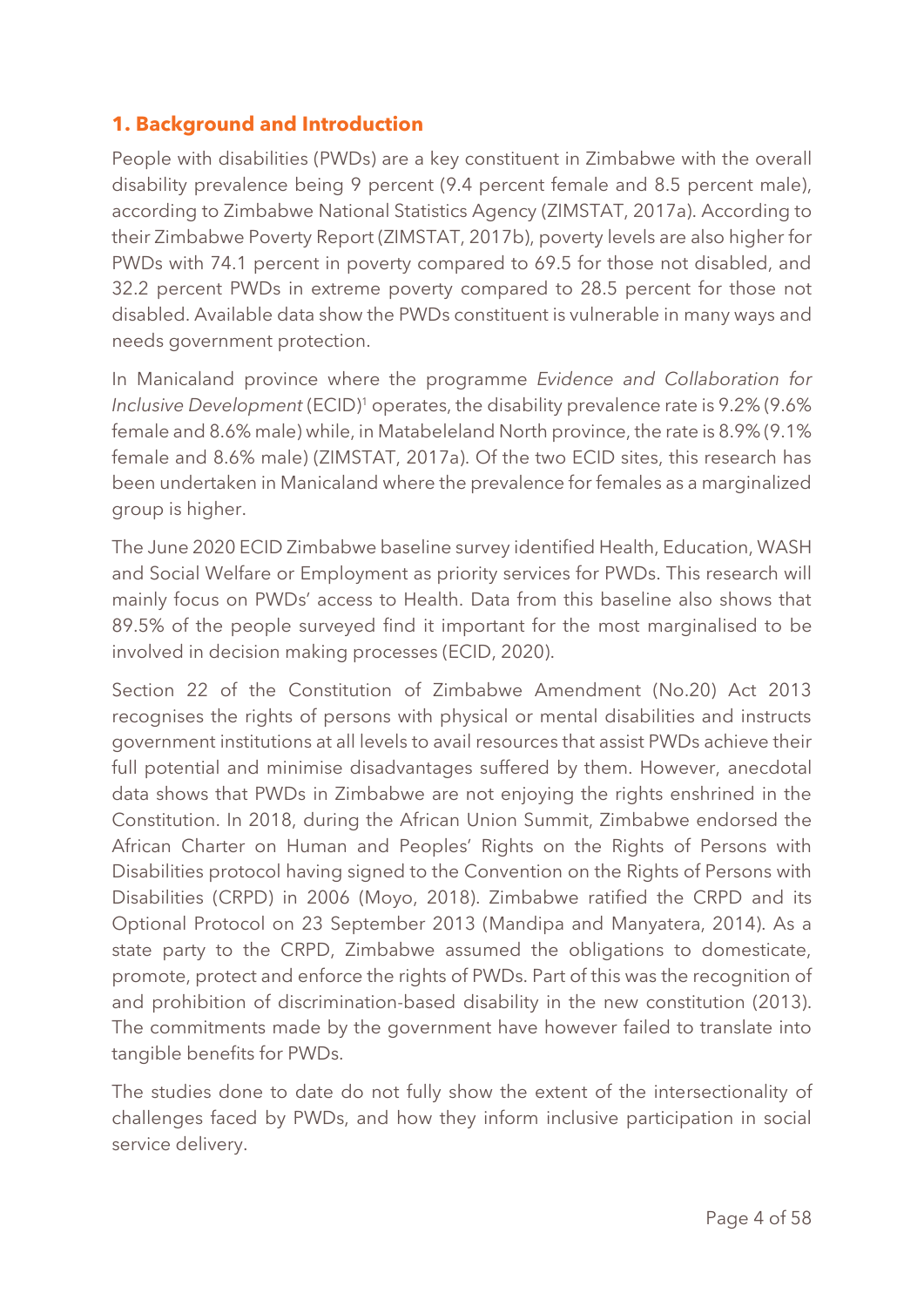PWDs in Zimbabwe still face challenges such as the lack of disability friendly infrastructure in schools, hospitals, stigma and discrimination, limiting opportunities available for them. In governance, central and local government consultations platforms such as Parliament public hearings and local council budget consultations still lack adequate infrastructure such as sign language interpreters and brail materials, hence inhibiting effective participation in processes that impact their lives. The barriers faced by PWDs in accessing quality health services and decisionmaking processes are complex and multifaceted. Experiences of PWDs within the healthcare system are not well understood and research-based health services improvement interventions commonly exclude the participation of PWDs.

Zimbabwe's Government launched the country's new five-year development plan, the National Development Strategy1 (NDS 1) on the 16<sup>th</sup> of November 2020. All line ministries are expected to develop their respective strategic plans in line with the NDS1. It is therefore important that the implementation of these plans is informed by disaggregated data to ensure the mainstreaming of disability issues especially in social service delivery.

The ECID programme aims to support the visibility of disability issues in these processes through research and programmatic work. This research thus seeks to contribute to this broader program by pursuing the below research objectives and questions (see Box 1).

# **Box 1: Research objectives, research question and sub-questions**

#### **Research objectives**

- 1. Assess and understand the nature and extent of barriers to access health services by people with disabilities.
- 2. Explore the extent and impact of marginalisation of people with disabilities in health service decision making.
- 3. To proffer recommendations towards improving access to affordable and quality health services by people with disabilities.

#### **Overall research question**

What are the challenges faced by people with disabilities (these include women and men above the age of 18 years) in Mutasa, Mutare Urban and Mutare Rural Districts in accessing health services?

#### **Sub-research questions**

- 1. What are the impacts of marginalisation of people with disabilities in Mutasa, Mutare Urban and Mutare Rural Districts in decision making?
- 2. How can existing policies and programmes be improved to increase access of people with disabilities to quality health services?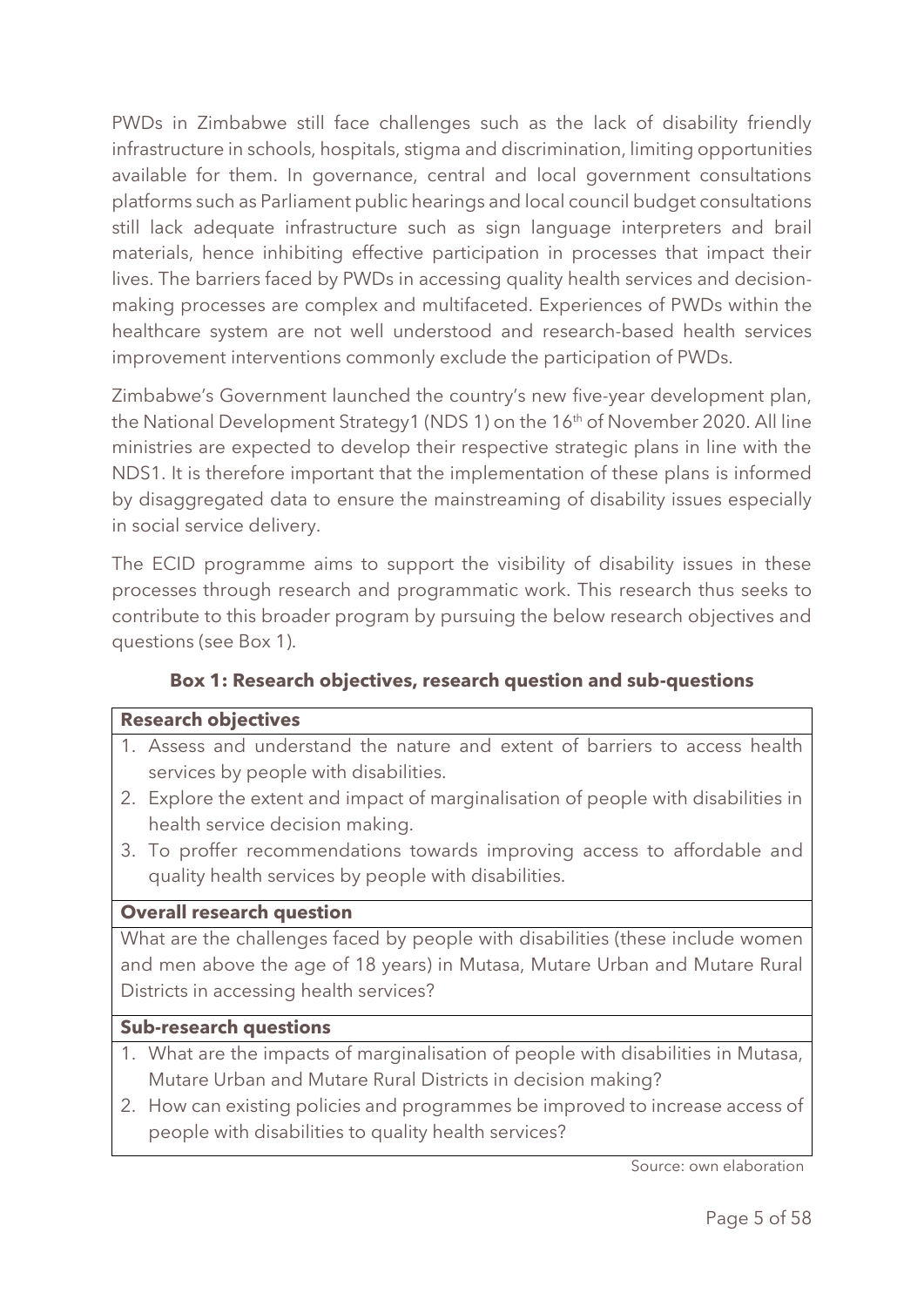# <span id="page-5-0"></span>**2. Methodology**

The research used a mixed approach with quantitative and qualitative methods. For the quantitative part, surveys were undertaken. On the other hand, key informant interviews and focus group discussions were used to gather qualitative data. Details on data collection, data analysis and ethics can be read in the following subsections.

**Quantitative data: the survey.** The research employed a survey of PWDs in the three Manicaland districts of Mutasa, Mutare Rural and Mutare Urban with 407 PWDs interviewed. The sample size was calculated using the Rao soft sample size calculation. According to the 2012 national census, the total population of PWDs in the three districts is estimated at 19161. Using a 95% confidence interval, 5% margin of error and 50% measure of dispersion, the sample size obtained was 377 persons in the three districts. The sample was allocated into the three districts using probability proportional to size as shown in Table 1.

|              |                    |                | <b>Actual people</b> |
|--------------|--------------------|----------------|----------------------|
|              | <b>People with</b> | <b>Sampled</b> | with disabilities    |
|              | disabilities       | people         | surveyed             |
| Mutare Rural | 1355               | 27             |                      |
| Mutasa       | 9731               | 191            | 192                  |
| Mutare Urban | 8075               | 159            | 175                  |
| <b>Total</b> | 19161              | 377            | 407                  |

#### **Table 1: Sample distribution of the study, by district**

Source: own elaboration

However, during the survey it was not possible to use the simple random sampling as a significant number of listed persons could not be found or were said to have relocated especially in Mutare Urban. As a result, the research ended up using the snowballing method with a total of 407 PWDs surveyed. Mutasa had 192, Mutare Urban 175 and Mutare Rural 40 people with disabilities interviewed.

In the survey, disability was defined by using the six questions developed by the Washington Group Questions on Disability. The questions cover six domains: difficulty in hearing, seeing, walking, remembering, self-care and communicating. Answer alternatives are: i) no difficulty; ii) some difficulty; iii) a lot of difficulty; and iv) cannot do at all.

**Qualitative data: key informant interviews and focus group discussions**. A total of 8 key informant interviews targeting 3 government, 3 local authority officials and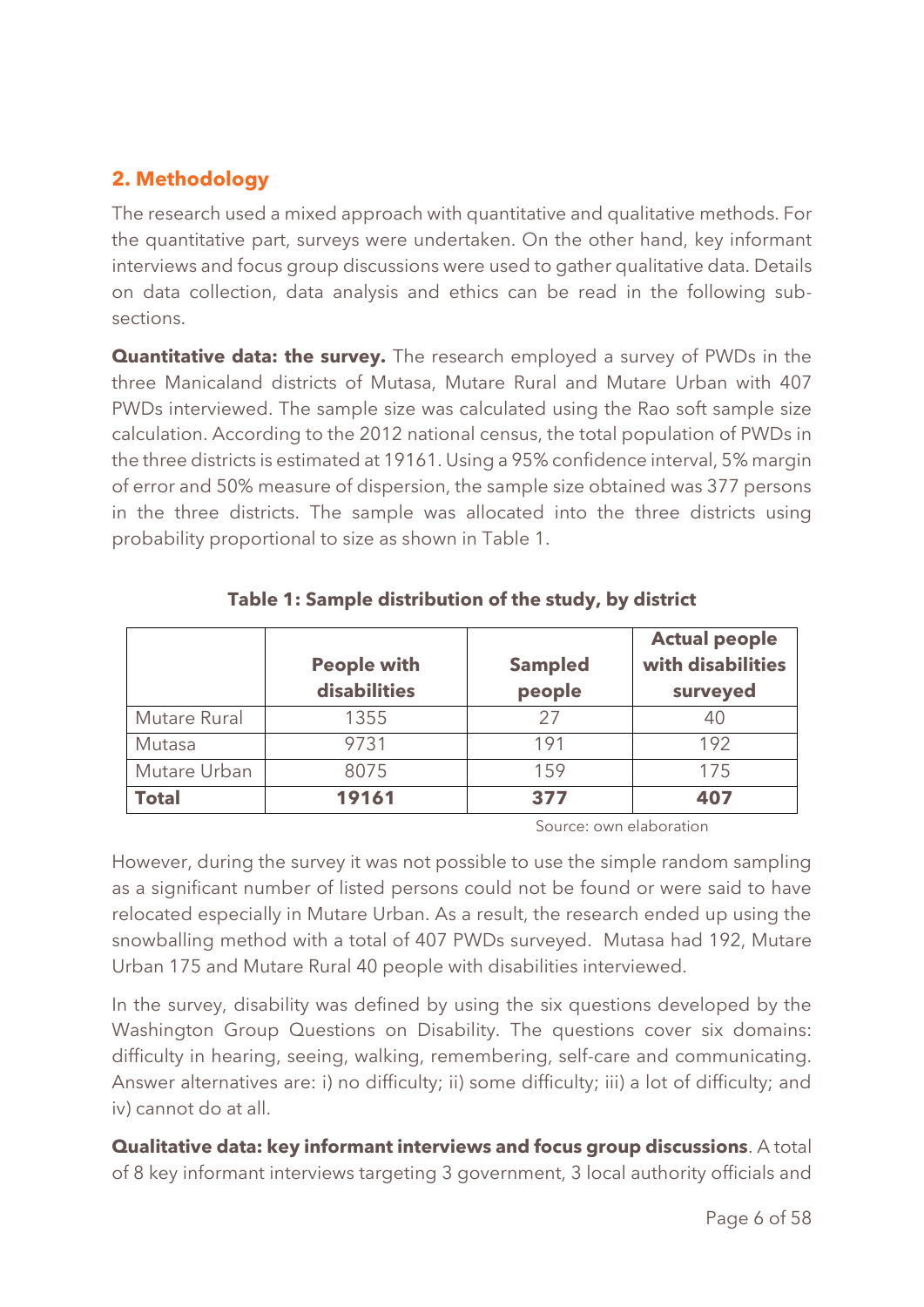2 traditional leaders were conducted. Four focus group discussions of 10 PWDs each were conducted to harvest information on the access to health services of PWDs. The focus groups were split between males and females to understand the gender perspectives of access to health by PWDs. An interview guide and a focus group discussion guide were developed and used as tools for information harvesting. The research instruments were peer reviewed by academic professionals to validate their alignment to the research objectives and research questions. All the participants from the focus group discussions were drawn from Mutasa [rural areas] and Mutare Urban whereas participants of the key informant interviews were from Mutasa [rural areas], Mutare Urban, Mutare Rural, and the national level (Harare).

**Data analysis.** Interviews were audio-recorded with the permission of interviewees and transcribed into English. Interview transcripts were coded by the lead researcher (PRFT) and key themes and sub-themes were checked and verified with the co-researcher (ZIMSTAT). A thematic analysis of key issues was undertaken using an iterative process of both a priori codes and emergent new themes which emerged from the analysis of the data.

The quantitative data used a questionnaire for PWDs, with a range of disabilityrelevant variables including questions on functional difficulties and access to services. The data was checked and validated by the co-researcher of ZIMSTAT. The analysis and management of quantitative data was done by ZIMSTAT using CSpro and Stata.

**Ethics.** PRFT's research ethics plan was quided by its core values and code of conduct standards which guide the organisation's operations. PRFT's core values are as follows: Dignity; Teamwork; Networking and Partnerships; Accountability; Commitment; and Inclusivity. PRFT's Code of Conduct Standards, Ethics Principles Guiding Research, Data Management and Complaints and Reports are provided as Annex 1.

# <span id="page-6-0"></span>**3. Results**

The presentation of results follows the five modules of the survey: (1) sample demographic characteristics; (2) adult functioning domains; (3) current state of health access; (4) barriers to access health care; and (5) the impact of marginalization in decision-making. Qualitative data from key informant interviews and focus group discussions has been integrated for comparison when relevant in each section.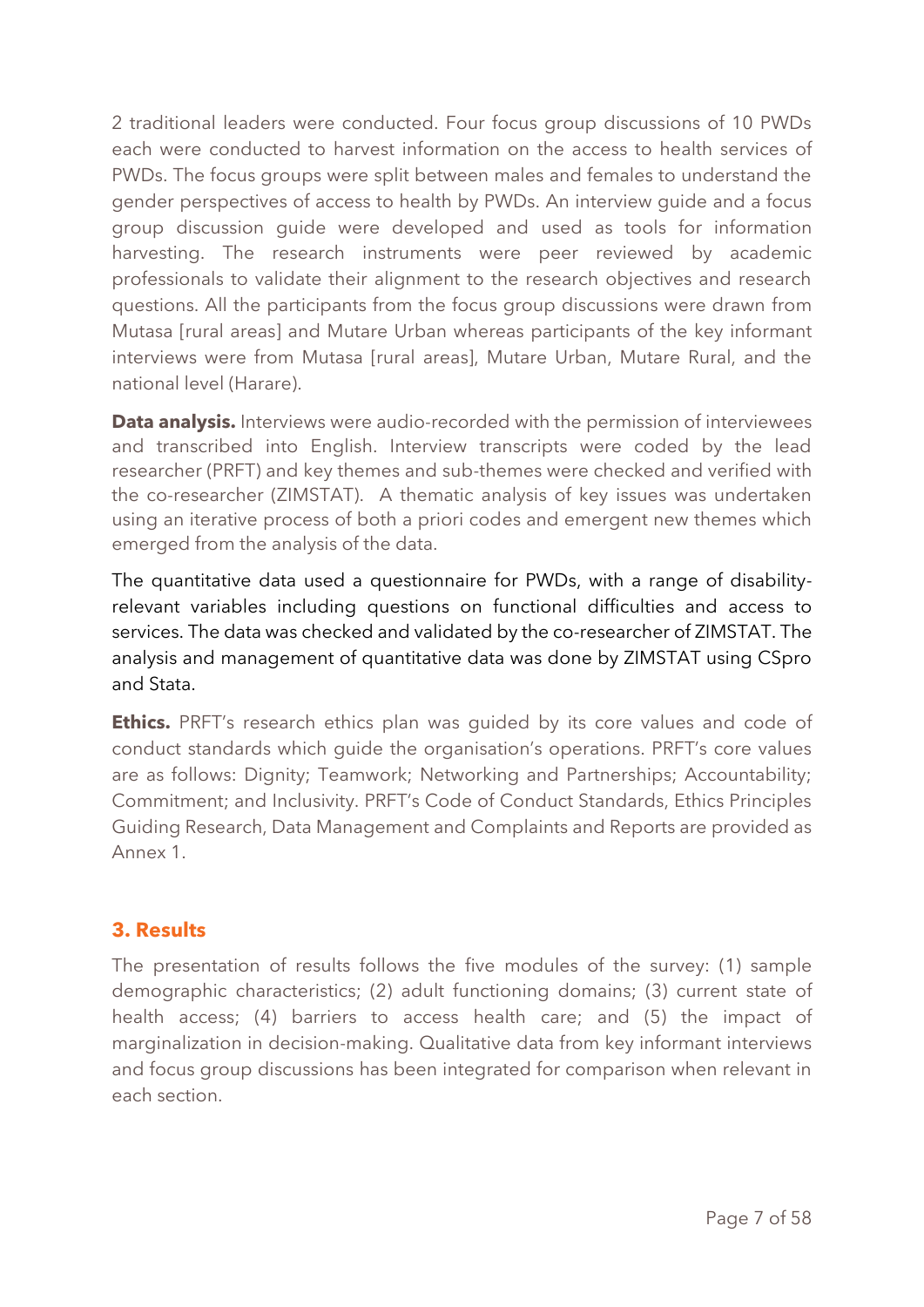#### <span id="page-7-0"></span>**3.1. Sample demographic characteristics**

This first module focuses on the demographic and background profile of those PWDs surveyed.

Table 2 presents the distribution of PWDs according to various demographic and background characteristics. A total of 407 PWDs were interviewed in the three districts. From Mutasa, 192 (47.2%) were interviewed and from Mutare Urban, 175 (43%) were interviewed while in Mutare Rural, a total of 40 (9.8%) PWDs were interviewed. Males constituted 53.3% of PWDs that participated in the study.

With regards to age, the majority of respondents, 67.1%, were in the age group of 18 to 50 years. From age 51 onwards, the number of PWDs generally decreased with age.

As for education, over a quarter (27.8%) of PWDs had lower secondary as the highest level of education completed, while 23.6% had completed the full primary course. About 8% had completed some tertiary education while 9.6% had never been school. Out of the PWDs who had never been to school, 61.5% were female while 38.5% were male.

Importantly, a majority, 88.5% of the PWDs were not covered by any medical aid scheme.

|                  |                           | <b>Frequency</b> | <b>Percentage</b> |
|------------------|---------------------------|------------------|-------------------|
| <b>Sex</b>       | Male                      | 217              | 53.32             |
|                  | Female                    | 190              | 46.68             |
| <b>District</b>  | Mutare Rural              | 40               | 9.83              |
|                  | Mutasa                    | 192              | 47.17             |
|                  | Mutare Urban              | 175              | 43.00             |
| <b>Age</b>       | $18 - 35$                 | 160              | 39.3              |
|                  | $36 - 50$                 | 113              | 27.8              |
|                  | $51 - 65$                 | 74               | 18.2              |
|                  | $66+$                     | 59               | 14.5              |
|                  | Not Known                 | 1                | 0.2               |
| <b>Education</b> | Early Childhood Education | 27               | 6.63              |
|                  | Some Primary              | 80               | 19.66             |
|                  | Primary                   | 96               | 23.59             |
|                  | Lower Secondary           | 113              | 27.76             |
|                  | <b>Upper Secondary</b>    | 18               | 4.42              |
|                  | Tertiary                  | 34               | 8.35              |

**Table 2: People with disabilities by demographic characteristics, in frequency and percent distributions**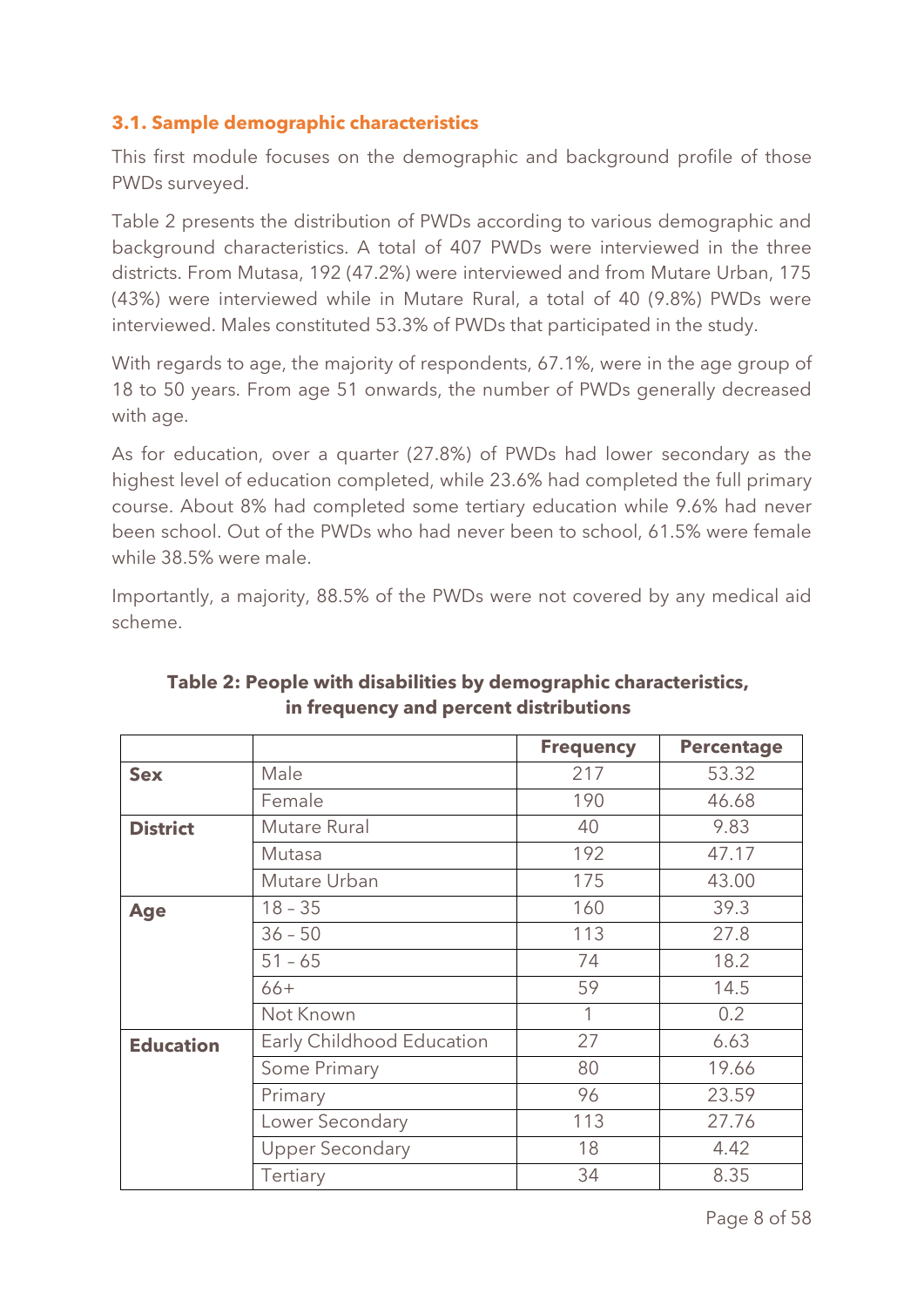|               | None                                       |     | 9.58  |
|---------------|--------------------------------------------|-----|-------|
|               | <b>Medical Aid</b> With Medical Aid Scheme | 47  | 11.55 |
| <b>Scheme</b> | Without Medical Aid Scheme                 | 360 | 88.45 |
| <b>Total</b>  |                                            | 407 | 100   |

Source: PRFT access to health survey 2021

**Education.** Among the 9.6% PWDs who have never been to school, 61.54% indicated that they had never attended school due to disability constraints, with 12.82% citing illness. About 10% indicated that to them education was not considered valuable (see Figure 1).

#### **Figure 1: Reasons for having never been to school among people with disabilities, in percentages**



Source: PRFT access to health survey 2021

PWDs who indicated that they have never been to school due to disability constraints were asked for the nature of the constraint. Results in Figure 2 show that 33.3% cited mental illness and the constraint of disabilities in walking and talking were each mentioned by 16.7% of the respondents.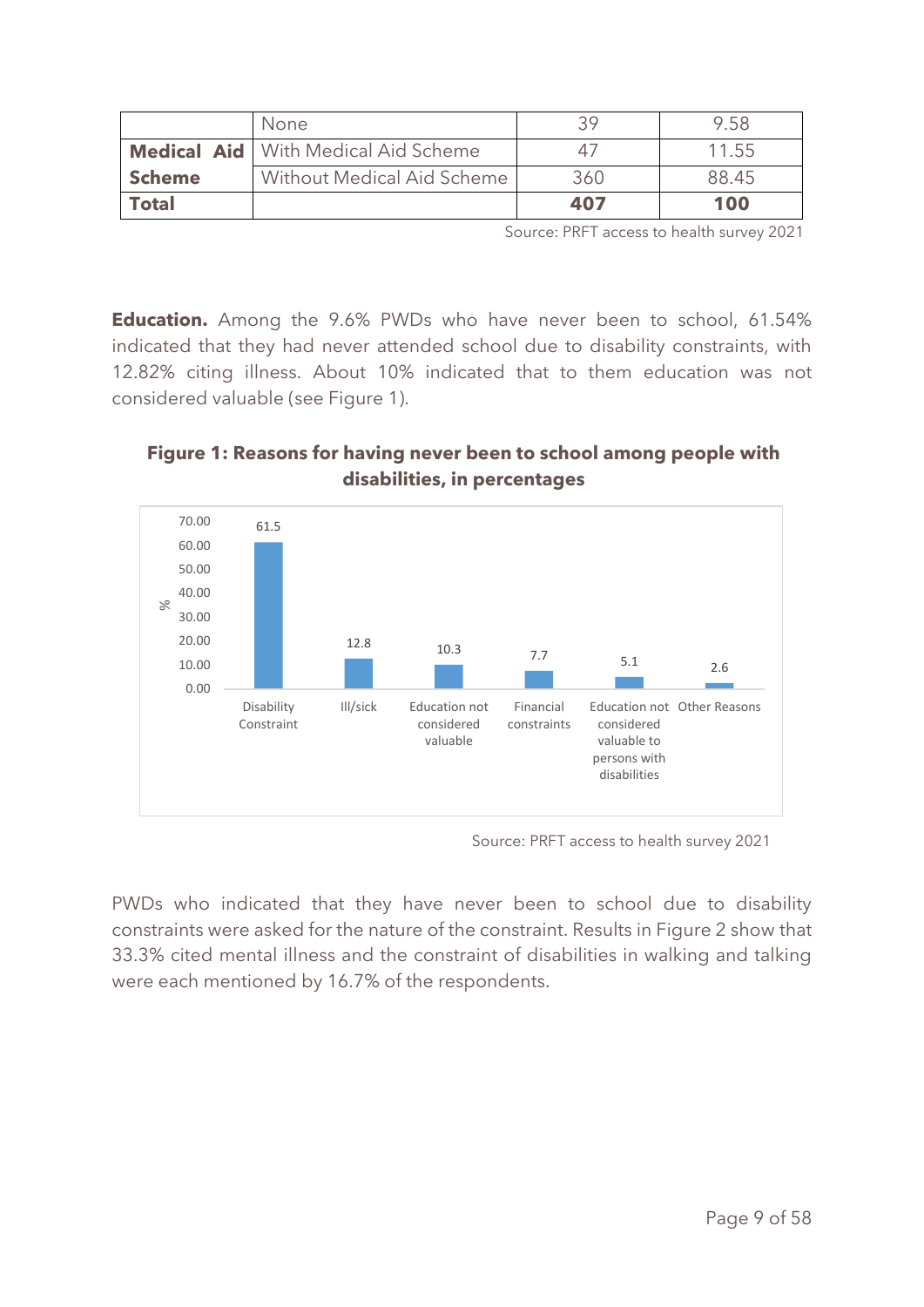

# **Figure 2: Nature of disability constraint for persons with disabilities who have never been to school, in percentages**

Source: PRFT access to health survey 2021

**Activity status.** The survey collected information on activity status of the PWDs for the past 12 months. The analysis of activity status of a PWDs gives a picture of the human power that they are providing in an economy and it also shows where they are lagging behind.

In this survey, the "economically active persons" refers to the total number of persons available to produce goods and services as realised in national income statistics. The economically active population includes paid employees and employers, unpaid family workers, own account workers, and those unemployed. On the other hand, homemaking, studying, and being sick or too old, are examples of activities of the economically inactive population. It is important to note that most respondents in Zimbabwe, as observed in other surveys conducted by PRFT, tend to report that they are homemakers even though they combine housework with other economically productive activities.

There were 120 economically active respondents and 287 economically inactive in this survey. Table 3 shows that out of the economically active population, 19.2 percent were unemployed or looking for work. The majority 60.8 percent of the economically active persons were own account workers, paid employees were 13.3 percent while employers constitute less than one percent. There are no significant sex differentials as the pattern was the same for both males and females.

For the economically inactive persons, 28.6 percent reported that for the past 12 months preceding the survey they were sick/too old/retired to engage in any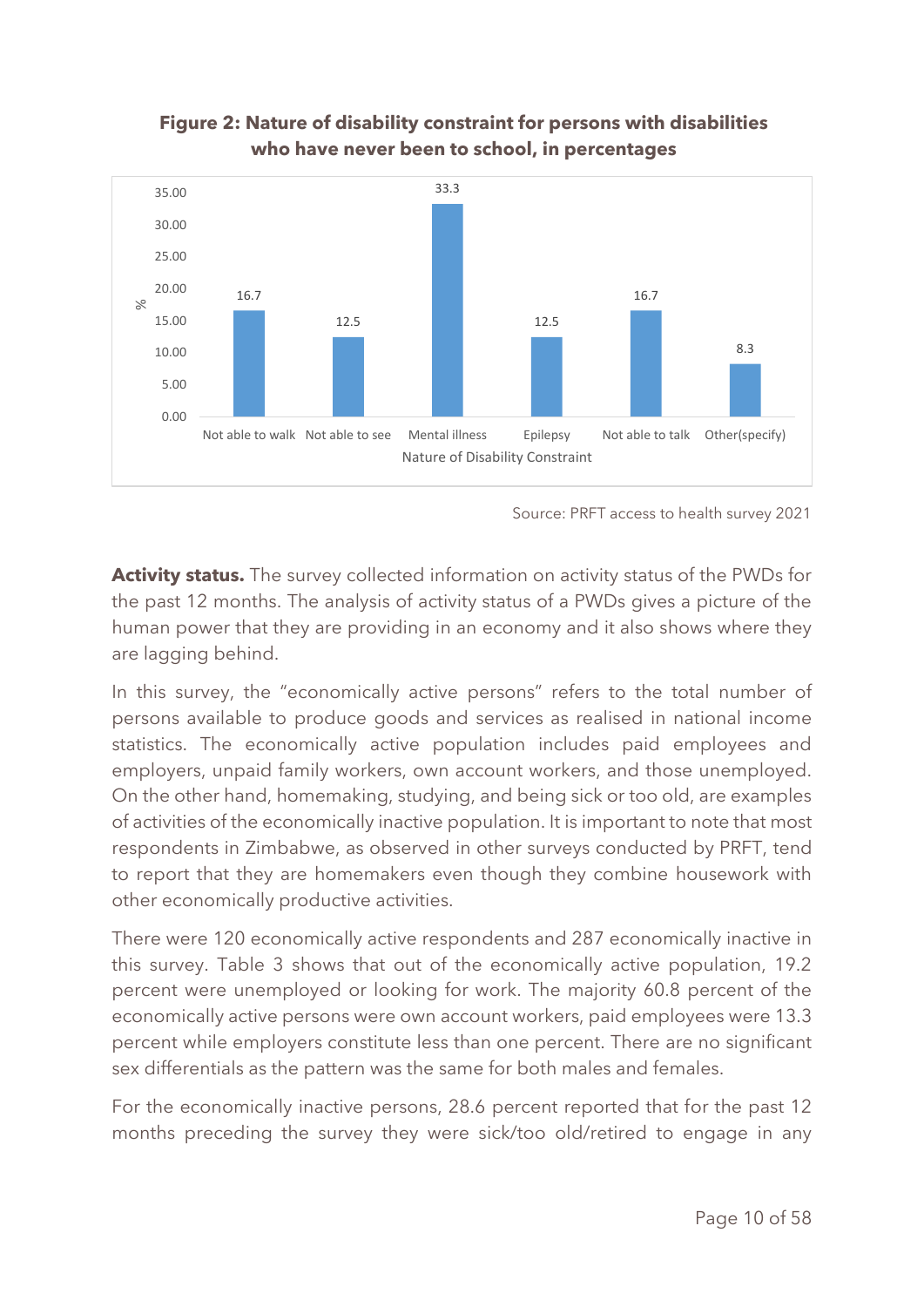economic activity. Only 5.6 percent indicated that they were students, and the majority 59.2 percent were homemakers as shown in Table 3.

| <b>Economically Active</b>      | <b>Male</b> | <b>Female</b> | <b>Total</b> |
|---------------------------------|-------------|---------------|--------------|
| Employer                        | 1.25        | 0.00          | 0.83         |
| Paid Employee                   | 12.50       | 15.00         | 13.33        |
| Own Account Worker              | 61.25       | 60.00         | 60.83        |
| Own Account Worker <sup>2</sup> | 5.00        | 7.50          | 5.83         |
| Looking for work/Unemployed     | 20.00       | 17.50         | 19.17        |
| Total                           | 100         | 100           | 100          |
|                                 |             |               |              |
| <b>Economically Inactive</b>    | <b>Male</b> | <b>Female</b> | <b>Total</b> |
| Student                         | 3.65        | 7.33          | 5.57         |
| Homemaker                       | 54.74       | 63.33         | 59.23        |
| Retired/sick/too old            | 32.85       | 24.67         | 28.57        |
| Other (specify)                 | 8.76        | 4.67          | 6.62         |
| Total                           | 100         | 100           | 100          |

**Table 3: People with disabilities by economic activity status and sex, in percentages**

Source: PRFT access to health survey 2021

Figure 3 shows the distribution of activity status by district. It highlights that the two predominantly rural districts (Mutasa and Mutare Rural) have more persons who are economically inactive (Mutasa 77.6% and Mutare Rural 85.0%). In Mutare Urban there is a significant proportion of economically active PWDs (40.6%).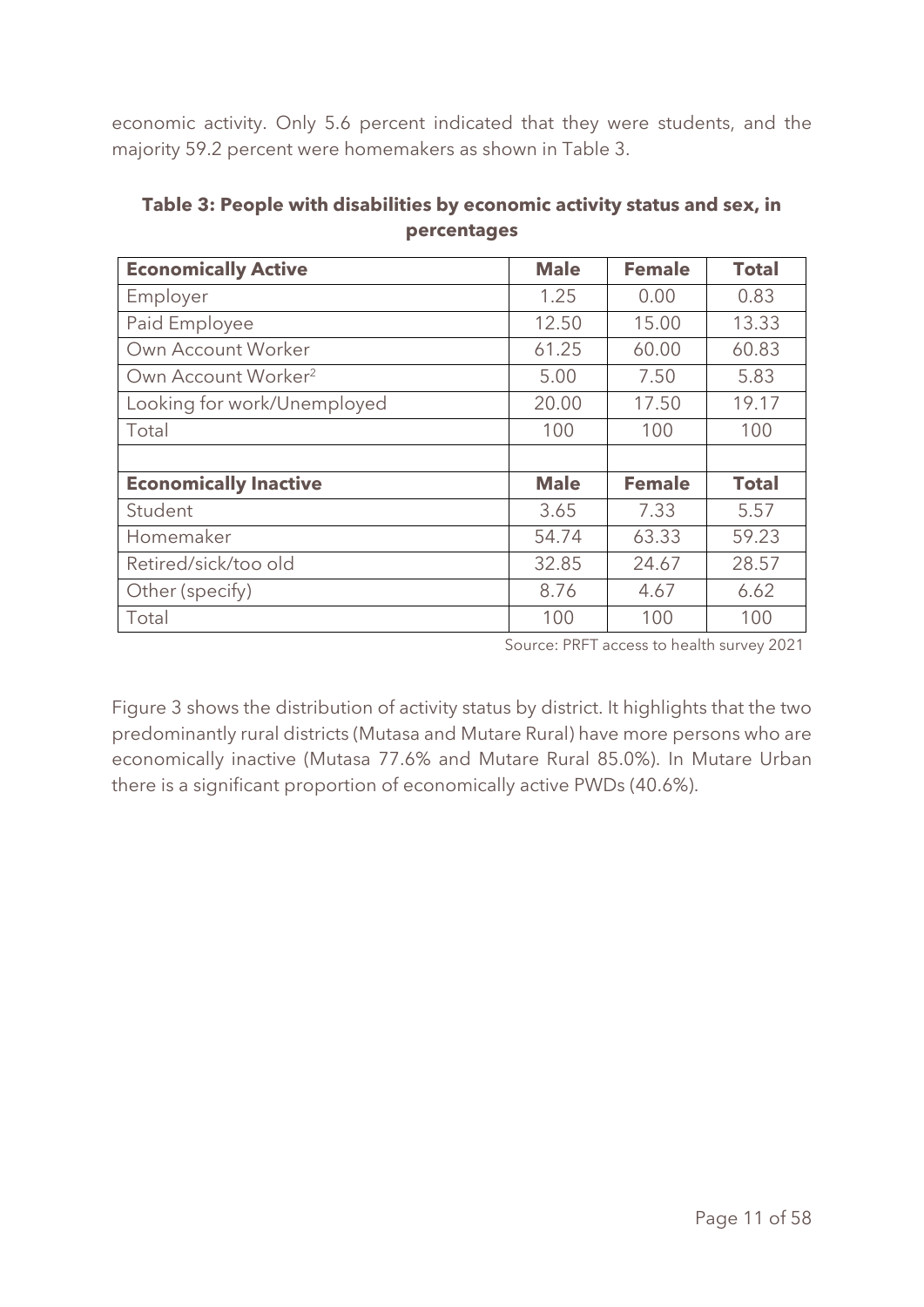

**Figure 3: Economic activity status, by district, in percentages**

#### <span id="page-11-0"></span>**3.2. Adult functioning domains**

The second module of adult functioning domains is based on the set of questions developed by the Washington Group on Disability Statistics – a United Nations City Group established under the United Nations Statistical Commission. These questions reflect six domains for measuring disability: seeing, hearing, walking, cognition, self-care and communication. Although the survey was conducted on to PWDs, it is still worth to know the type and severity of disability that PWDs have, as screened by the Washington Group set of questions.

**Adult functioning domains and demographics.** Table 4 shows the six functional domains tabulated against demographic characteristics. It shows statistics among each domain, for example, among persons who have difficulty seeing more than half 52.2 percent were females. There was no observed pattern when the domain was cross tabulated with age groups.

Table 4 shows that generally all PWDs rarely have medical aid schemes despite the domain of adult functioning. Above 87.2 percent of all individuals in each domain do not have a medical aid scheme.

For the PWDs who have reached tertiary education, it seems there are proportions of less than 5 percent each among domains of hearing, cognition and communication.

Source: PRFT access to health survey 2021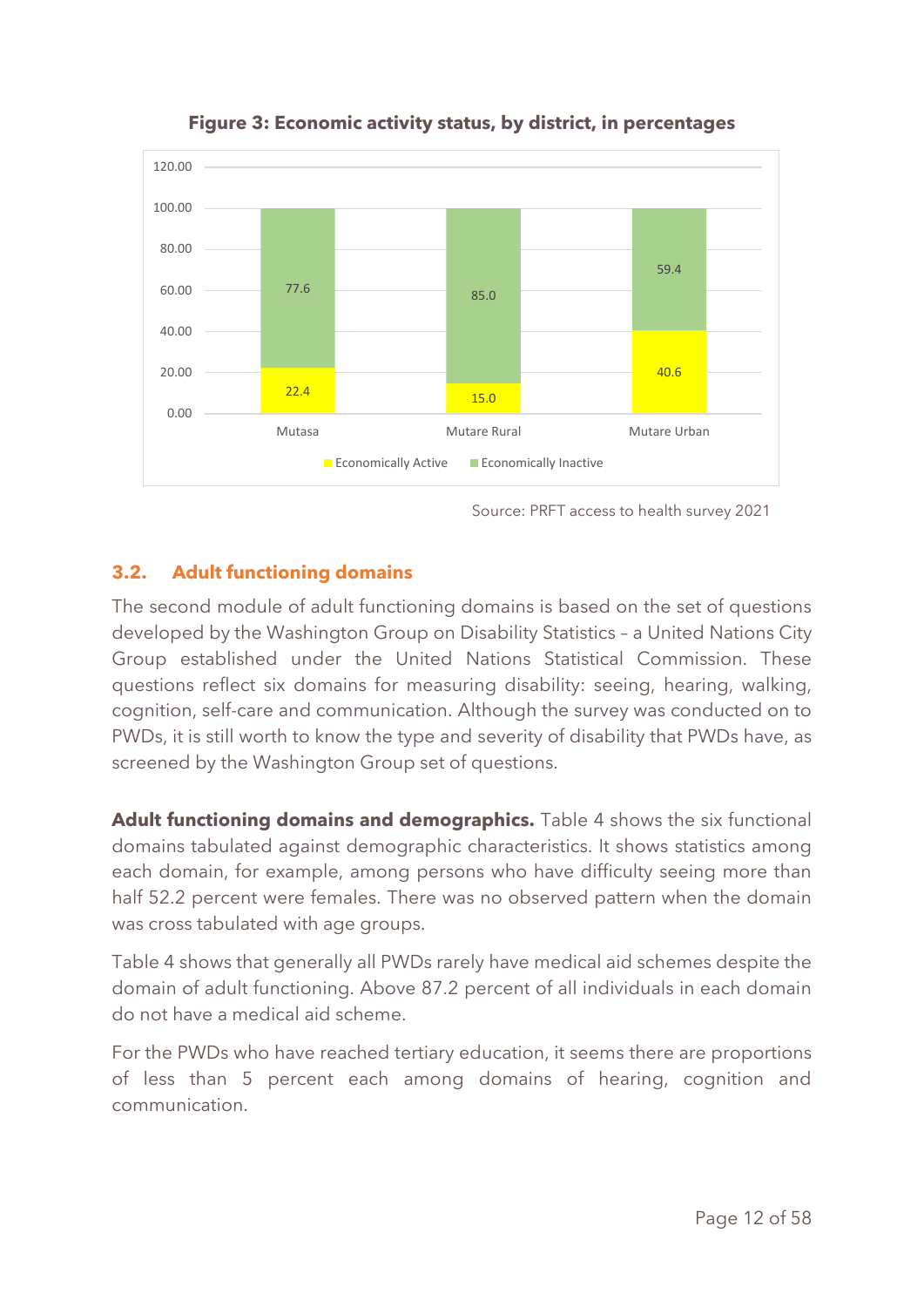|                  | Seein                                                                                                                | Hearin | Walkin              | Remember    | Self-Care | Commu-   |
|------------------|----------------------------------------------------------------------------------------------------------------------|--------|---------------------|-------------|-----------|----------|
|                  | $\mathcal{G}% _{M_{1},M_{2}}^{\alpha,\beta}(\mathcal{A})\equiv\mathcal{A}_{M_{1},M_{2}}^{\alpha,\beta}(\mathcal{A})$ | g      | $\mathcal{G}% _{0}$ | ing/        |           | nicating |
|                  |                                                                                                                      |        |                     | concentrati |           |          |
|                  |                                                                                                                      |        |                     | ng          |           |          |
| <b>District</b>  |                                                                                                                      |        |                     |             |           |          |
| Mutare Rural     | 12.1                                                                                                                 | 13.1   | 9.0                 | 12.2        | 12.0      | 7.8      |
| Mutasa           | 39.5                                                                                                                 | 41.1   | 50.0                | 60.6        | 51.0      | 56.0     |
| Mutare Urban     | 48.4                                                                                                                 | 45.8   | 41.0                | 27.1        | 37.0      | 36.2     |
|                  |                                                                                                                      |        |                     |             |           |          |
| <b>Sex</b>       |                                                                                                                      |        |                     |             |           |          |
| Male             | 47.8                                                                                                                 | 47.7   | 54.1                | 48.4        | 55.2      | 53.9     |
| Female           | 52.2                                                                                                                 | 52.3   | 45.9                | 51.6        | 44.8      | 46.1     |
|                  |                                                                                                                      |        |                     |             |           |          |
| <b>Age</b>       |                                                                                                                      |        |                     |             |           |          |
| $18 - 19$        | 3.2                                                                                                                  | 7.5    | 4.1                 | 5.9         | 3.1       | 7.8      |
| $20 - 24$        | 8.3                                                                                                                  | 9.3    | 7.9                 | 11.2        | 10.4      | 11.3     |
| $25 - 29$        | 5.7                                                                                                                  | 15.0   | 7.9                 | 9.6         | 5.7       | 14.2     |
| $30 - 34$        | 6.4                                                                                                                  | 11.2   | 8.3                 | 11.2        | 11.5      | 16.3     |
| $35 - 39$        | 8.3                                                                                                                  | 8.4    | 10.5                | 8.0         | 12.0      | 9.9      |
| $40 - 44$        | 6.4                                                                                                                  | 12.1   | 10.5                | 11.7        | 10.9      | 9.9      |
| $45 - 49$        | 8.3                                                                                                                  | 7.5    | 8.6                 | 5.9         | 7.8       | 8.5      |
| $50 - 54$        | 9.6                                                                                                                  | 2.8    | 6.8                 | 4.8         | 6.8       | 2.8      |
| $55 - 59$        | 8.9                                                                                                                  | 2.8    | 6.0                 | 4.8         | 6.3       | 3.5      |
| $60 - 64$        | 7.6                                                                                                                  | 5.6    | 6.4                 | 9.0         | 6.8       | 4.3      |
| $65 - 69$        | 8.3                                                                                                                  | 3.7    | 7.5                 | 5.9         | 5.7       | 4.3      |
| $70 - 74$        | 4.5                                                                                                                  | 2.8    | 3.4                 | 4.8         | 3.6       | 2.8      |
| $75 - 79$        | 7.0                                                                                                                  | 5.6    | 5.3                 | 2.7         | 4.2       | 3.5      |
| $80+$            | 7.0                                                                                                                  | 4.7    | 6.4                 | 4.3         | 5.2       | 0.7      |
|                  |                                                                                                                      |        |                     |             |           |          |
| <b>Education</b> |                                                                                                                      |        |                     |             |           |          |
| Early            | 6.4                                                                                                                  | 3.7    | 6.4                 | 11.2        | 7.8       | 13.5     |
| Childhood        |                                                                                                                      |        |                     |             |           |          |
| Education        |                                                                                                                      |        |                     |             |           |          |
| Some Primary     | 20.4                                                                                                                 | 20.6   | 19.9                | 27.1        | 22.4      | 19.9     |
| Primary          | 26.1                                                                                                                 | 26.2   | 26.3                | 27.1        | 22.9      | 21.3     |
| Lower            | 29.9                                                                                                                 | 30.8   | 22.6                | 14.9        | 20.3      | 19.1     |
| Secondary        |                                                                                                                      |        |                     |             |           |          |

# **Table 4: Adult functioning domains by demographic characteristics, in percentages**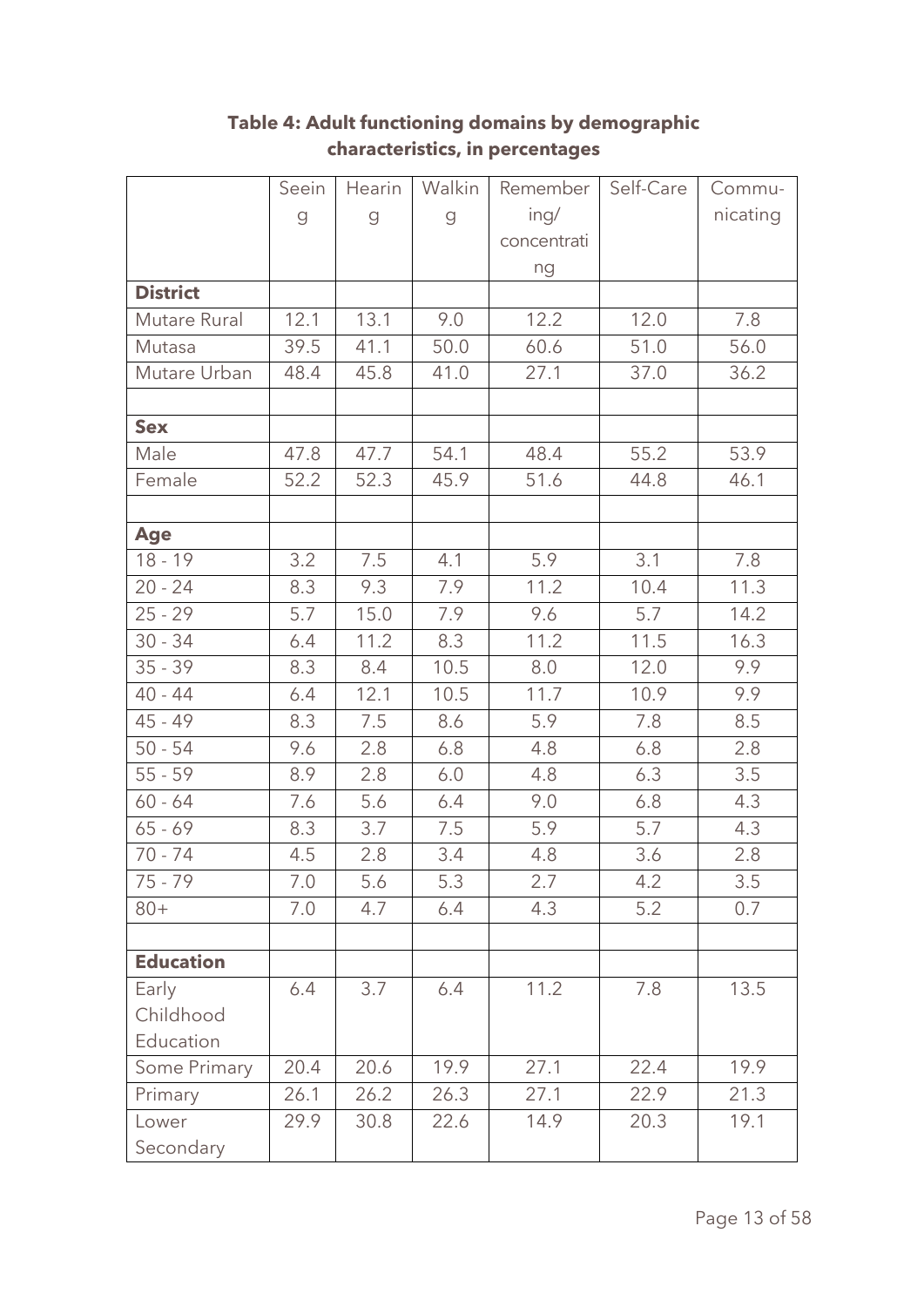| Upper                        | 2.5  | 3.7  | 4.9              | 1.6              | 3.6  | 2.8  |
|------------------------------|------|------|------------------|------------------|------|------|
| Secondary                    |      |      |                  |                  |      |      |
| Tertiary                     | 5.7  | 2.8  | 9.4              | 3.7              | 6.3  | 4.3  |
| None                         | 8.9  | 12.1 | 10.5             | 14.4             | 16.7 | 19.1 |
|                              |      |      |                  |                  |      |      |
| <b>Activity</b>              |      |      |                  |                  |      |      |
| <b>Status</b>                |      |      |                  |                  |      |      |
| Employer                     | 0.0  | 0.9  | 0.0              | 0.0              | 0.0  | 0.7  |
| Paid                         | 0.6  | 2.8  | 3.0              | 1.6              | 2.1  | 1.4  |
| Employee                     |      |      |                  |                  |      |      |
| Own Account                  | 21.0 | 7.5  | 19.9             | 12.2             | 15.6 | 11.3 |
| Worker                       |      |      |                  |                  |      |      |
| Own Account                  | 0.6  | 0.9  | 2.6              | 1.1              | 0.0  | 0.7  |
| Worker 2 <sup>3</sup>        |      |      |                  |                  |      |      |
| Looking<br>for               | 2.5  | 6.5  | 5.6              | 4.3              | 6.3  | 7.1  |
| work/                        |      |      |                  |                  |      |      |
| Unemployed                   |      |      |                  |                  |      |      |
| Student                      | 2.5  | 4.7  | 2.3              | $\overline{3.7}$ | 2.1  | 4.3  |
| Homemaker                    | 43.9 | 51.4 | 38.0             | 43.1             | 37.5 | 37.6 |
| Retired/sick/to              | 26.8 | 19.6 | 25.2             | 29.3             | 30.7 | 26.2 |
| o old                        |      |      |                  |                  |      |      |
| Other (specify)              | 1.9  | 5.6  | $\overline{3.4}$ | 4.8              | 5.7  | 10.6 |
|                              |      |      |                  |                  |      |      |
| <b>Medical</b><br><b>Aid</b> |      |      |                  |                  |      |      |
| <b>Scheme</b>                |      |      |                  |                  |      |      |
| With Medical                 | 9.6  | 9.3  | 12.8             | 10.1             | 10.9 | 10.6 |
| Aid Scheme                   |      |      |                  |                  |      |      |
| Without                      | 90.4 | 90.7 | 87.2             | 89.9             | 89.1 | 89.4 |
| Aid<br>Medical               |      |      |                  |                  |      |      |
| Scheme                       |      |      |                  |                  |      |      |

Source: PRFT access to health survey 2021

**Adult functioning domains by district.** Figure 4 shows the distribution of respondents by domain and district. In general, Mutasa has higher proportions of difficulties across all domains except for seeing and hearing.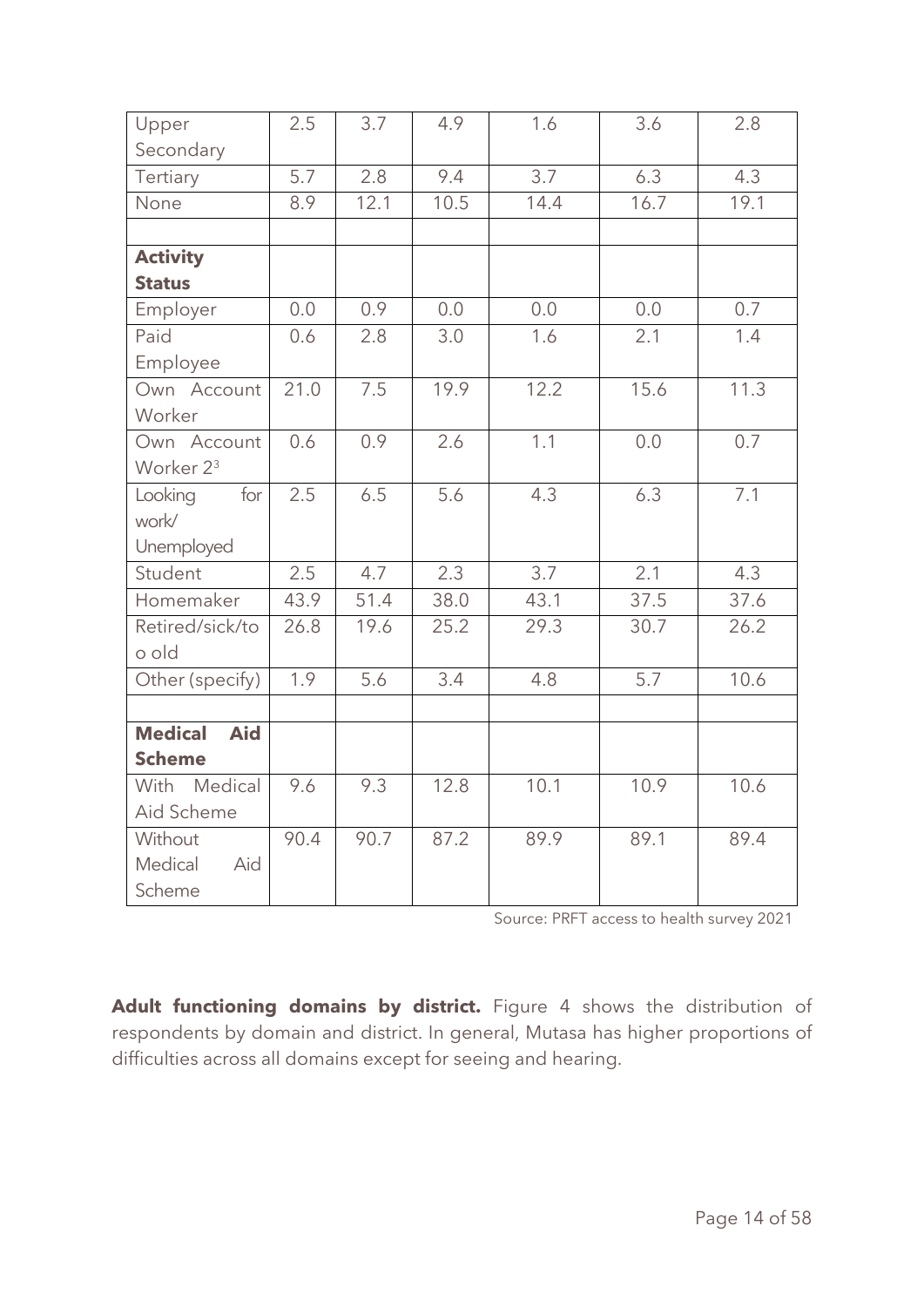

**Figure 4: Adult functioning domains, by district, in percentages**

**Severity of disabilities.** Figure 5 depicts the severity of the functional difficulties of the respondents by domain of functioning. The red part of the bars shows the proportions of persons who are critical as they cannot perform the given domain, followed by those in yellow who have a lot of difficulties in performing the given domain task. Proportions in blue are for those who have moderate disabilities as they indicated that they have some difficulties in performing the domain tasks. More than half (52.6%) of the respondents with difficulty walking have a lot of difficulty and 16.5% cannot walk at all. This shows that there are 69.1% respondents that have severe disability in the domain of walking and 30.8% is moderate. More than a quarter (27.1%) of respondents who have difficulties in hearing cannot hear at all and 19.7% of the respondents with difficult seeing were totally blind.

Source: PRFT access to health survey 2021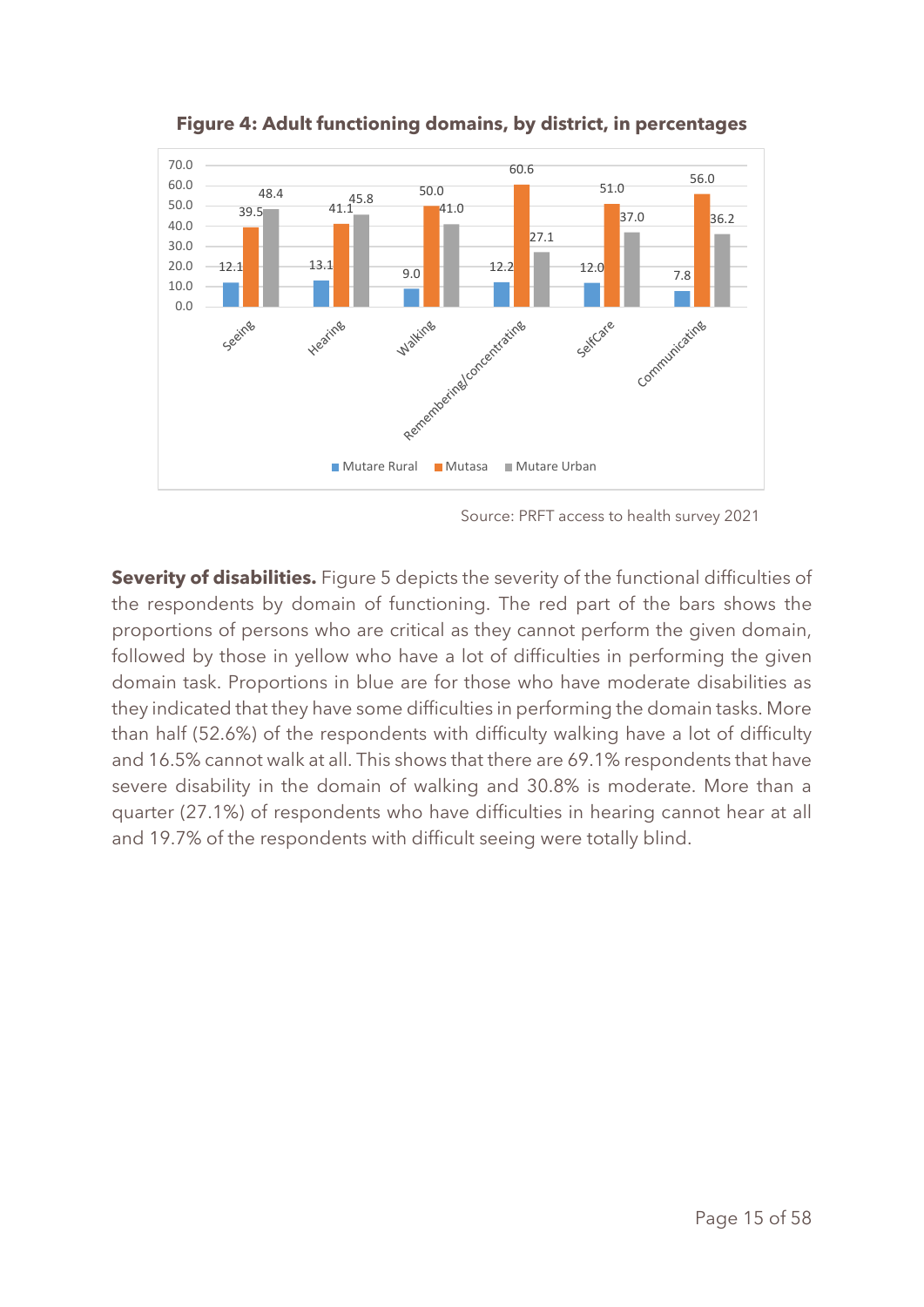

**Figure 5: Severity of the disabilities, by adult functioning domain, in percentages**

Source: PRFT access to health survey 2021

**Adult functioning domain and health facility visited.** Table 5 shows that PWDs usually visit public health facilities no matter what their domains of functioning are. All other health facilities have proportions that are less than 10% in each domain, except for hearing where about 10 percent of persons with difficult hearing are mainly visiting private health facilities.

**Table 5: Respondents by adult functioning domain and health facility visited, in percentages**

| <b>Health Facility</b> | <b>Seein</b> | <b>Hearin</b>    | <b>Walkin</b> | <b>Remem-</b> | Self-       | Commu-   |
|------------------------|--------------|------------------|---------------|---------------|-------------|----------|
|                        | g            | $\boldsymbol{g}$ | g             | bering        | <b>Care</b> | nicating |
| Public<br>clinic/      | 82.80        | 78.50            | 82.33         | 76.60         | 78.65       | 78.01    |
| hospital               |              |                  |               |               |             |          |
| Private                | 7.01         | 10.28            | 5.64          | 7.45          | 5.73        | 5.67     |
| clinic/hospital        |              |                  |               |               |             |          |
| Mission                | 3.18         | 4.67             | 5.26          | 6.38          | 7.29        | 5.67     |
| Clinic/hospital        |              |                  |               |               |             |          |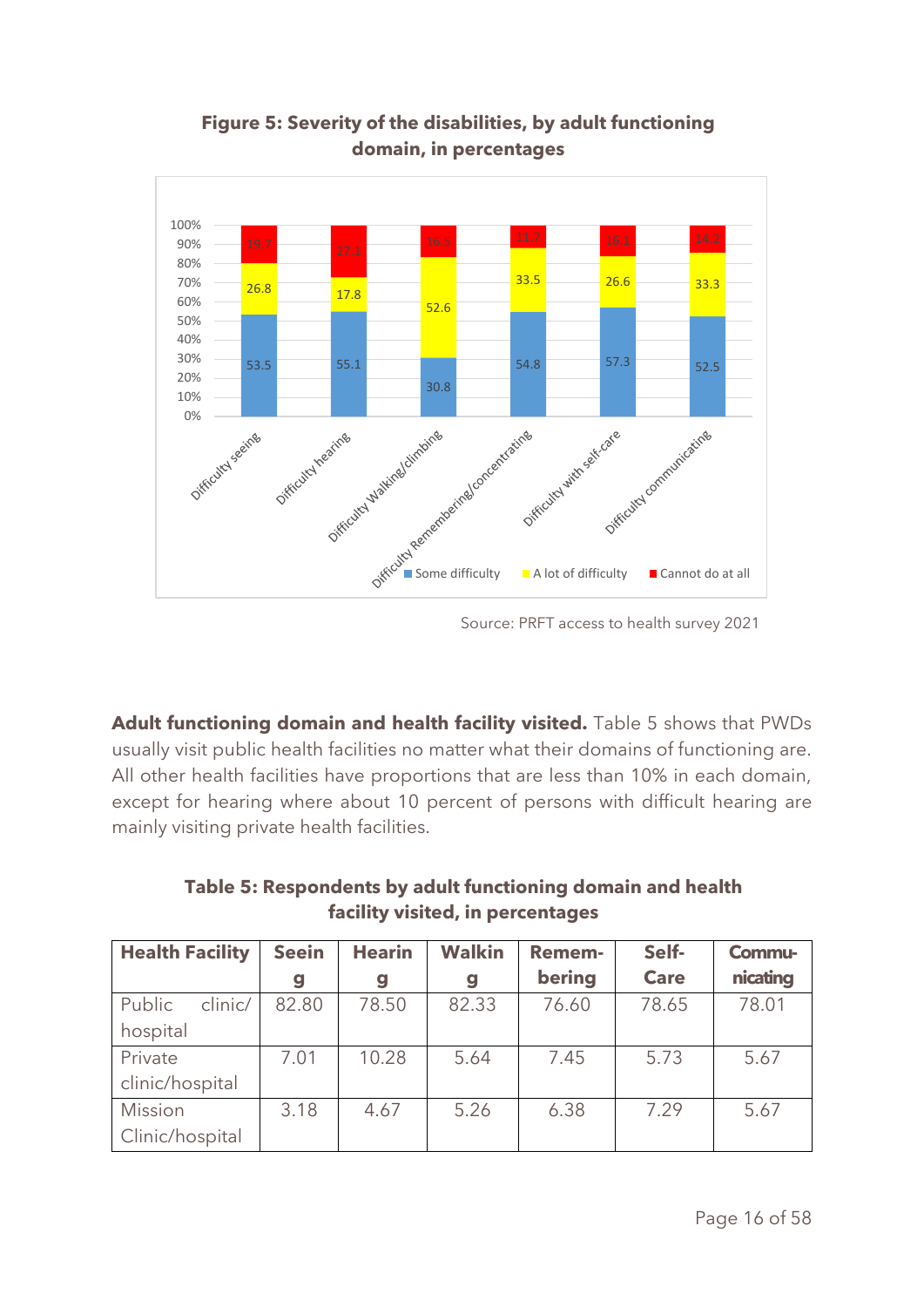| Traditional  | 1.27 | 2.80 | 1.50 | 2.66 | 3.13 | 3.55 |
|--------------|------|------|------|------|------|------|
| Healers      |      |      |      |      |      |      |
| Spiritual    | 3.82 | 1.87 | 3.38 | 3.72 | 2.08 | 2.84 |
| Healers      |      |      |      |      |      |      |
| None         | 1.91 | 1.87 | 1.88 | 3.19 | 3.13 | 4.26 |
| <b>Total</b> | 100  | 100  | 100  | 100  | 100  | 100  |

Source: PRFT access to health survey 2021

#### <span id="page-16-0"></span>**3.3. Current state of health access**

This third module sought to obtain information regarding the current situation on health access for PWDs. Questions covered: the main and the alternative health facilities preferred; the frequency of visits to a health facility; the dependency of PWDs on public health institutions; the preparedness of local health facilities regarding PWDs; physical and financial assistance required by PWDs; and, finally, the policies supporting health access for PWDs.

**Type of health care service preferred.** Figure 6 shows the main and alternative health facilities that are used by the respondents to access their health needs. About 82 percent of all respondents indicated that they use public health facilities as their main health facilities. Very few respondents indicated that they use private health facilities (6.4%) and mission health facilities (5.4%).

Respondents were then asked for the alternative health facility they would use if they are not going for their main health facility. It shows that most people when they are not accessing public hospitals which is their main facility, they have nowhere else to access health services as seen by the 29.9 percent of the category 'none'. Mission hospitals and spiritual healers have a significant share as alternatives for health facilities, indicated by 24.9 and 21.6 percent respectively. Traditional healers seem to have lost their popularity in both as a main (1.5%) and also as an alternative (3.3%) health facility.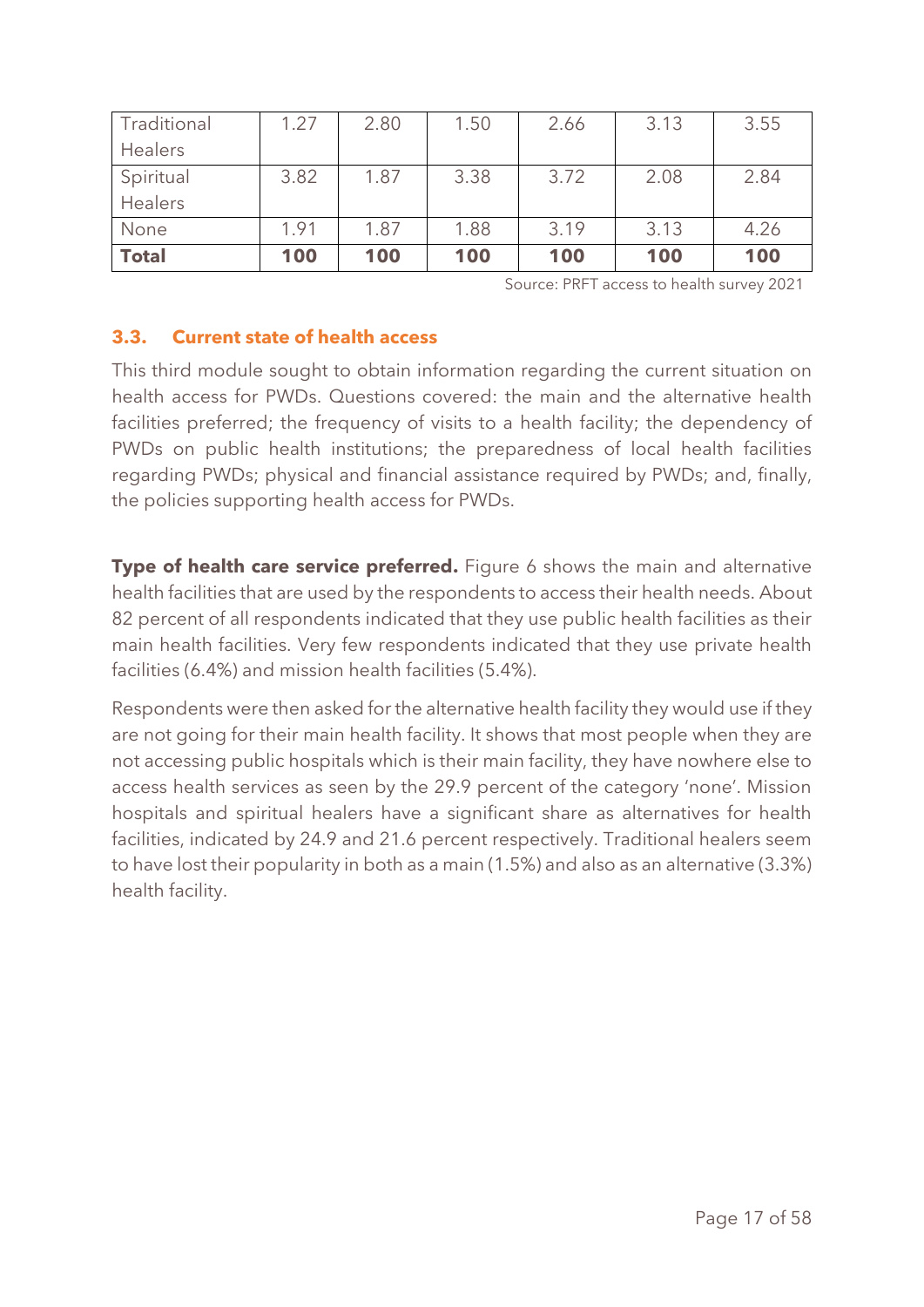

# **Figure 6: Main and alternative health facility visited by respondents, by type of health facility or service, in percentages**

Source: PRFT access to health survey 2021

During the focus group discussions in Mutasa and Mutare Urban, the PWDs highlighted that both women and men access their health service needs from clinics such as Tsvingwe clinic (council/public) and Redwing clinic (privately owned) which are locally accessible to people in Penhalonga area under the Mutasa District. Other health institutions which are accessible to PWDs in Penhalonga area under Mutasa are Old Mutare Hospital (Mission) and Mutare/Victoria Chitepo General Hospital (government) which are approximately 8km and 20km away respectively.

In Mutare Urban, the PWDs highlighted local council clinics such as Sakubva clinic and the government-owned Mutare Provincial hospital.

However, the group of men with disabilities (MWDs) in Mutasa indicated that the local clinics only provide for minor health services such as headaches, flues or colds but for major health services they are referred to Mutare General Hospital which raises issues of extra costs that are required to access services in Mutare Urban. The view that most services are not available to PWDs leading to referrals to Mutare General Hospital was also corroborated by one Mutasa community leader during key informant interviews. PWDs are finding it difficult to access private hospitals for services not available in public health institutions. As a result, they depend on appeals to NGOs and the public for assistance.

It was also noted by PWDs in Mutare Urban that rehabilitation services are not readily available for them despite their importance and increased frequency for some. In cases where the rehabilitation services are available, PWDs in Mutare Urban noted that the services are expensive and they are charged the same as those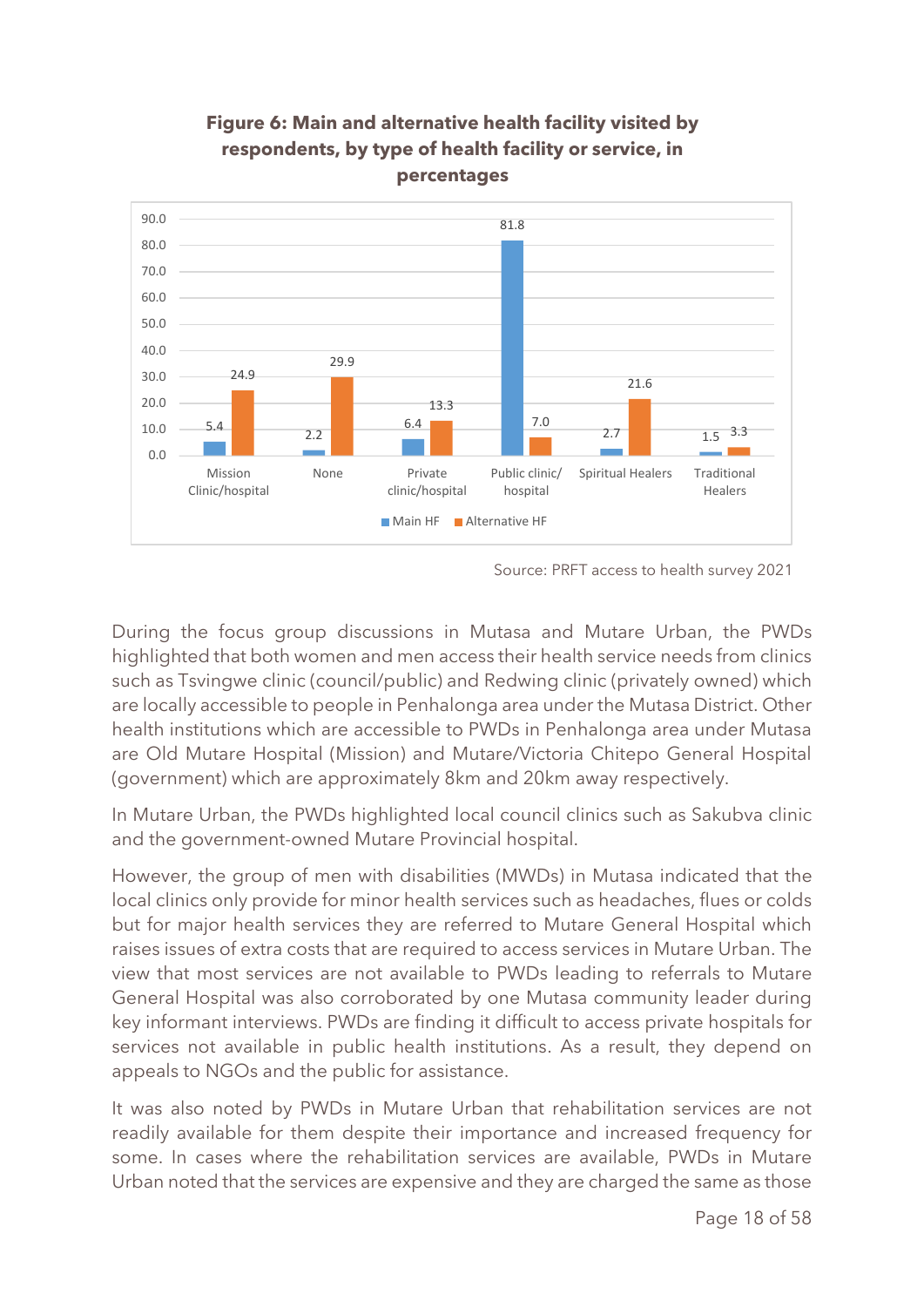involved in car accidents, for example. Where there are subsidised services, these were noted to be substandard and inadequate.

The Ministry of Public Services, Labour and Social Welfare representative pointed out that Zimbabwe has a number of rehabilitation centres for PWDs across the country, although these were noted to be inadequate in coping with the current and future demands. Examples include the National Rehabilitation Centre in Ruwa (which has a section that makes assistive devices) and the Beatrice Rehabilitation and Lowden in Mutare (for girls with disabilities). The Ministry is responsible for financing the rehabilitation centres to produce assistive devices that would then be given to PWDs for free.

**Frequency of visits to a health facility by people with disabilities.** Figure 7 shows the frequency of visits of PWDs to a health facility. The highest percent of PWDs (43.6%) indicated that they visited the health facility not more than 3 times in the past year, followed by those who visited no more than 12 times (17.9%) and those who said they visited not more than 6 times (15.4%). About six percent of the respondents indicated that they visited the health facility not more than 24 times. Nearly 17 percent did not visit the health facility at all.



# **Figure 7: Frequency of visits to a health facility by people with disabilities in the past year, in percentages**

Source: PRFT access to health survey 2021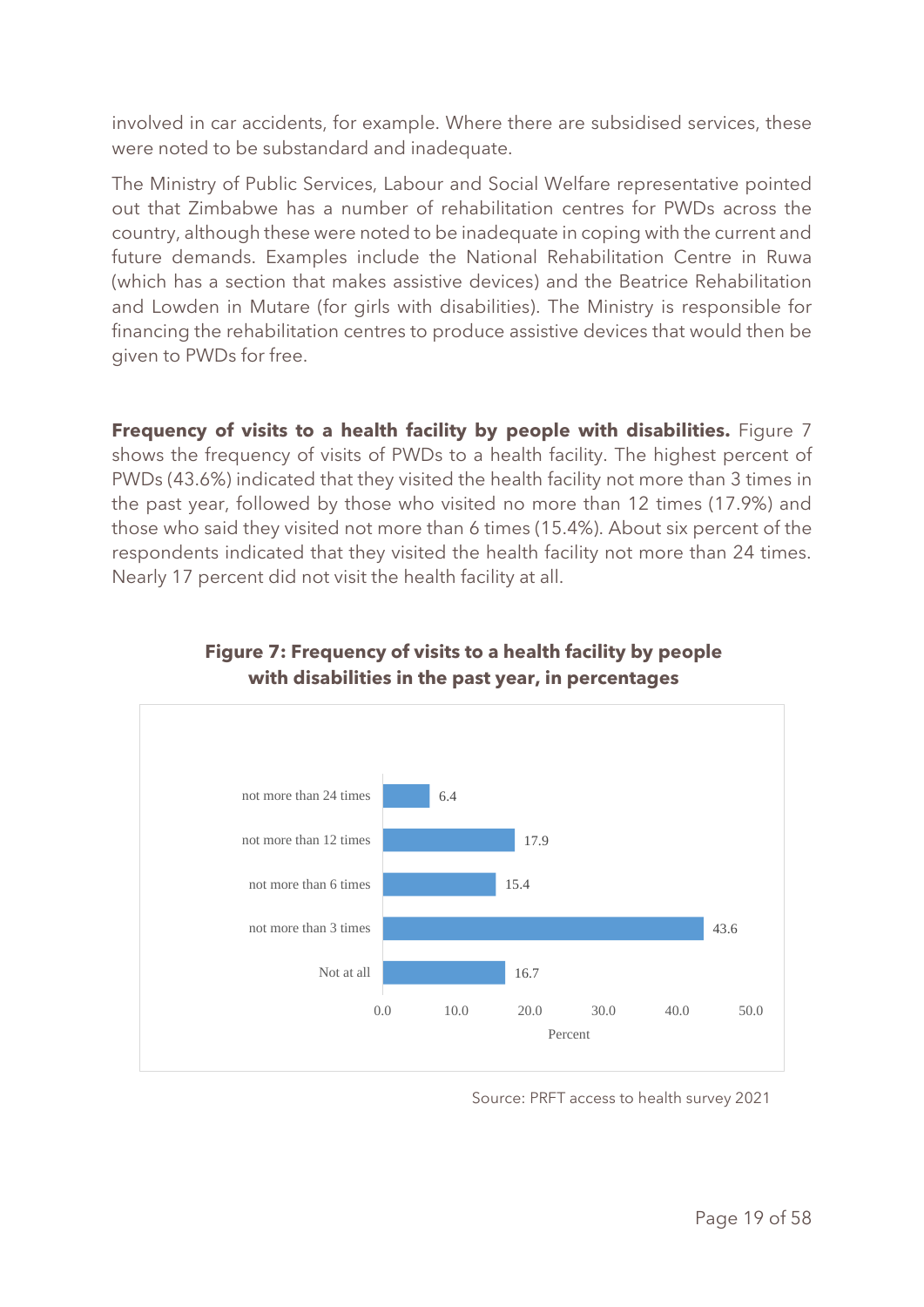**Dependency on public health institutions.** Figure 8 presents information on the level of dependency on public health institutions by PWDs. Overall, 44,96% of PWDs indicated that very much depend on services offered by public health institutions while an almost similar proportion, 43.7% indicated they somehow depend on public health institutions. About 11% of the PWDs do not all depend on services offered at public health institutions.



#### **Figure 8: Levels of dependency on public health institutions among people with disabilities, in percentages**

At district level, the pattern is a bit different from the overall picture. In Mutare Rural, the majority of the PWDs who were interviewed (60%) indicated that they depend very much on public health institutions, compared to Mutare Urban and Mutasa where the proportions were 42.7% and 44%, respectively (see Figure 9).

Source: PRFT access to health survey 2021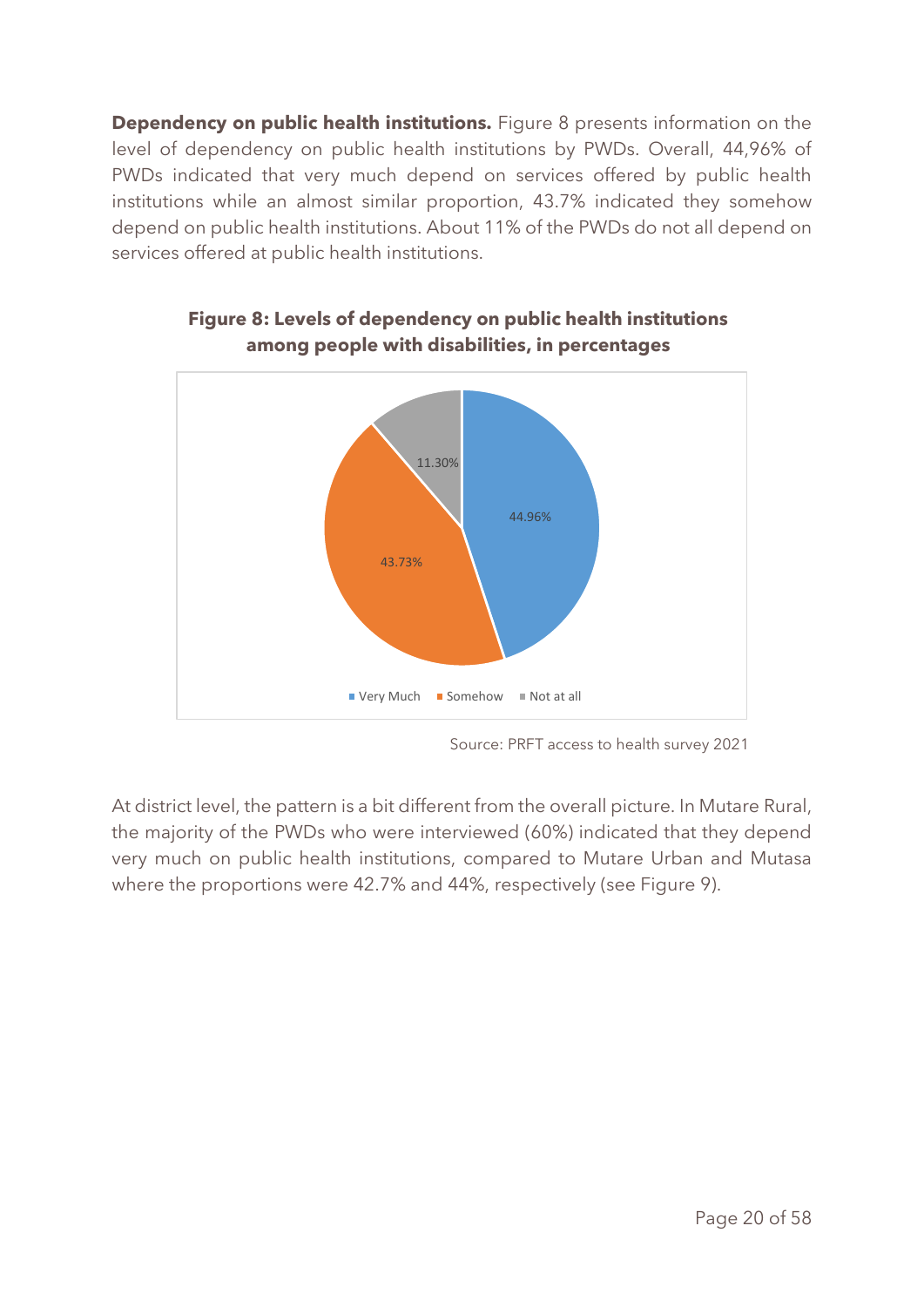# **Figure 9: Levels of dependency on public health institutions among people with disabilities, by district, in percentages**



Source: PRFT access to health survey 2021

Among the PWDs who depend on public health institutions, more than half (52.6%) indicated that they sometimes get the assistance they need from public health institutions with 22.7% citing that they always get the assistance they require. It is important to note that close to a quarter (24.7%) of PWDs do not get the assistance they require from public health institutions (see Figure 10).



# **Figure 10: People with disabilities who depend on public health institutions by whether they get the assistance they require, in percentages**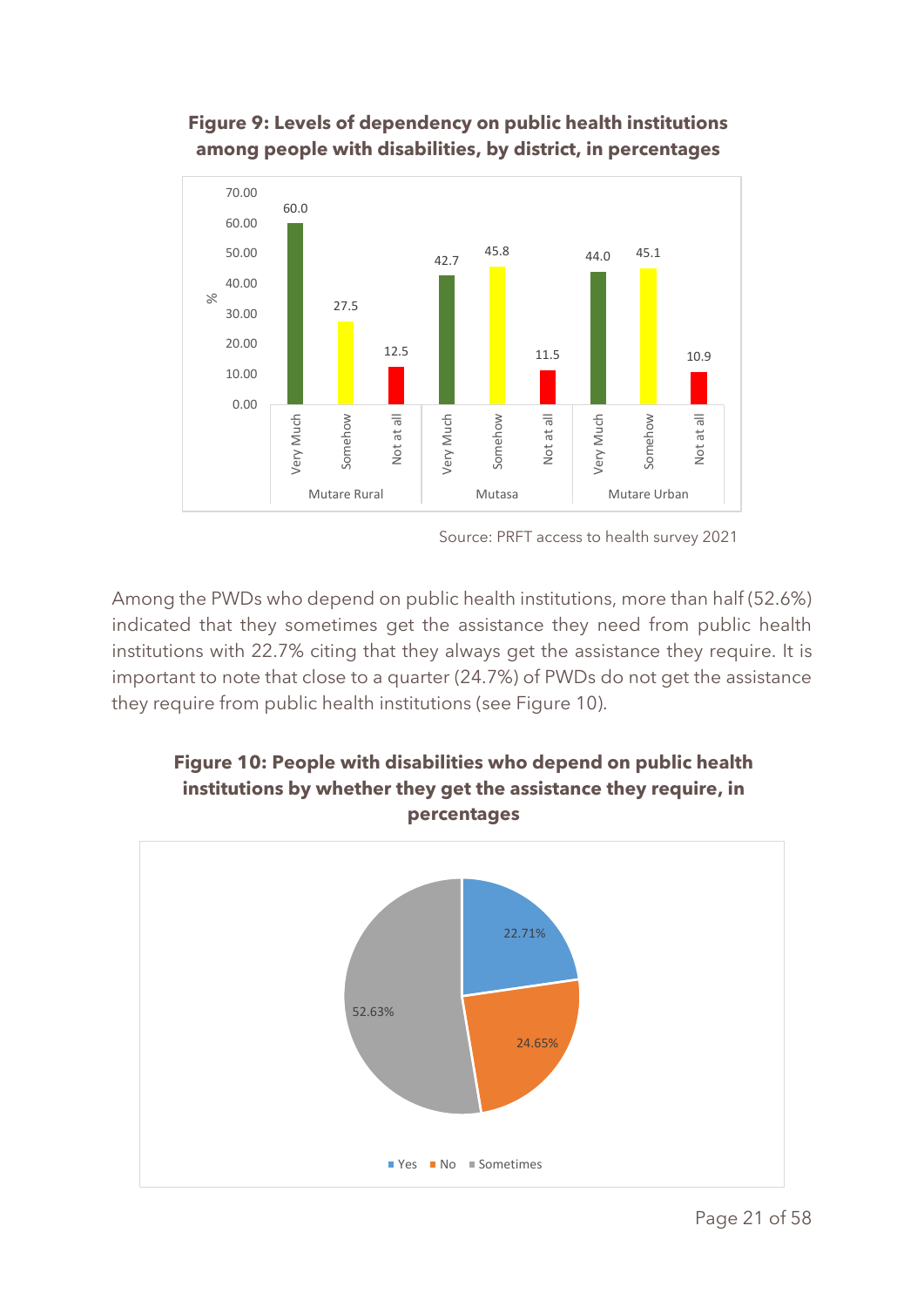At district level, 42.9% of PWDs in Mutare Rural indicated that even though they rely on public health institutions, they do not get the assistance they require from the facilities at all. The proportions were much lower in Mutasa and Mutare Urban at 22.4% and 23.1%, respectively (see Figure 11).



# **Figure 11: People with disabilities who depend on public health institutions by whether they get the assistance they require, by district, in percentages**

Source: PRFT access to health survey 2021

**Preparedness of local health facilities.** Respondents were required to indicate their opinion on the preparedness of local health facilities in taking care of health needs of PWDs. PWDs' opinions are indicated in the following Figures 12a and 12b. It is evident that nearly 45 percent of PWDs' local health facilities are somewhat prepared in meeting the needs of PWDs. About 17 percent indicated that they were very well prepared and 27 percent said that they were not prepared at all (see Figure 12a).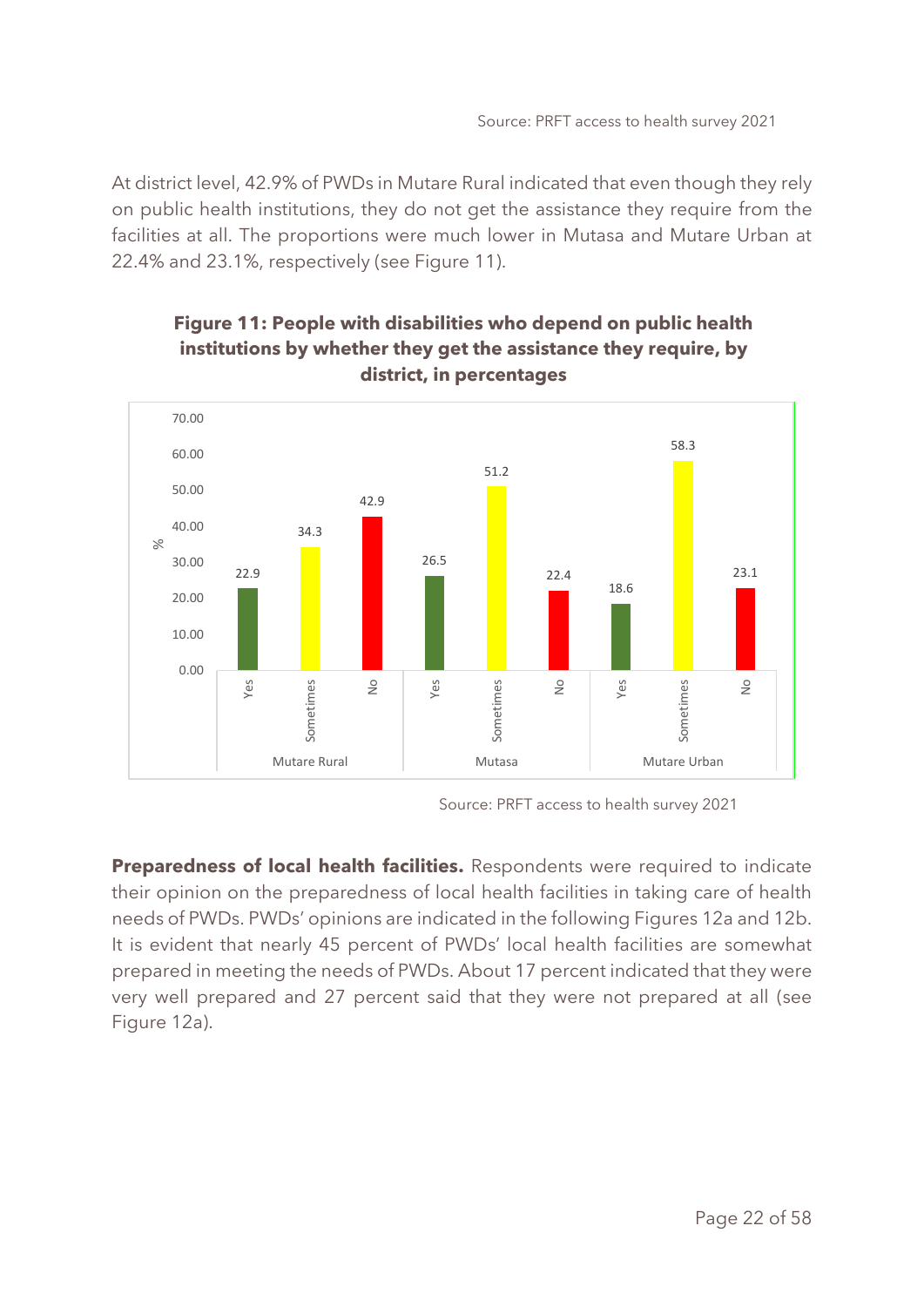#### **Figure 12a: Preparedness of local health facilities in meeting the health needs of people with disabilities, in percentages**



Source: PRFT access to health survey 2021

In relation to PWDs' opinions on preparedness of health facilities in providing information on available health care services, 48.6 percent had the opinion that the local health facilities were somewhat prepared, 13.5 percent said that the local health facilities were very well prepared and 26.5 percent indicated that they are not all prepared (see Figure 12b).

# **Figure 12b: Preparedness of local health facilities in providing information on available health care services to people with disabilities, in percentages**

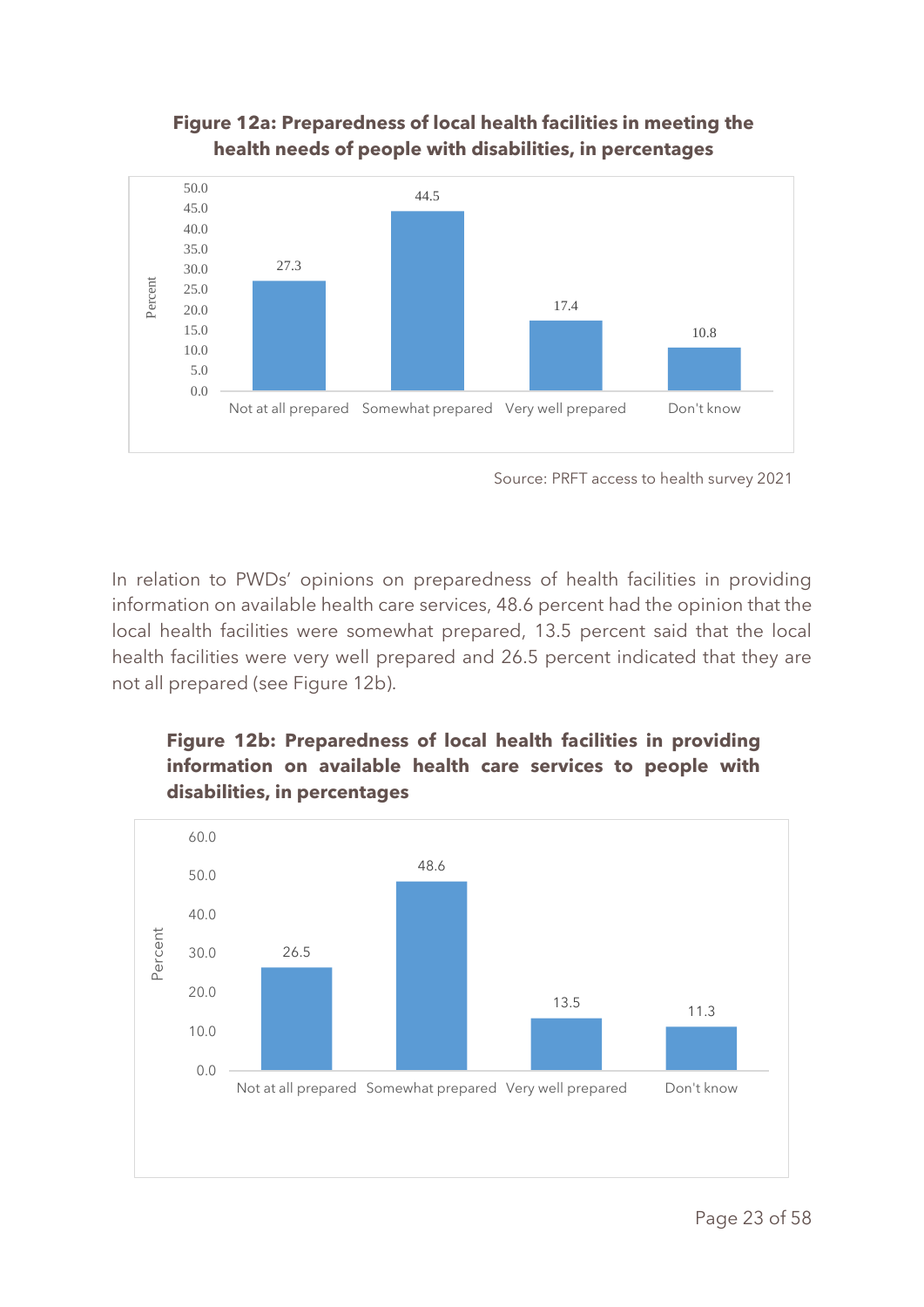In an interview, the Mutare Social Development representative noted that the Ministry of Public Services, Labour and Social Welfare is doing the most it can with the available communication channels such as radio and television to conduct awareness-raising programmes. As a result, the Ministry has seen more inflows of PWDs through walk-ins and calls at both local and national level. To ensure that the platforms are inclusive, the Ministry is ensuring that on TV programme, especially the main news broadcast, there is a sign language interpreter and text on the screen. The radio programmes are also used to complement the awareness-raising although it was noted that there is need to strengthen these platforms. The Mutare Social Development representative noted that information in braille is limited and conceded that it is rare to find a pamphlet in braille.

However, the discussion group of women with disabilities (WWDs) in Mutasa argued that they access limited health service information, e.g., COVID-19 information. Their male counterparts in Mutasa indicated that they are getting most of their health information from civil society organizations, school children after being educated at school with health officials, and the mainstream media such as Diamond Radio FM. The situation is different from MWDs in Mutare Urban who seem to have a variety of sources of information such as mainstream media, Social Development Department meetings, civil society organization meetings, and social media groups for PWDs.

PWDs in Manicaland province believe the information they are getting is reliable but are concerned that the platforms currently providing them with information are not inclusive. For instance, the radio excludes those with hearing impairments. Load shedding of electricity is posing access to information for PWDs in urban areas whilst, on the other hand, newspapers were considered inaccessible because of the high costs. PWDs argued that they are using the information they are getting from the various sources to make decisions about their health needs, e.g., making COVID-19 vaccination decisions.

One of the major concerns of PWDs in Mutasa was that the information they are getting is of a general nature and is not targeted at PWDs and their health needs. They noted the lack of COVID-19 information in braille for the visually impaired and a lack of sign language interpreters for those with hearing impairments. One woman from Mutasa indicated that they only got audio mp3s which contain COVID19 information and rights of PWDs from the NGO *Freedom to the Disabled Persons in Zimbabwe* (FDPZ). WWDs in Mutare Urban also concurred with WWDs from Mutasa that they received COVID-19 information from associations such as FDPZ. WWDs in Mutasa also indicated that some people with physical disabilities have difficulties in walking to COVID-19 road shows and they rely on second-hand information. Some information is provided with sign language on the national television, but it was established by the Mutare Social Development representative that most people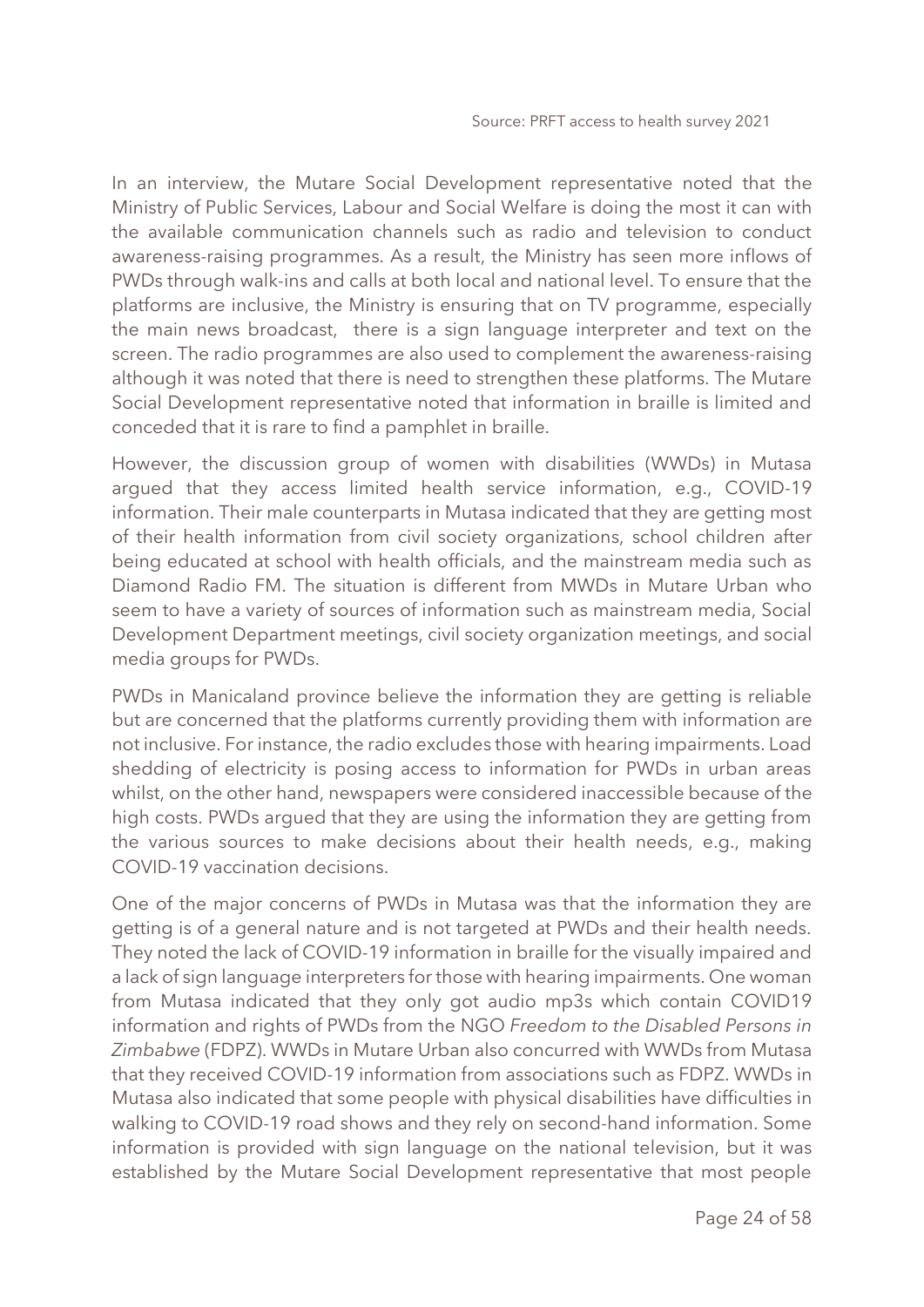with hearing impairments cannot afford to buy television sets; hence, they are left out in terms of getting information.

In Zimunya ward, Mutare Rural, WhatsApp groups are used to convey health information and also council meetings platforms. These, including the local council platforms, are believed to be inclusive because they use sign language interpreters. However, the situation in Dora, another ward in Mutare Rural, highlighted that PWDs are not getting information as their immobility and lack of assistive devices is depriving them of the much-needed health information which has become more important during this COVID-19 era. The Councillor in Dora ward 35 indicated that they are using their local council structures to try and pass information to PWDs.

Although the chieftainship in Mutasa does not have resources to support PWDs access health services, they are playing their part by offering support through disseminating information that urges or encourages the community to treat PWDs with care, respect and love.

**Physical assistance to visit health facilities and financial assistance.** Apart from frequencies of visits to the health facility in the previous year, PWDs were also asked whether they require physical assistance from someone when they visit the health services facility. The survey revealed that the majority of PWDs (61.5%) from the three districts require physical assistance to go to a health service facility. About 10 percent said they sometimes require physical assistance (see Figure 13).



**Figure 13: People with disabilities who require physical assistance to visit health facilities, in percentages**

Source: PRFT access to health survey 2021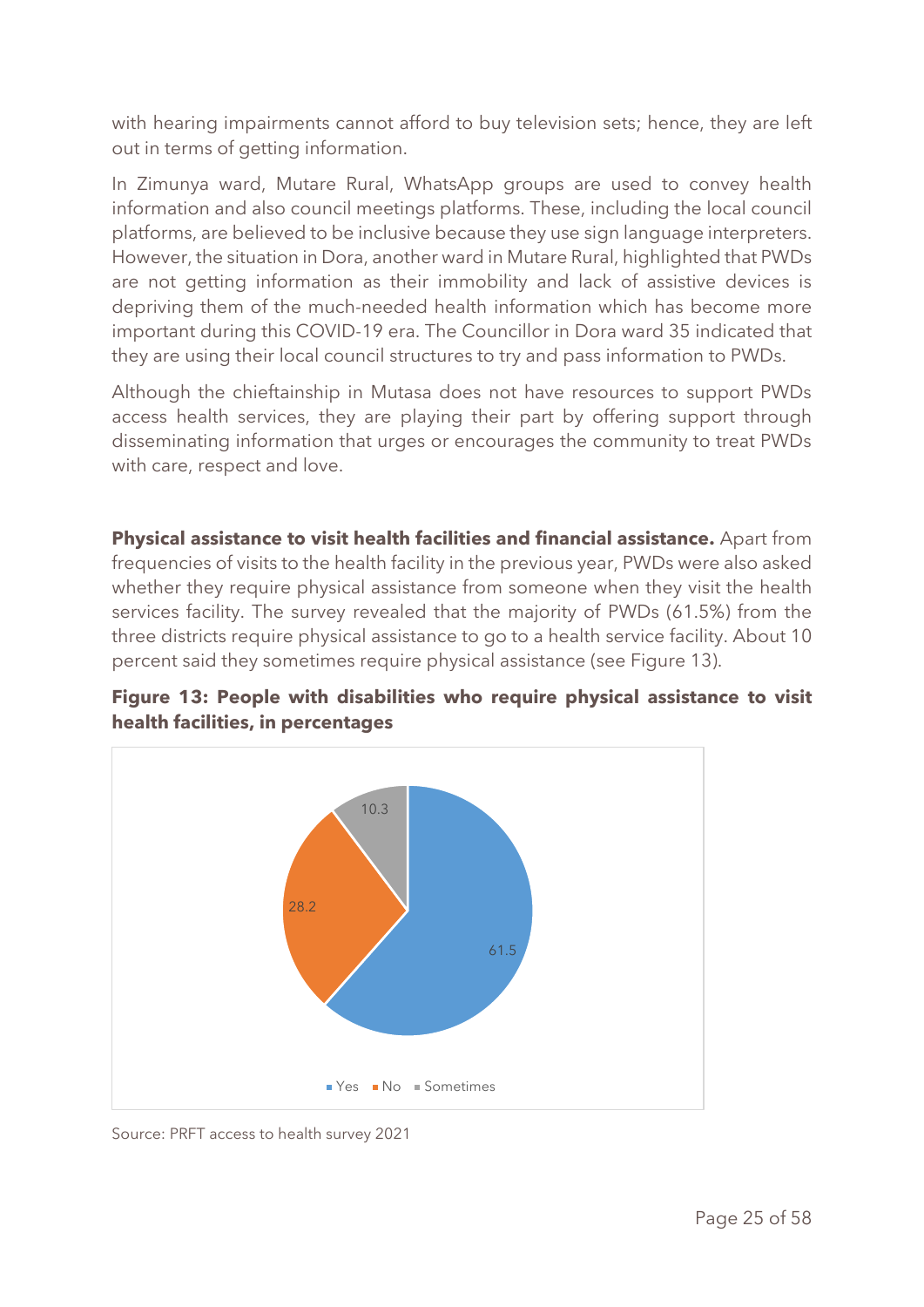Figure 14 presents sources of financial assistance to access health services. PWDs mostly get financial assistance from relatives/neighbours (66.7%) while assistance from the government is only fourteen percent. About 10 percent of PWDs get financial assistance from NGOs.



**Figure 14: Sources of financial assistance provided to people with disabilities, in percentages**

Source: PRFT access to health survey 2021

During the focus group discussions, MWDs in Mutasa noted that they are not getting any financial assistance from anyone whilst their female counterparts indicated that they get their health financial assistance from well-wishers like family, church and community members. One woman noted that although they get financial assistance from community members, the support is not enough to finance medication and physiotherapy exercises, which is costly. WWDs in Mutare Urban and community leaders in Mutasa cited that they also get assistance from PWDs associations such as FDPZ who at one point assisted them with wheelchairs, crutches and hearing devices.

On the other hand, some PWDs in Mutasa and Mutare Urban indicated that they got financial assistance to access medical services through the Assisted Medical Treatment Order (AMTO). AMTO is a social protection scheme for vulnerable people including PWDs by the Department of Social Development in the Ministry of Public Services, Labour and Social Welfare. However, the major concern with AMTO is that it can only be accessed at government health institutions and is not accepted at local council clinics and private clinics or private hospitals.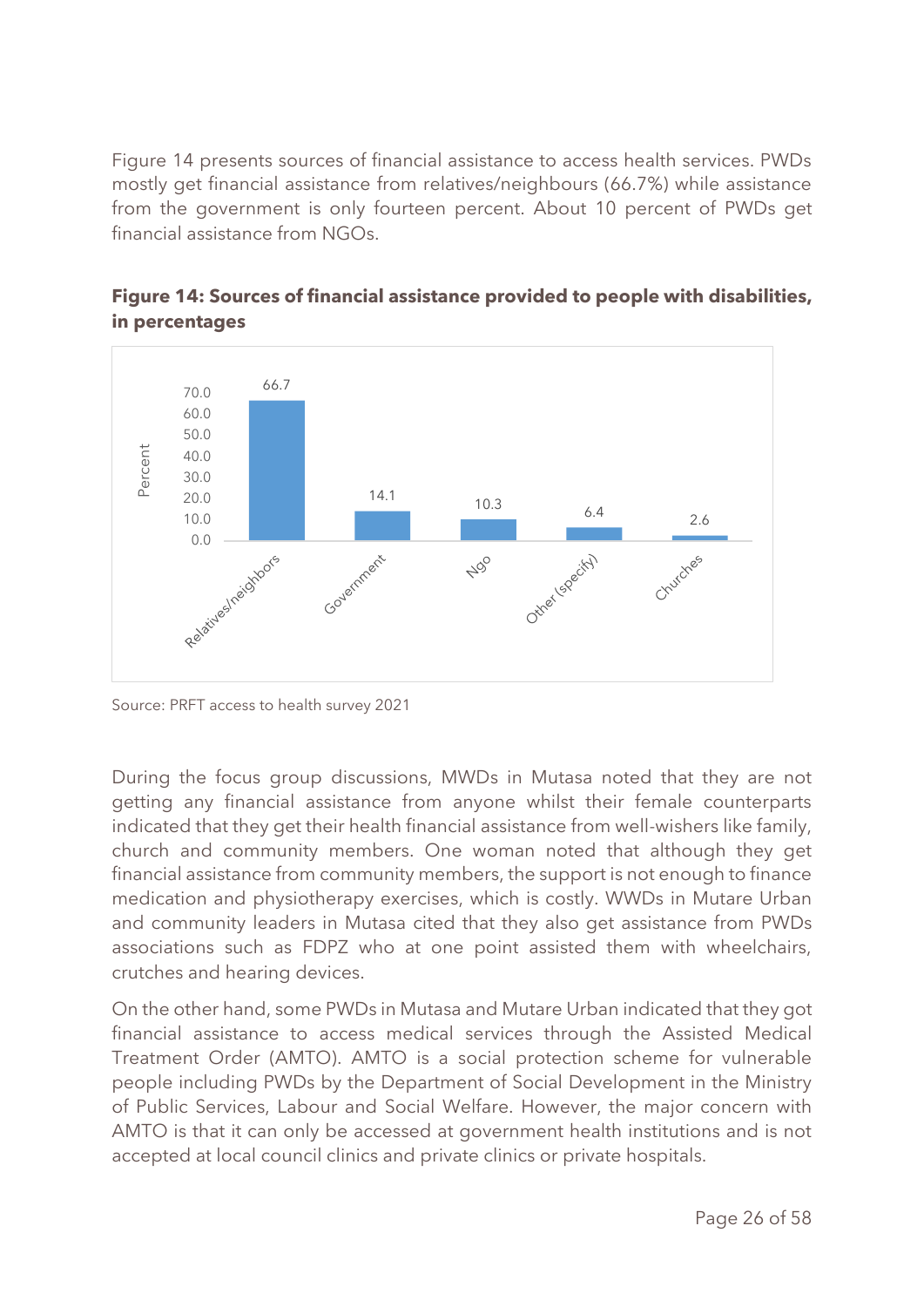There was concern among PWDs that some officials at government medical facilities do not seem to understand how the AMTO scheme works. As a result, PWDs endure long periods of time whilst waiting for the scheme to be verified by the hospital accounting departments before they can be attended to. The frequency for ATMO financing is poor, as it takes time before health institutions are paid, resulting in poor services for those relying on AMTO.

It seems there is a lack of coordination between the Ministry of Public Services, Labour and Social Welfare and the Ministry of Health and Child Care. The Ministry of Public Services, Labour and Social Welfare representative conceded that it is not clear who is responsible for the provision of assistive devices upon request by a person with a disability between both Ministries. The Ministry of Public Services, Labour and Social Welfare argued that they help those who approach their offices for assistance.

WWDs in Mutasa indicated that there are challenges to accessing health care as a result of high costs of service fees. The WWDs in Mutasa noted that AMTO takes time to obtain, citing many deterring procedures. One woman argued that because AMTO is difficult to obtain, it is not suitable for emergency situations including that it cannot be used for ambulance services. The other challenge is that supplementary funds are needed when treated using the scheme. Thus, WWDs in Mutasa request affordable consultation fees for PWDs in the area. The women also cited that there is no medication at Mutare general hospital and at Tsvingwe clinic, hence the AMTO scheme is only being used for consultation.

MWDs in Mutare Urban indicated that they are getting financial assistance from the government through the AMTO scheme but cited low awareness-raising around the scheme as a contributing factor to low uptake by PWDs as many are not aware of it. The Mutare Social Development representative noted that there is a fund for PWDs assistive devices but due to current inflation levels, by the time the disbursements are made, they will be inadequate to purchase the equipment.

A representative from Mutare City Council noted that challenges to access health services for people with epilepsy were often similar to those of PWDs. However, as epilepsy is not treated as a disability, people with epilepsy cannot benefit from AMTO yet they require support from the government. As such, the official recommended the need for people with epilepsy to be considered under AMTO.

The *Results Based Financing* (RBF) Health programme is the only programme available in Zimunya and Dora, both in Mutare Rural, which is providing support to all people including PWDs. The programme rewards health facilities based on their performance – its performance determines the amount disbursed. It is funded by the Health Development Fund donors in 42 rural districts of Zimbabwe, while the remaining 18 districts are funded by the Government of Zimbabwe and the World Bank (UNICEF, 2020).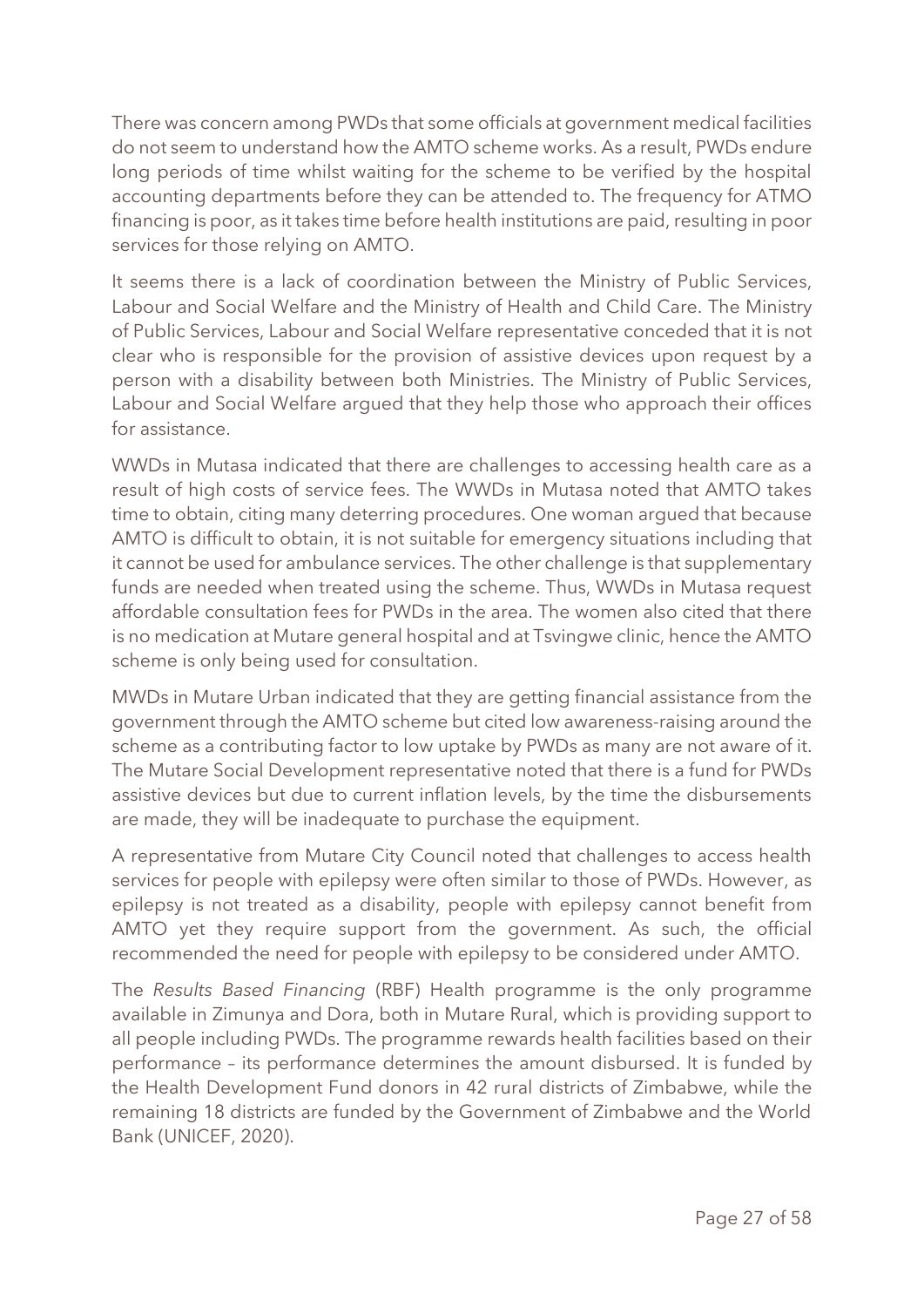Under the RBF scheme, PWDs do not pay for health consultations or medicines at the local council clinics. The Zimunya Ward 32 Councillor (Mutare Rural) indicated that he is part of the local community RBF committee, which reports to the RBF. In their reports, they also raise issues on PWDs concerns. The RBF fund is inclusive in the manner that it covers for the general population and is not specific to PWDs.

However, the Zimunya Councillor indicated that the local clinic is overwhelmed because RBF caters for everyone. Neighbouring wards (6, 13, 14) have no clinics; hence, they access the Zimunya Clinic, causing drug shortages for the local people. Other people from Mutare Urban centres such as Dangamvura and Sakubva also take advantage of the free services because their local clinics charge user fees. The situation has resulted in depletion of medication at alarming rates and shortages for the local Zimunya community. According to the Dora Councillor (Mutare Rural), the local clinic should set aside medicines for PWDs to ensure that, even if medicines are depleted for the general population, PWDs will continue to have access to medication.

Apart from the RBF, there is no specific funds targeting PWDs. However, the Councillor from Zimunya revealed that they receive devolution funds from the government but cited challenges in the untimely manner of the disbursement. The councillors indicated that they are given a budget each year and that disbursements are supposed to be done in January each year. However, the Zimunya Councillor noted that they were allocated ZWL\$ 55 million as a district for the year 2020 but only received 5.5 million. For 2021, the allocated budget of ZWL\$ 260 million for the district had not been disbursed at the time of the research (May 2021). Local authorities can use these *Devolution funds* to fund programmes such as health, education, roads, and water and sanitation.

Traditional leaders in Marange, Mutare Rural, are liaising with local organizations working on disability such as the FDPZ based in Mutare Urban to solicit assistive devices such as wheelchairs for PWDs in their areas. Other organizations such as Nzeve Centre are assisting PWDs with the testing and provision of assistive devices to persons with hearing impairments. The Office of the Manicaland Provincial Development Coordinator noted that development partners are coming on board to partner the government in the provision of assistive devices and other development partners are in the process of registering with the Ministry of Local Government to provide support. The Mutare City Council representative also noted that NGOs are providing food assistance to PWDs with food hampers such as cooking oil and rice.

**Policies supporting health access for people with disabilities.** In addition to the RBF and AMTO programmes supporting the financing of access to health for PWDs and other vulnerable groups, there are other policies in place such as the *National Disability Policy* (NDP).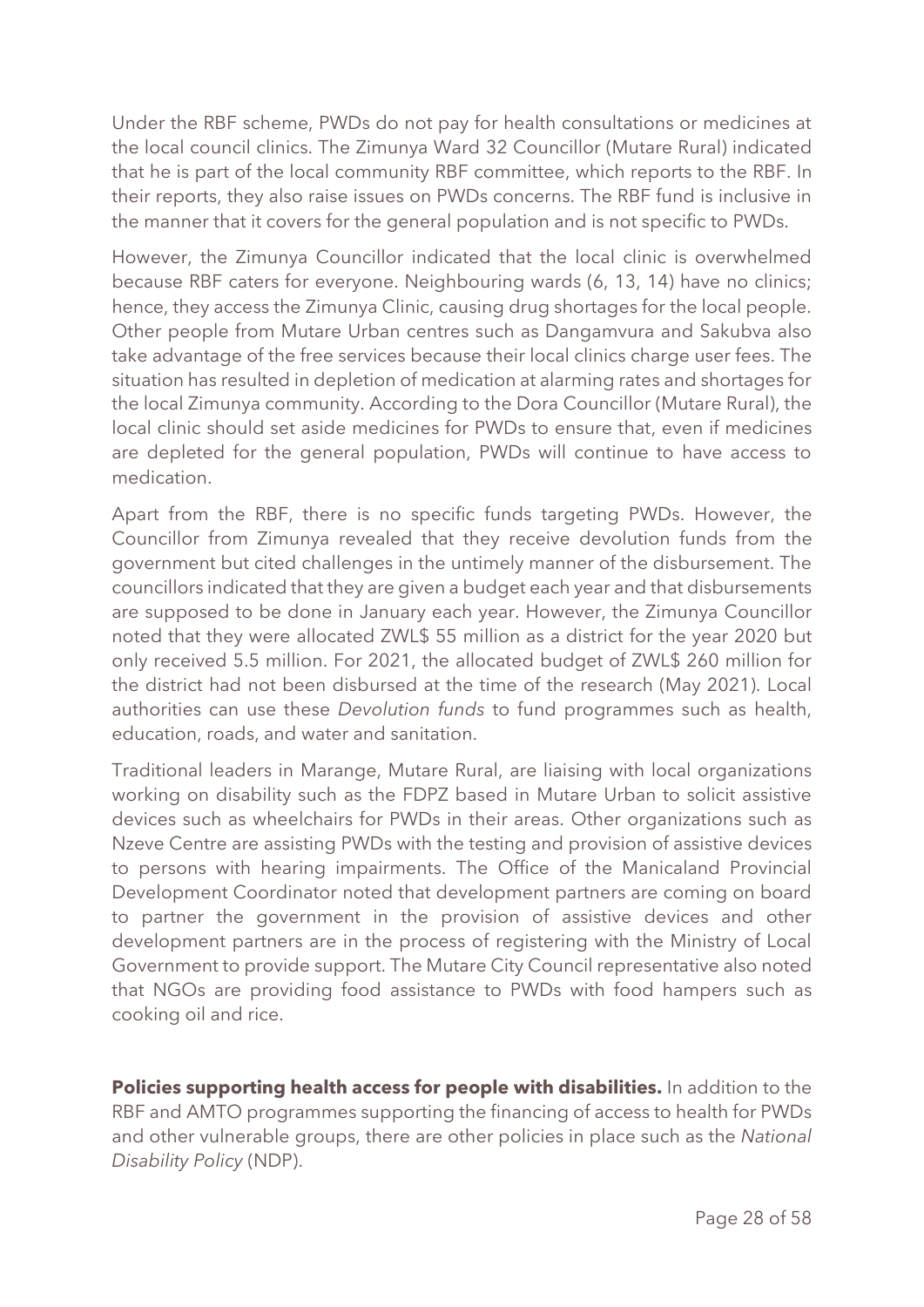The government launched the NDP in June 2021, which is pushing for the access to health by PWDs as one of the targets. The representative of the Ministry of Public Services, Labour and Social Welfare at the national level noted that the NDP will improve access to health for PWDs. In particular, Section 3.7 of the NDP is providing for the free access to health by PWDs. The Ministry representative argued that the government is in the process of drafting an Act to ensure that the policy becomes law. The Ministry representative argued that they received cases where PWDs are abused and discriminated upon in health care centres. To deal with such challenges the Ministry believes the PWDs Act will prosecute and discourage PWDs discrimination and abuse, conduct massive awareness-raising on disability, and ensure that health personnel is trained on disability.

The Ministry representative highlighted that the Treasury is supporting the implementation of the NDP. The representative also argued that there is a disability fund for PWDs where PWDs health care costs are met by the government and the fund is being administered through AMTO.

#### <span id="page-28-0"></span>**3.4. Barriers to access health care**

Barriers to accessing health services can come from the demand side or the supply side. Demand-side determinants are factors influencing the ability to use health services at individual, household or community level while supply-side determinants are aspects inherent to the health system that hinder service uptake by individuals, households or communities.

In this fourth module, the focus is on the demand side at the individual level. Questions asked to PWDs included: the distance to health facilities; the availability and affordability of transport to health facilities; disability friendly infrastructures; health care costs; attitudes of health care workers; quality of health care provision; and cultural barriers.

**Distance to health facilities.** Figure 15 depicts the distances of the health facilities from the communities where PWDs live. About 79 percent of public health facilities are within 5km from the respondent's home. Less than 5% of respondents have to travel more than 10km to access a public health facility.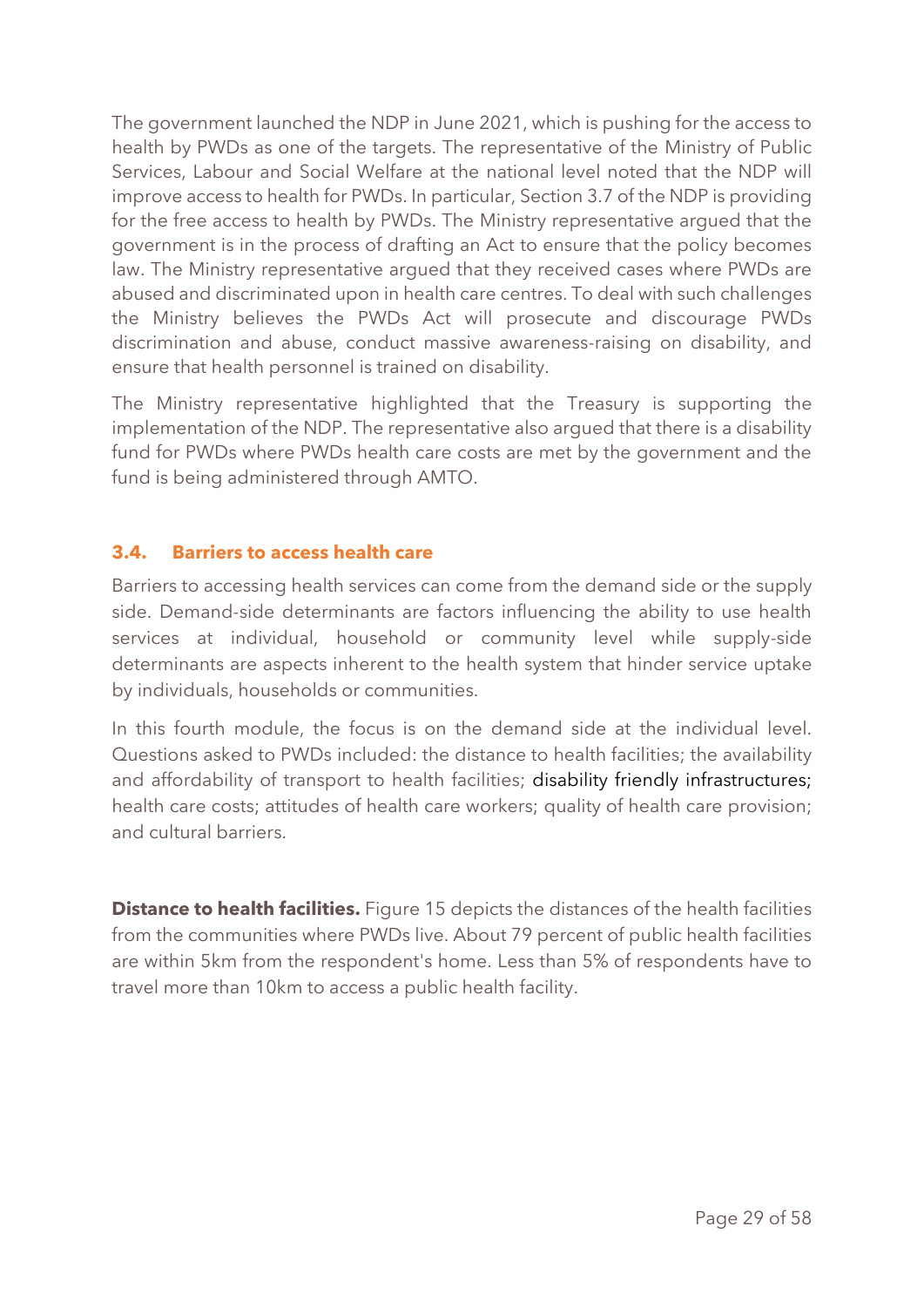

# **Figure 15: Distance to the nearest health facility, by type of health facility, in percentages**

Source: PRFT access to health survey 2021

According to community leaders in Mutare Rural, there are inadequate clinics in the Marange area. PWDs in Marange Ward 17 are serviced by two clinics, the Chibariro Clinic, which is approximately 8km away from the growth point, and the Bakorenhema Clinic, which is approximately 7km away from the growth point in a different direction to Chibariro Clinic. In Dora Ward 5, Mutare Rural, the local Councillor noted that the distance to the local clinic (Madziro clinic), which is approximately 14km, poses inclusivity challenges for the physically impaired. The local Councillor indicated that PWDs are not benefitting from the health services available to the extent that they expect councillors to cater for their needs. The same was also the view from a community leader in Mutasa who noted that the dispersed nature of the health centres in Tsvingwe affected health access for PWDs.

**Availability and affordability of transport.** PWDs from the three districts (Mutasa, Mutare Rural and Mutare Urban) were asked to indicate the mode of transport they mainly use to get to the nearest health facility. From the responses obtained, the majority (60%) of the PWDs walk to the nearest health facility. About 17 percent use public transport (see Table 6).

Of those who have difficulty seeing, 56.7 percent walk to the nearest health facility, 20.4 percent use public transport and 9.6 percent use cars. About 67 percent of the PWDS who have difficulty hearing walk to the nearest health facility, 15 percent use public transport and six percent use cars. Half (50%) of the respondents with difficulty walking mentioned that they walk to the nearest health facility, 20.7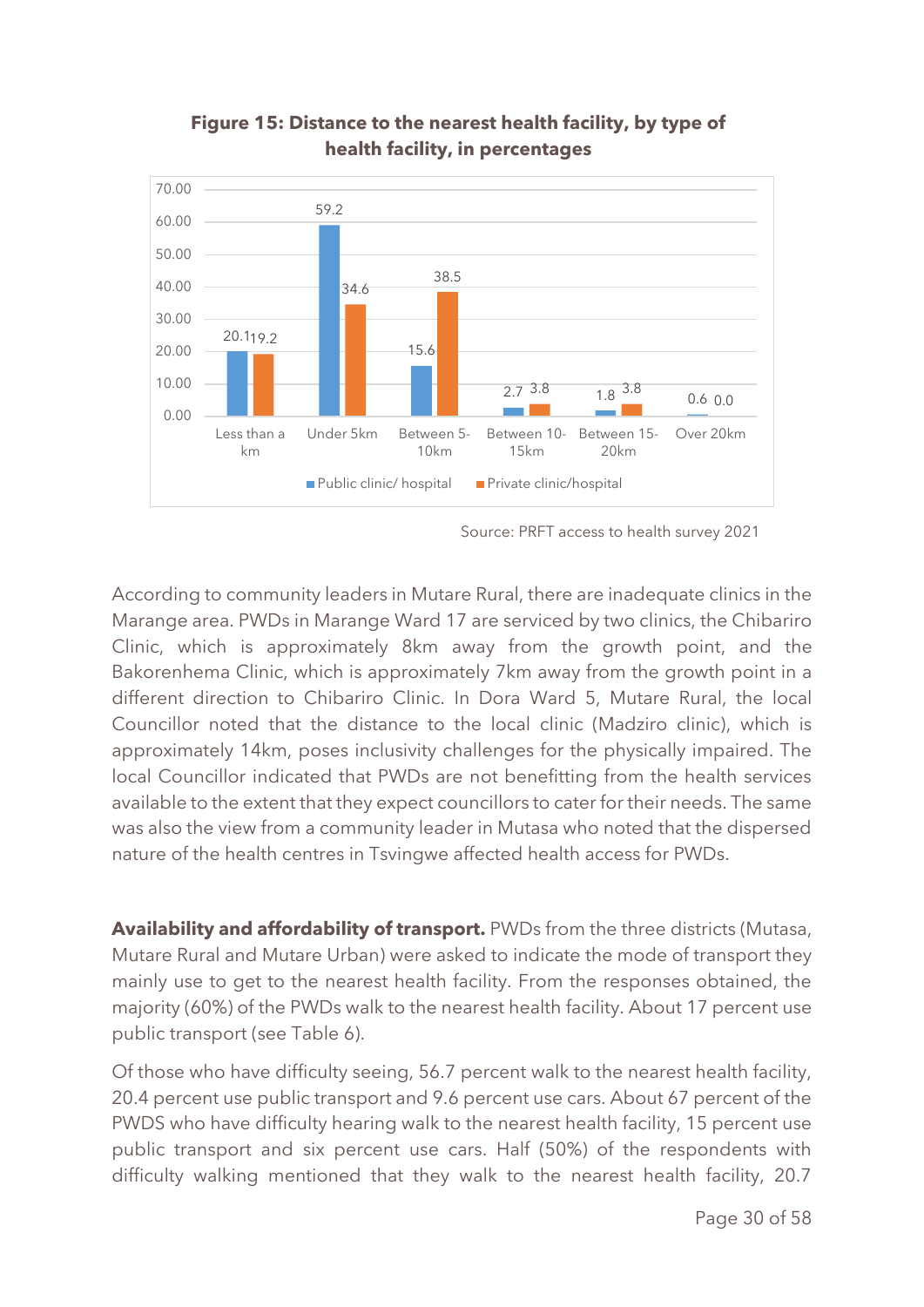percent use public transport and 12.8 percent use cars. Sixty-seven percent of the respondents with difficulty remembering indicated that they walk to the nearest clinic, 13.3 percent use public transport and 9.6 use wheelbarrow. Half (50%) of the respondents with difficulty in self-care mentioned that they walk to the nearest health facility, 19.8 percent use public transport and 13.5 percent use cars. The majority (68.8%) of PWDs who have difficulty communicating indicated that they walk to the nearest health facility, 14.9 percent use public transport and 8.5 use wheelbarrow.

|                 | <b>Adult functioning domain</b> |            |            |                   |            |             |      |  |  |  |
|-----------------|---------------------------------|------------|------------|-------------------|------------|-------------|------|--|--|--|
| Mode of         |                                 |            |            | Difficulty        |            | Difficulty  | Tota |  |  |  |
| <b>Transpor</b> | Difficulty                      | difficulty | Difficulty | <b>Rememberin</b> | Difficulty | Communicati |      |  |  |  |
| t               | Seeing                          | Hearing    | Walking    | g                 | Self-Care  | ng          | (% ) |  |  |  |
| Car             | 9.6                             | 5.6        | 12.8       | 6.9               | 13.5       | 4.3         | 8.8  |  |  |  |
| Foot            | 56.7                            | 67.3       | 50.0       | 67.0              | 50.0       | 68.8        | 60   |  |  |  |
| Scotch          |                                 |            |            |                   |            |             | 1.3  |  |  |  |
| Cart            | 2.5                             | 0.9        | 1.1        | 1.1               | 2.1        | 0.0         |      |  |  |  |
| Public          |                                 |            |            |                   |            |             | 17.4 |  |  |  |
| transport       | 20.4                            | 15.0       | 20.7       | 13.3              | 19.8       | 14.9        |      |  |  |  |
| Wheel           |                                 |            |            |                   |            |             | 9    |  |  |  |
| barrow          | 8.3                             | 7.5        | 10.5       | 9.6               | 9.4        | 8.5         |      |  |  |  |
| Wheel           |                                 |            |            |                   |            |             | 3.5  |  |  |  |
| Chair           | 2.5                             | 3.7        | 4.9        | 2.1               | 5.2        | 3.5         |      |  |  |  |
| Total (%)       | 100                             | 100        | 100        | 100               | 100        | 100         | 100  |  |  |  |

**Table 6: People with disabilities by mode of transport and adult functioning domain, in percentages**

Source: PRFT access to health survey 2021

The lack of access to transportation is one of the reasons for a PWD being prevented from accessing health care. PWDs were asked whether transport is available for them to access services each time they want to use it. The results of this question are reflected in Figure 16. As can be seen, 39.8 percent indicated that transport is not available each time they want to use it while 31.2 percent said that transport is always available. Twenty-nine percent mentioned that transport is sometimes available.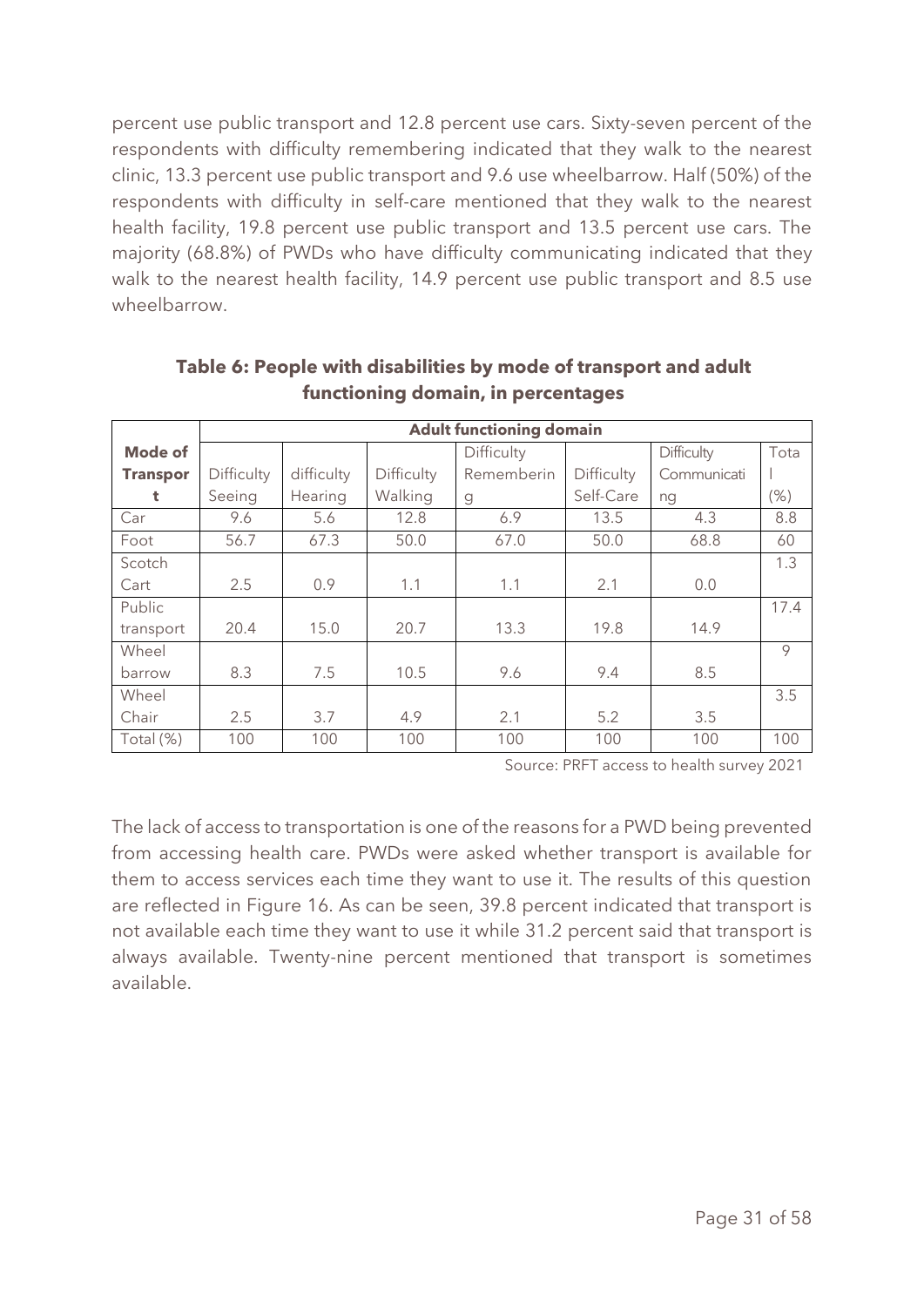

**Figure 16: Availability of transport for people with disabilities to access health services, in percentages**

About 80 percent of PWDs from the three districts mentioned that they cannot afford transport costs to access health services care each time they want to use it (see Figure 17).



#### **Figure 17: Affordability of transport costs to access health services, in percentages**

Source: PRFT access to health survey 2021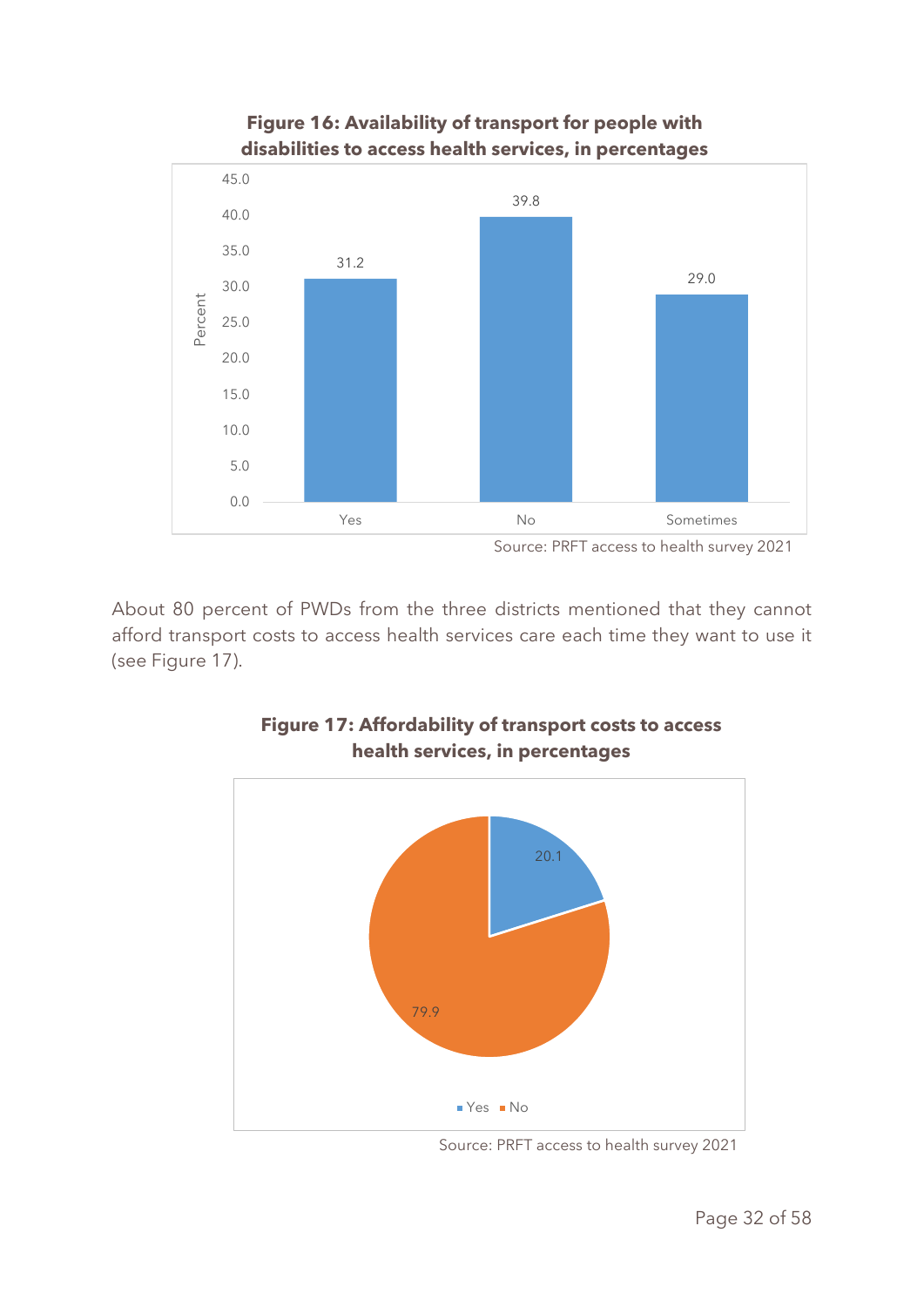The lack of transport was also cited by WWDs at the focus group discussions as a barrier that has at some point prohibited them from accessing health services when they needed them. One woman noted that: 'the clinic is too far of which I had no crutches nor bus fare in those days'.

On the other hand, the Dora Councillor interviewed (Mutare Rural) indicated that PWDs face challenges of getting resources to get medicines and transport when referred to a major hospital in Mutare Urban. One community leader in Mutasa highlighted that the high cost of transport and long distances to health centres is forcing PWDs to resort to traditional leaders and churches when they have health challenges. PWDs are being ferried on bicycles, wheelbarrows and scortcharts as modes of transport due to public transport which is inadequate in Marange area of Mutare Rural. Another challenge cited was the poor treatment of PWDs and non-PWDs by the hospital staff, deterring PWDs from visiting the local clinics again when they have a health situation.

**Disability friendly infrastructures.** PWDs were asked whether the nearest health facility they use have disability friendly infrastructures. The results of the question are shown in Figure 18. About 44.2 percent indicated that the health facility they use does not have disability friendly infrastructure while 27.3 percent said the health facility used has disability friendly infrastructures.



# **Figure 18: Health facilities with disability friendly infrastructures, in percentages**

Source: PRFT access to health survey 2021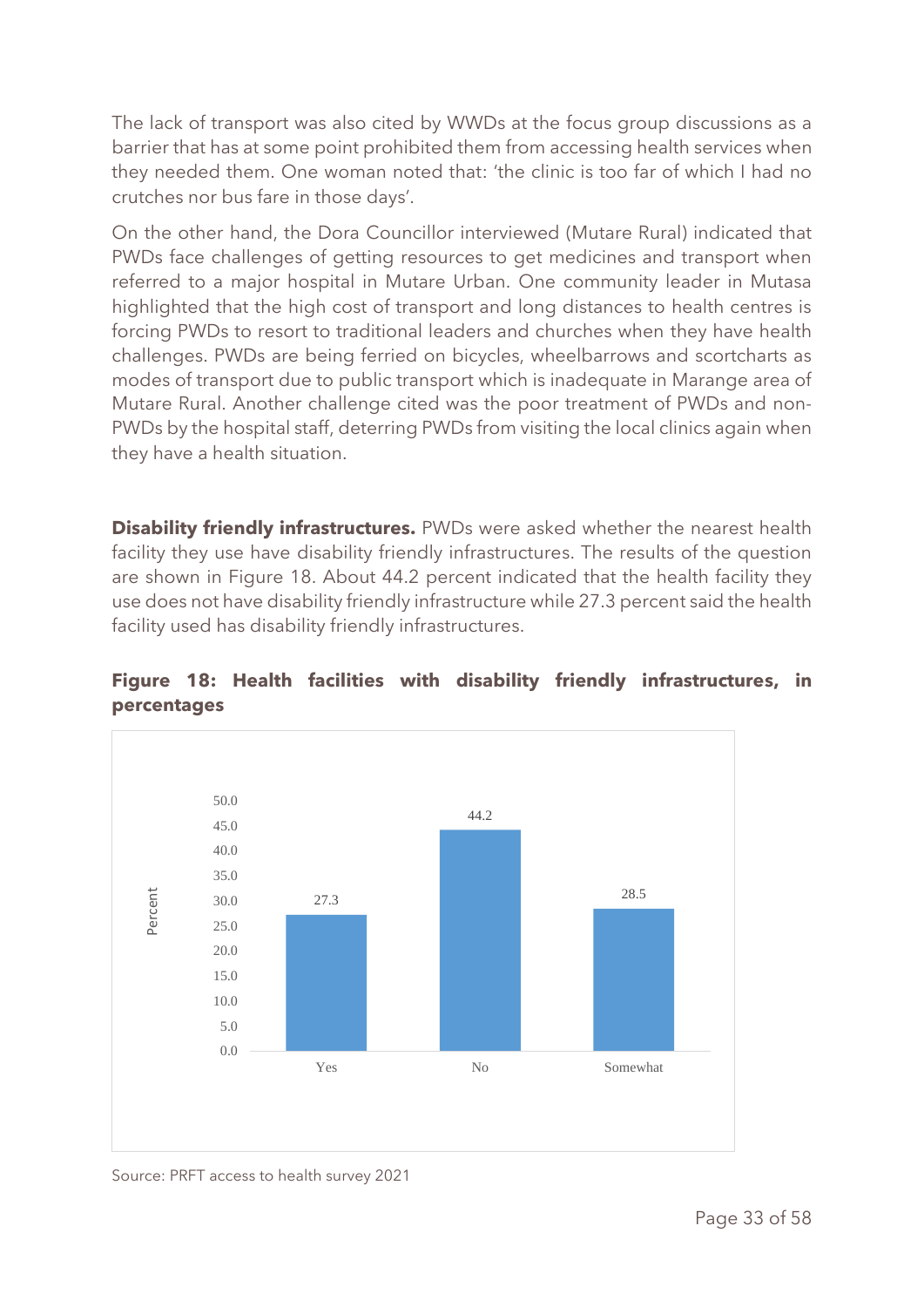The lack of disability-friendly infrastructure is also supported by evidence from the key informant interviews. According to one community leader, the local clinics in Marange, Mutare Rural, do not have disability-friendly facilities such as toilets that PWDs can access. Those with walking impairments lack assistive devices such as wheelchairs, hence *vanogwesha (they crawl)* and it becomes difficult for them to practice hygiene when they access toilets used by non-disabled persons**.** 

The Ministry of Public Services, Labour and Social Welfare highlighted that public premises are being renovated to meet disability-friendly requirements in line with government policy although gaps exist. For example, the Mutare City Council Hall and some offices remain inaccessible to PWDs using wheelchairs. This was corroborated by a Mutare City Council official interviewed who also noted that PWDs are not happy with services being provided by the local authority and stressed out that the challenges are around a lack of disability-friendly infrastructure such as toilets and unavailability of ramps.

**Affordability of health care costs.** Respondents were required to indicate whether they can afford health care costs. Nearly 85 percent said that they cannot afford health care costs, as shown in Figure 19.



#### **Figure 19: People with disabilities who can afford health care costs, in percentages**

Source: PRFT access to health survey 2021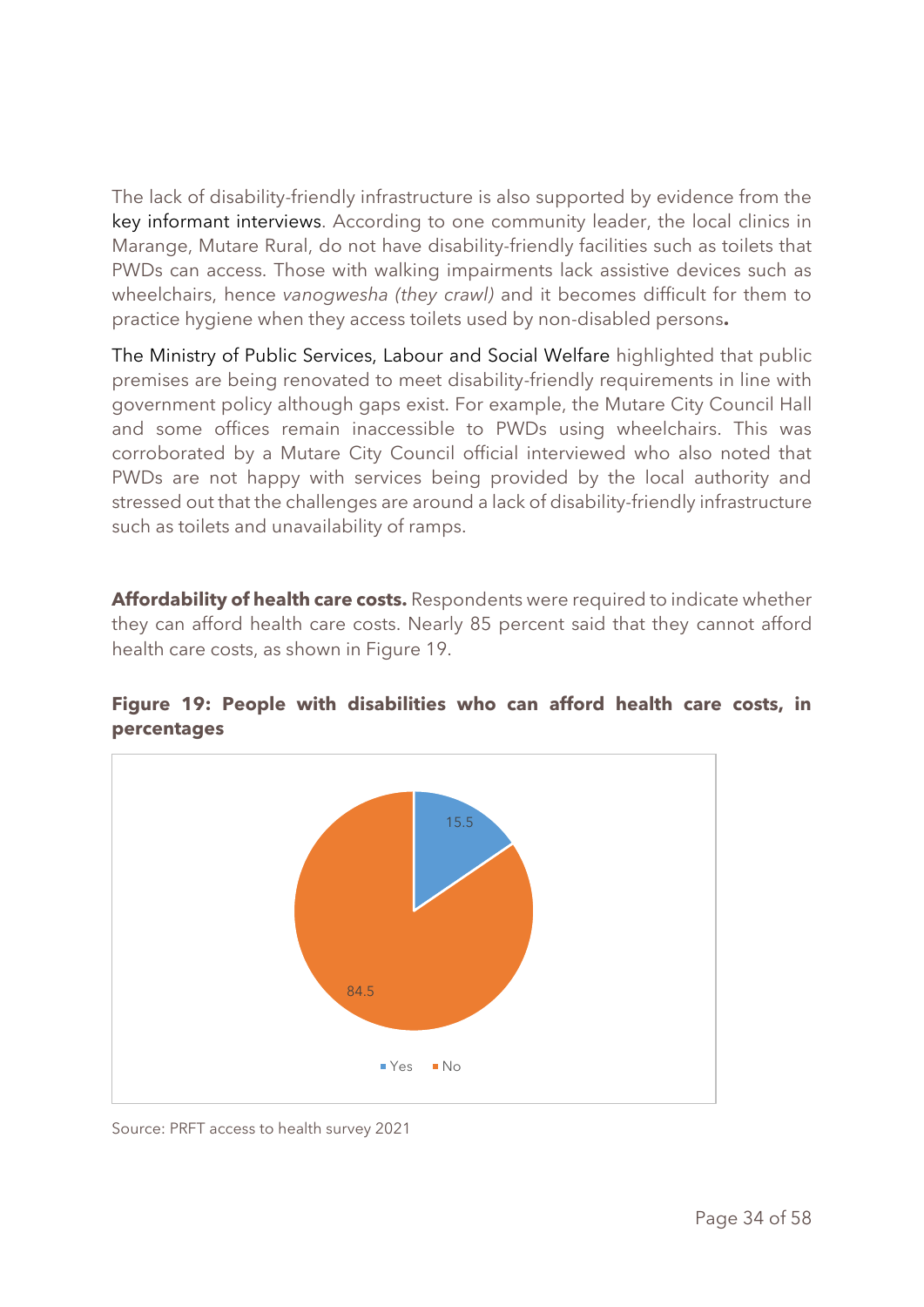The WWDs who participated in the focus group discussions in Mutare Urban noted that they pay ZWL\$270.00 (approximately USD\$3) as consultation fee at local health institutions. MWDs in Mutare Urban indicated that hospital fees range from USD\$5.00 for consultations to USD\$20.00 for a scan and USD\$30.00 for an Xray. These fees are beyond the reach of many PWDs. The MWDs in Mutasa indicated that the fees are reasonable at less than USD\$2.00 but they are out of reach for PWDs who have low incomes and do not have meaningful livelihood options and opportunities.

MWDs in Mutare Urban also indicated that the user fees they are subjected to pay are a burden to them as the PWDs are the most hit groups by poverty. One woman argued that:

User fees are a burden to us because we are not able to perform duties considered normal. Also, most people do not want to employ disabled persons. We are stigmatised and looked down upon that we cannot work.

This is also supported by community leaders in Mutasa who indicated that PWDs are failing to access medical care due to the high poverty levels in PWDs. The men in Mutare Urban also noted cases of alleged corruption where PWDs are referred to private facilities for services such as scans with the excuse that quality of scans at public institutions, which are cheaper, are substandard.

As a result of user fee costs, PWDs resort to alternatives such as over-the-counter medication without any consultations with medical specialists, traditional medicine, and backyard or unapproved informal pharmacies. The understanding of PWDs in Manicaland Province is that the user fees that are charged by public health institutions are for the general upkeep and maintenance of health institutions.

WWDs in Mutare Urban indicated that at times they fail to access health services because they do not have the finances required for consultations and medication, and in the event that they visit the public hospitals without money, they are told that only people with mental illness are exempt from hospitals fees. There was consensus from WWDs in Mutasa and Mutare Urban that only people with mental illness are exempted from paying health care charges at government health institutions without any challenges.

Another challenge highlighted was the high cost of medication and non-availability at government hospitals. One woman in Mutasa indicated an incident where she failed to access health care services due to non-availability of medication at the government hospital pharmacy. As a result, she could not access the medication anywhere else because she uses the Ministry's social protection scheme AMTO, which is only accepted in government hospitals and pharmacies.

One man from Mutasa indicated that he could not get treatment after he had developed a skin disease as the medication was not available at the local clinic but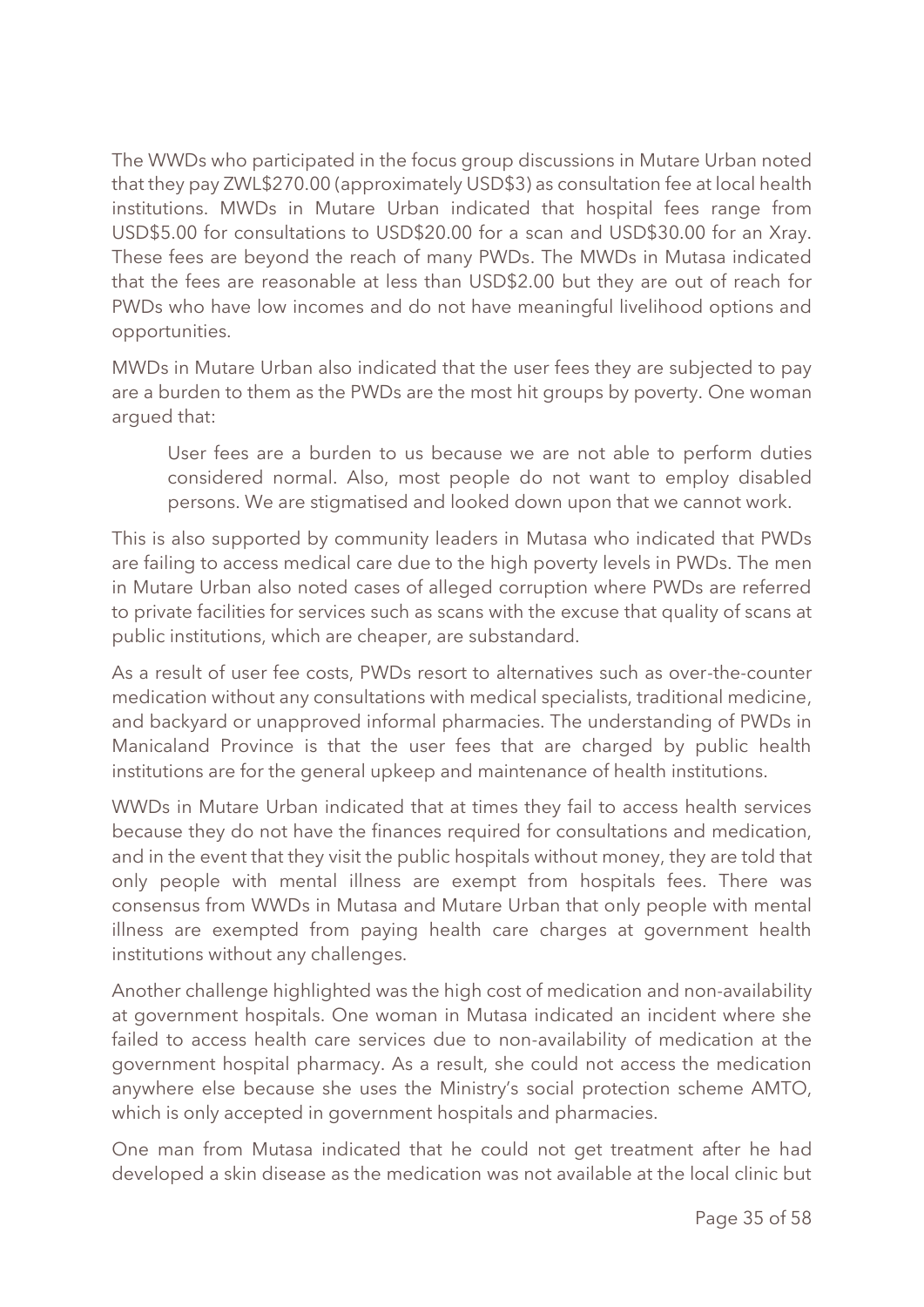got a prescription, which he used to get the medication from a private pharmacy. The discussions also revealed that, in some cases, PWDs get small allocations of the required medicines from public health institutions when drugs are in short supply. For instance, one can get a week's supply of the drug, yet they require a month's supply.

Attitude of health care workers. PWDs where asked if they believed that health care workers had had the right attitude when attending to them. Results show that 56.3% believed that health care workers had the right attitude when attending to PWDs and 31% indicated that sometimes the health care workers used the right attitude towards PWDs. About 13% stated that health care workers did not use the right attitude towards PWDs as shown in Figure 20.



# **Figure 20: Opinion on whether health care workers have the right attitudes towards people with disabilities**

Source: PRFT access to health survey 2021

Among the PWDs who felt that health care workers did not, or sometimes did not, have the right attitude when attending to them, 80.3% did not do anything about it in trying to have the situation corrected.

With regards to discrimination due to disability, 29.1% of PWDs have been discriminated against at some point while accessing health care services. Discrimination could have been either from health care workers or from fellow patients (see Figure 21).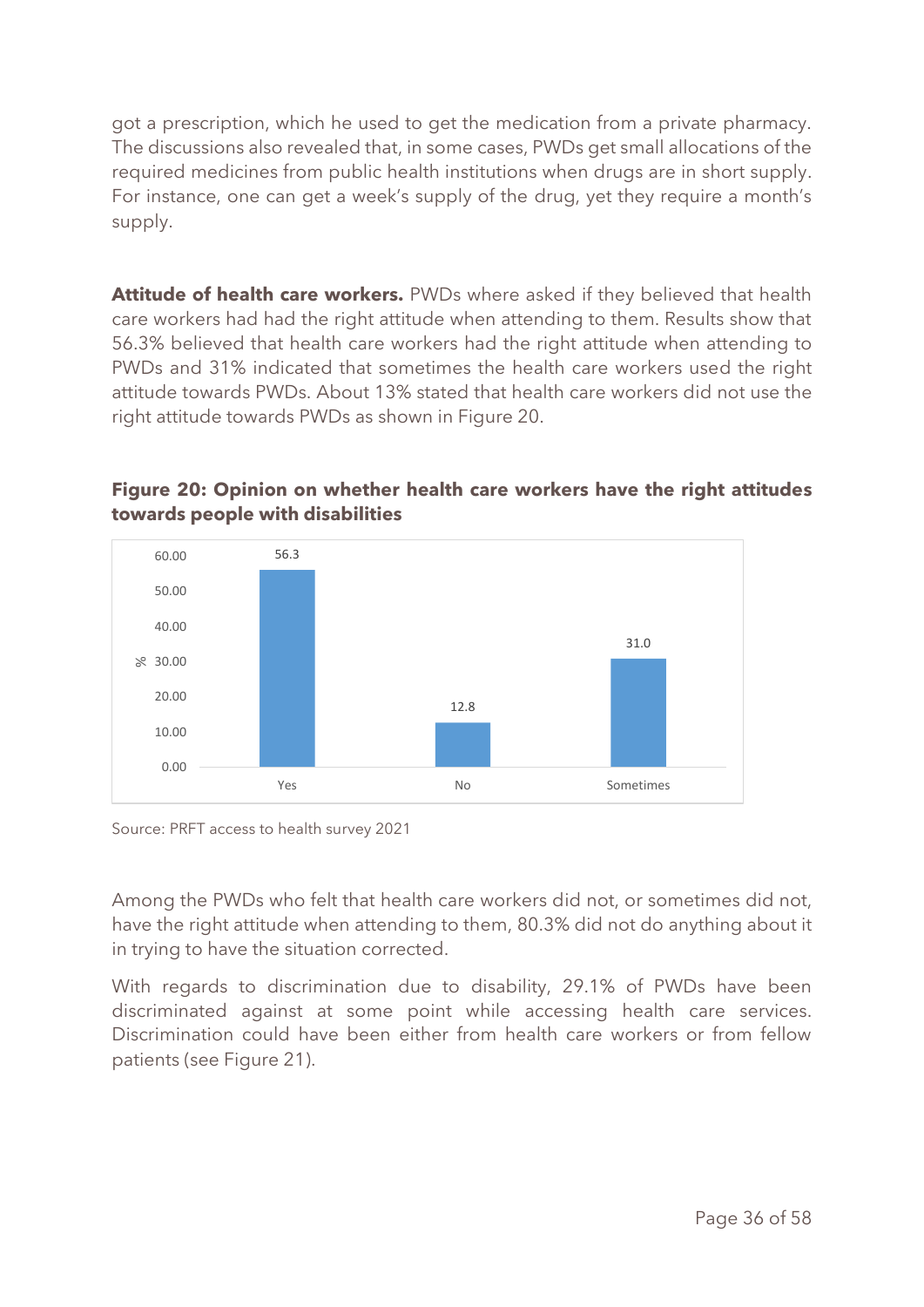#### **Figure 21: Distribution of people with disabilities that have been discriminated against, in percentages**



Source: PRFT access to health survey 2021

Despite a general positive outlook on the attitude of health care workers, the treatment of PWDs is not short of incidents. WWDs in Mutare Urban alluded during focus group discussions that they access health services such as physiotherapy, preand post-natal care but face attitudinal challenges from nurses. One WWD from Mutare Urban noted that "when we come for pre-natal health services nurses gather around us, asking who impregnated us and all sorts of questions". MWDs in Mutare Urban indicated that they face discrimination when it comes to sexual and reproductive health, e.g., sexually transmitted disease cases. One man indicated that PWDs are treated as if they are not supposed to be sexually active. This is corroborated by one community leader in Marange, Mutare Rural, who gave an example of a mentally impaired man in Marange, who contracted a sexually transmitted infection but was laughed at when he approached the local clinic for help. As a result, MWDs in Mutare Urban conceded that they would prefer male nurses for sexually transmitted infection-related health needs.

WWDs in Mutasa noted that the lack of sign language interpreters for communication between PWDs with hearing impairment and health care workers in accessing health care services is a major challenge. As a result, WWDs in Mutasa face poor services and wrong treatments due to communication breakdowns. One woman stressed that, because of the communication breakdown, PWDs, mostly women, are experiencing harassment from health care workers due to ignorance and lack of awareness that the patient is disabled.

Similarly, a community leader noted that there are no sign language interpreters at local clinics in Marange, Mutare Rural, to assist those with hearing impairments.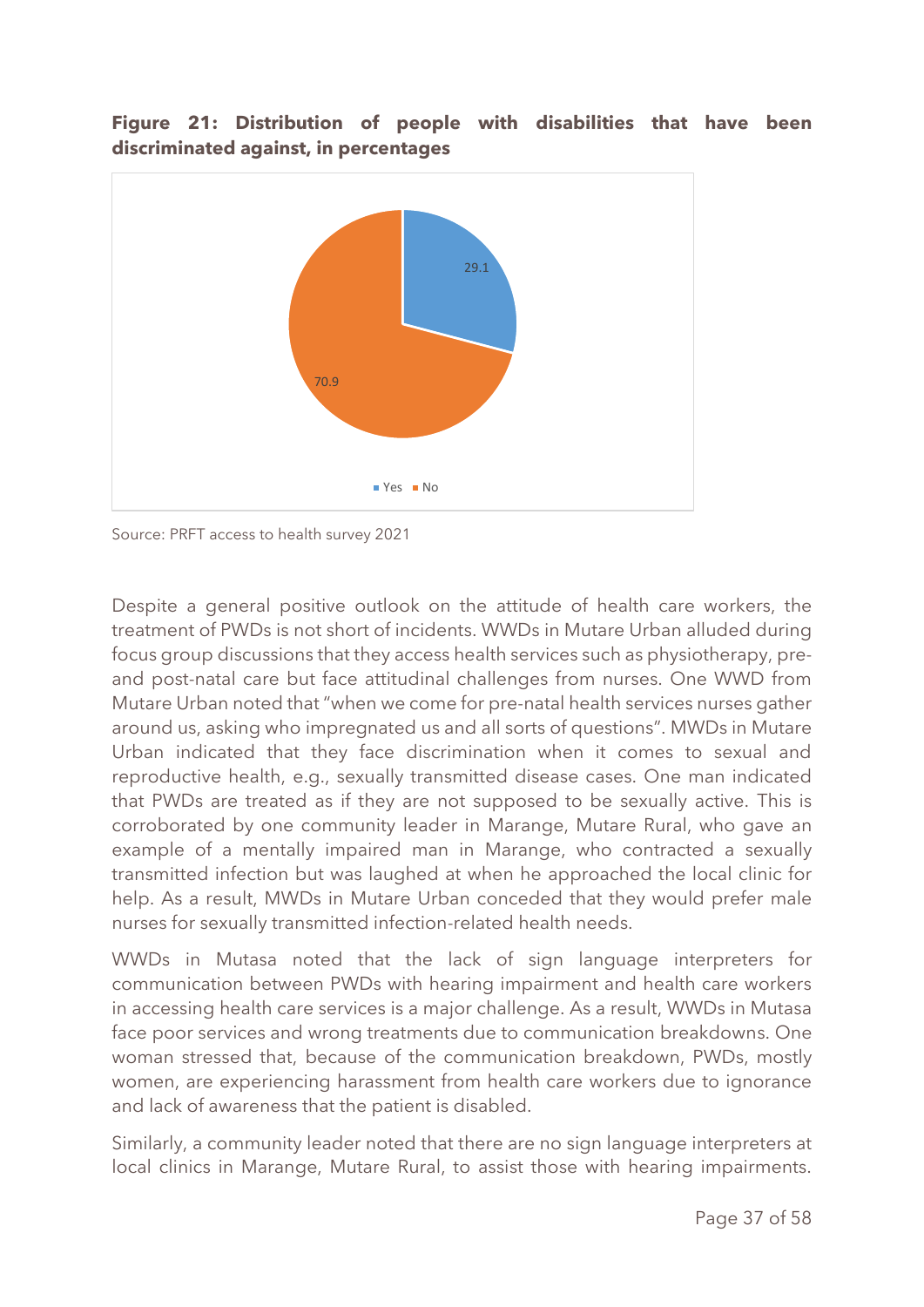Local initiatives by the church, in particular the Seventh Day Adventist Church in Marange, are incorporating and teaching sign language to their congregants.

Overall, some WWDs indicated that, in some cases, they had been treated positively and with more respect. MWDs in Mutasa indicated that they mostly interfaced with female staff at public health institutions such as local clinics and, from their experiences, they have always been treated with respect and in a good way. One man from Mutare Urban indicated that he faced discrimination from a doctor of which he reported the matter to the police only to return to the hospital and be told that the doctor is no longer available at the hospital to attend to him. According to the man, this showed that reporting discrimination was not helpful as, in the end, he did not get any services after reporting the doctor to the police.

MWDs in Mutare Urban noted that treatment at health facilities varies with the personality of the health worker available at the service point and their different attitudes should not be generalised. Challenges of communication were also cited to be contributing to what might appear as negative attitudes. One man from Mutare recounted an event where one pregnant female with a hearing impairment went for an HIV test and tested positive but, because there was no sign language to offer her counselling, she collapsed upon getting the positive HIV result. There seems to be understanding or appreciation from MWDs in Mutasa that, if they have been mistreated at local health institutions, they can report to the Superintendent of the local council clinic in the case of a council clinic.

The Dora Councillor interviewed (Mutare Rural) noted that the bad treatment of PWDs by health staff is deterring PWDs from visiting the local clinics again when they have a health situation. To address the issue of staff attitude and treatment, the Dora ward 35 Councillor stated that the local clinics should have a dedicated personal desk that deals with PWDs issues; employ PWDs as council clinic staff; and lastly, support PWDs with funds to start income generating projects. This was supported by an official from the Manicaland Provincial Development Coordinator office who also stressed the need for preferential treatment for PWDs and availability of safe spaces for PWDs to present their grievances to service providers.

According to an official in the Ministry of Public Services, Labour and Social Welfare, the Ministry is pushing for 15% of health staff to be PWDs so that they are not regarded as objects. The Ministry representative argued that the next recruitment of health personnel should guarantee a 15% quota for PWDs as a strategy for the inclusion of PWDs as professionals. The Ministry of Public Services, Labour and Social Welfare and the Ministry of Health and Child Care should embark on a professional development programme to raise awareness on disability in public health institutions. In rural areas, community care workers and village health workers should also be included in the professional development programme as a way of strengthening their capacity to respond to disability issues. The Mutare Social Development official in the Ministry of Public Service, Labour and Social Welfare suggested that the Department of Disability, under the Ministry of Public Service,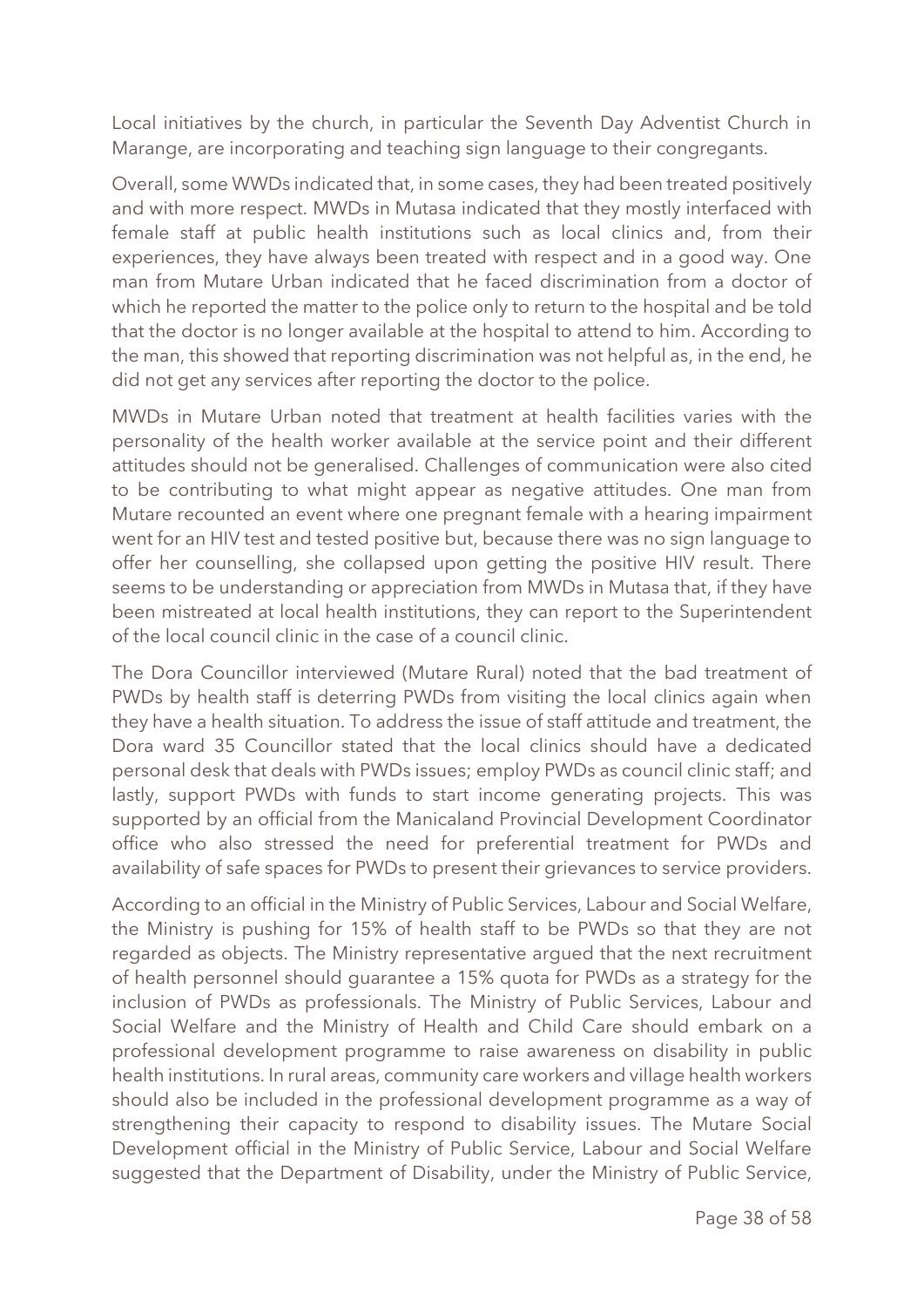Labour and Social Welfare, should be cascaded down to the local level to facilitate mainstreaming of disability issues in local development planning.

**Quality of health care provision for PWDs.** PWDs were also asked if they believed that their disability concerns are considered in health service provision and also if they are able to take health officials to account whenever they have been treated unfairly. Figure 22 shows that a majority of PWDs, 68.8 percent, felt that their concerns are never considered in health service provision, while only 9.6 percent felt their concerns were considered.

According to the survey, most PWDs are in fear of holding public health officials into account whenever they have been treated badly, so they do not react all the times. 55.1 percent said they had sometimes challenged health officials while close to 28 percent said they had never challenged health officials even though they had been treated unfairly.



**Figure 22: Opinion on whether disability concerns are considered in health service provision, and on whether people with disabilities can hold public health officials to account, in percentages**

The survey asked opinions of respondents on the status of their nearest health facilities. The questions asked about the status of consultation rooms, maternity/delivery rooms, and disability friendly toilets. Questions also asked about the availability of water, electricity, staff with sign language skills, as well as whether staff at the health facilities are adequate.

Source: PRFT access to health survey 2021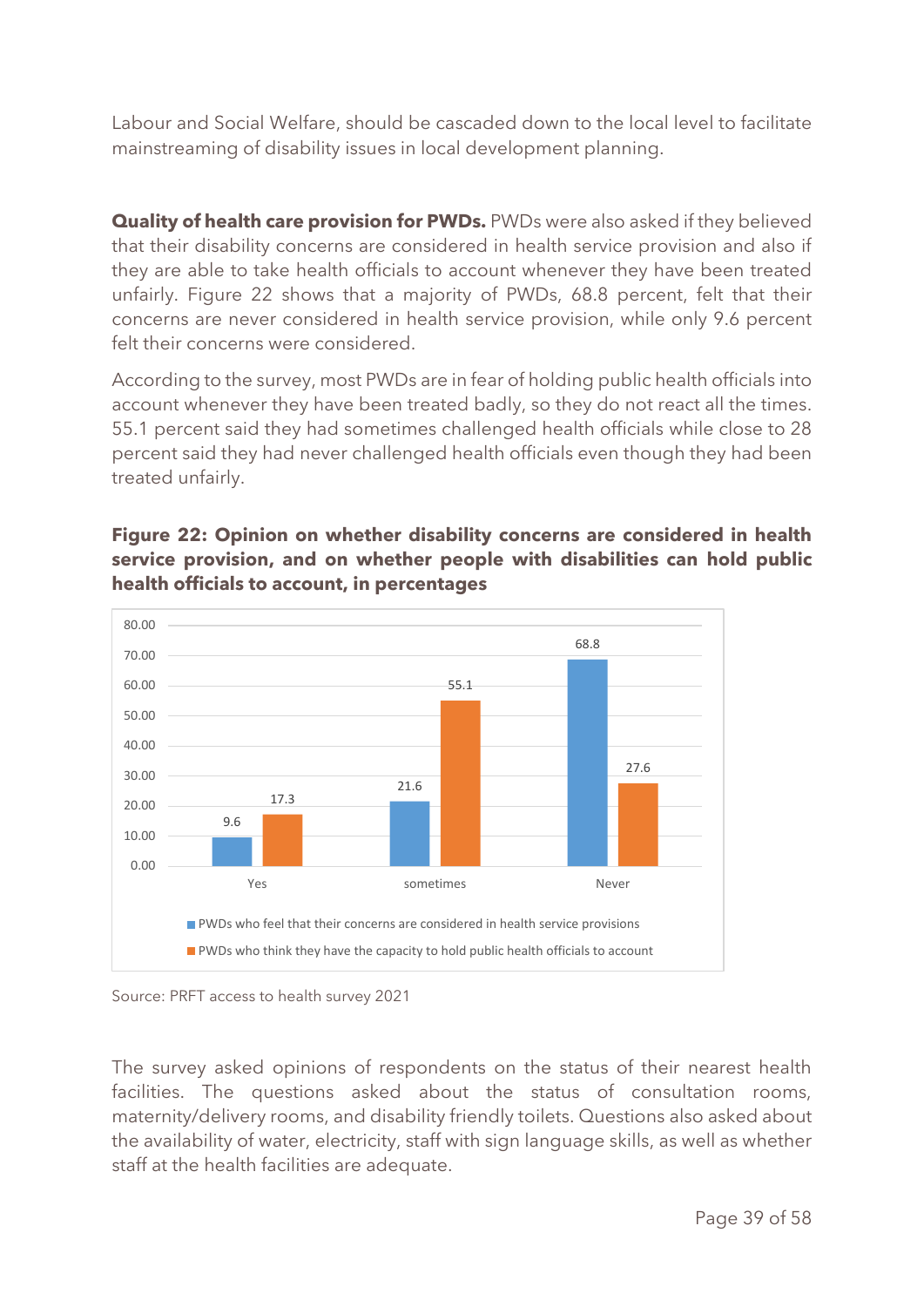The majority of respondents reported that generally there are good conditions of consultation rooms in their nearest health facility. This is regardless of whether it is public, private or mission as indicated by higher proportions in the 'good condition' category. However, still a significant proportion of respondents suggested that consultation rooms are of poor conditions (34.2% for public clinics/hospitals versus 31.8% for mission clinics/hospitals) as shown in Table 7.

More than a quarter (26.4%) of respondents reported that public health facilities do not have disability friendly toilets and 42.3% reported that they are of poor quality.

Respondents were also asked if they think the staff at their nearest health facilities are adequate and 46.9% of them shared that the type of staff is not adequate in public health facilities. Across all health facilities (public 67.9%, private 65.4% and mission 59.1%), higher proportions showed that there are no health staff with sign language skills.

Water and electricity is reported to be universally available in all health facilities save for a few public health facilities.

|                                    | <b>Type of health facility</b>       |                                   |                                          |  |  |  |
|------------------------------------|--------------------------------------|-----------------------------------|------------------------------------------|--|--|--|
| <b>Status of health facilities</b> | <b>Public</b><br>clinic/<br>hospital | <b>Private</b><br>clinic/hospital | <b>Mission</b><br><b>Clinic/hospital</b> |  |  |  |
| <b>Consultation rooms</b>          |                                      |                                   |                                          |  |  |  |
| Not available                      | 3.90                                 | 7.69                              | 4.55                                     |  |  |  |
| Poor Condition                     | 34.23                                | 11.54                             | 31.82                                    |  |  |  |
| Good condition                     | 57.66                                | 65.38                             | 63.64                                    |  |  |  |
| Don't know                         | 4.20                                 | 15.38                             | 0.00                                     |  |  |  |
| <b>Maternity/delivery rooms</b>    |                                      |                                   |                                          |  |  |  |
| Not available                      | 0.60                                 | 0.00                              | 0.00                                     |  |  |  |
| Poor Condition                     | 24.02                                | 15.38                             | 18.18                                    |  |  |  |
| Good condition                     | 33.93                                | 23.08                             | 31.82                                    |  |  |  |
| Don't know                         | 41.44                                | 61.54                             | 50.00                                    |  |  |  |
| <b>Disability friendly toilets</b> |                                      |                                   |                                          |  |  |  |
| Not available                      | 26.43                                | 11.54                             | 18.18                                    |  |  |  |
| Poor Condition                     | 42.34                                | 23.08                             | 45.45                                    |  |  |  |
| Good condition                     | 22.52                                | 50.00                             | 31.82                                    |  |  |  |
| Don't know                         | 8.71                                 | 15.38                             | 4.55                                     |  |  |  |
| <b>Adequate Staff</b>              |                                      |                                   |                                          |  |  |  |
| Not Adequate                       | 46.85                                | 30.77                             | 36.36                                    |  |  |  |
| Adequate                           | 37.54                                | 42.31                             | 45.45                                    |  |  |  |
| Don't know                         | 15.62                                | 26.92                             | 18.18                                    |  |  |  |

**Table 7: Opinions of people with disabilities on the status of their nearest health facility, per type of health facility, in percentages**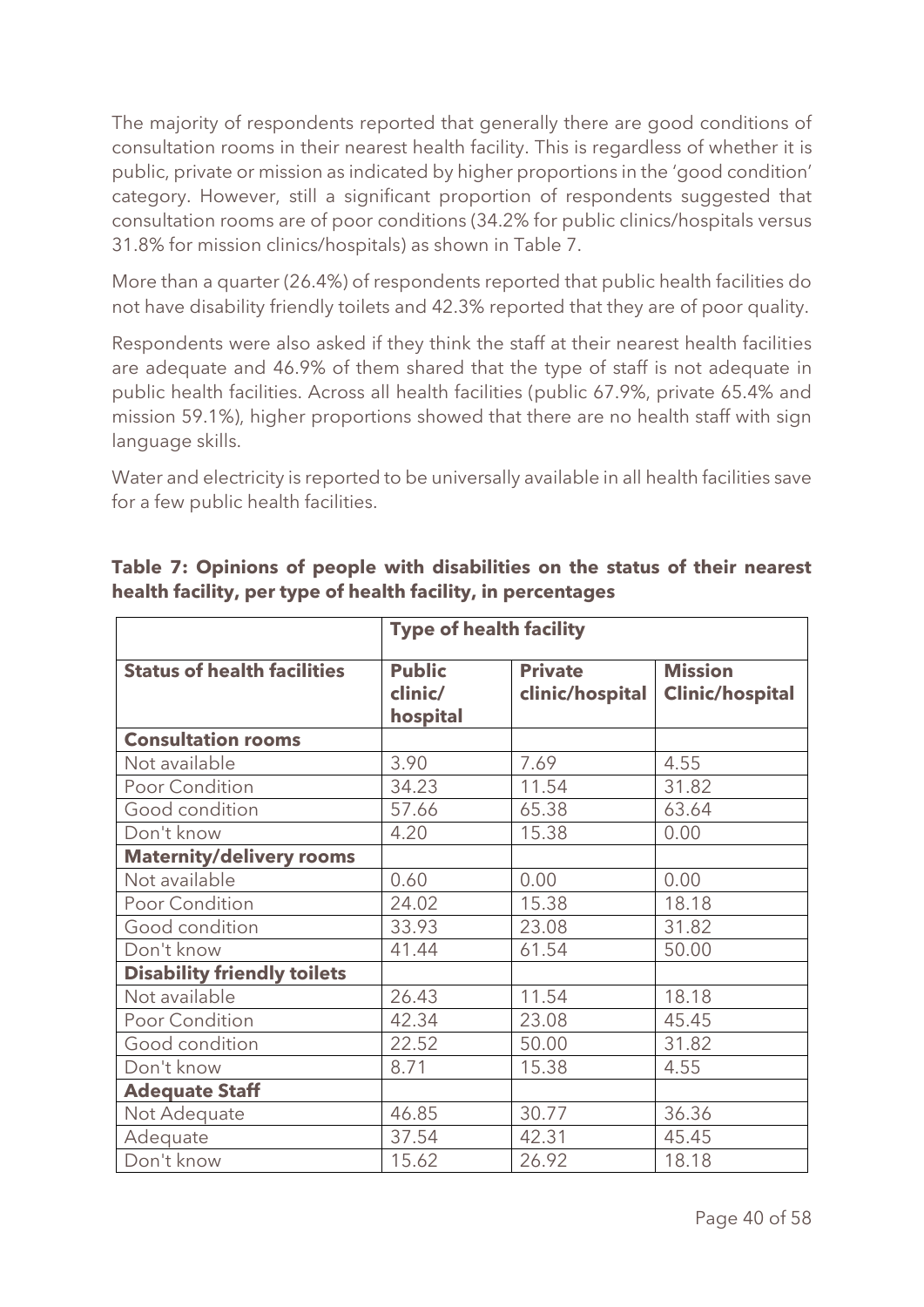| Staff with sign<br>language     |       |       |       |
|---------------------------------|-------|-------|-------|
| <b>skills</b>                   |       |       |       |
| Yes                             | 5.11  | 7.69  | 0.00  |
| No                              | 67.87 | 65.38 | 59.09 |
| Don't know                      | 27.03 | 26.92 | 40.91 |
| <b>Water Availability</b>       |       |       |       |
| Yes                             | 95.80 | 100   | 100   |
| <b>No</b>                       | 3.30  | 0.00  | 0.00  |
| Don't know                      | 0.90  | 0.00  | 0.00  |
| <b>Electricity Availability</b> |       |       |       |
| Yes                             | 90.99 | 100   | 100   |
| <b>No</b>                       | 7.51  | 0.00  | 0.00  |
| Don't know                      | 1.50  | 0.00  | 0.00  |

Source: PRFT access to health survey 2021

Most PWDs in Manicaland Province are not satisfied with the current health service provision levels as shown from the feedback during focus group discussions. PWDs cited the lack of ambulances, disability friendly buildings and toilets as key drawbacks. One woman in Mutasa cited that: '*vamwe tinonoka pakutaura manurses haana patients dzekumirira kuti upedze kutaura*', which translated means that 'some nurses have no patience and cannot give us enough time to speak because we are slow in speech'.

MWDs in Mutasa indicated that clinic toilet facilities do not have adequate water provision hence they end up using pit latrines which are not disability friendly. PWDs in Mutare Urban highlighted that toilets at public health institutions are usually dirty, inaccessible and need regular cleaning for PWDs to be able to access them. High costs of accessing health services were also noted by MWDs in Mutare Urban as one of the reasons for dissatisfaction with the services.

One man from Mutare Urban noted that USD\$5.00 is required to buy a rubber for one walking crutch, which is expensive for PWDs. PWDs also noted that they have to travel 5-6km to the nearest government health institution, which accepts the Ministry's support scheme AMTO. This is turn brings mobility and transport challenges.

This viewpoint is supported by evidence from key informant interviews. The local council Councillor in Zimunya ward 35 (Mutare Rural) indicated that the current local health system is not inclusive because PWDs are not benefiting as a result of facilities that do not cater for their needs. The local council councillors interviewed argued that local clinics do not have disability friendly facilities such as ramps for wheelchairs and there are no nurses trained in sign language to assist PWDs with speech and hearing impairments.

While the representative of the Ministry of Public Services, Labour and Social Welfare noted that the current health system is inclusive, there was agreement that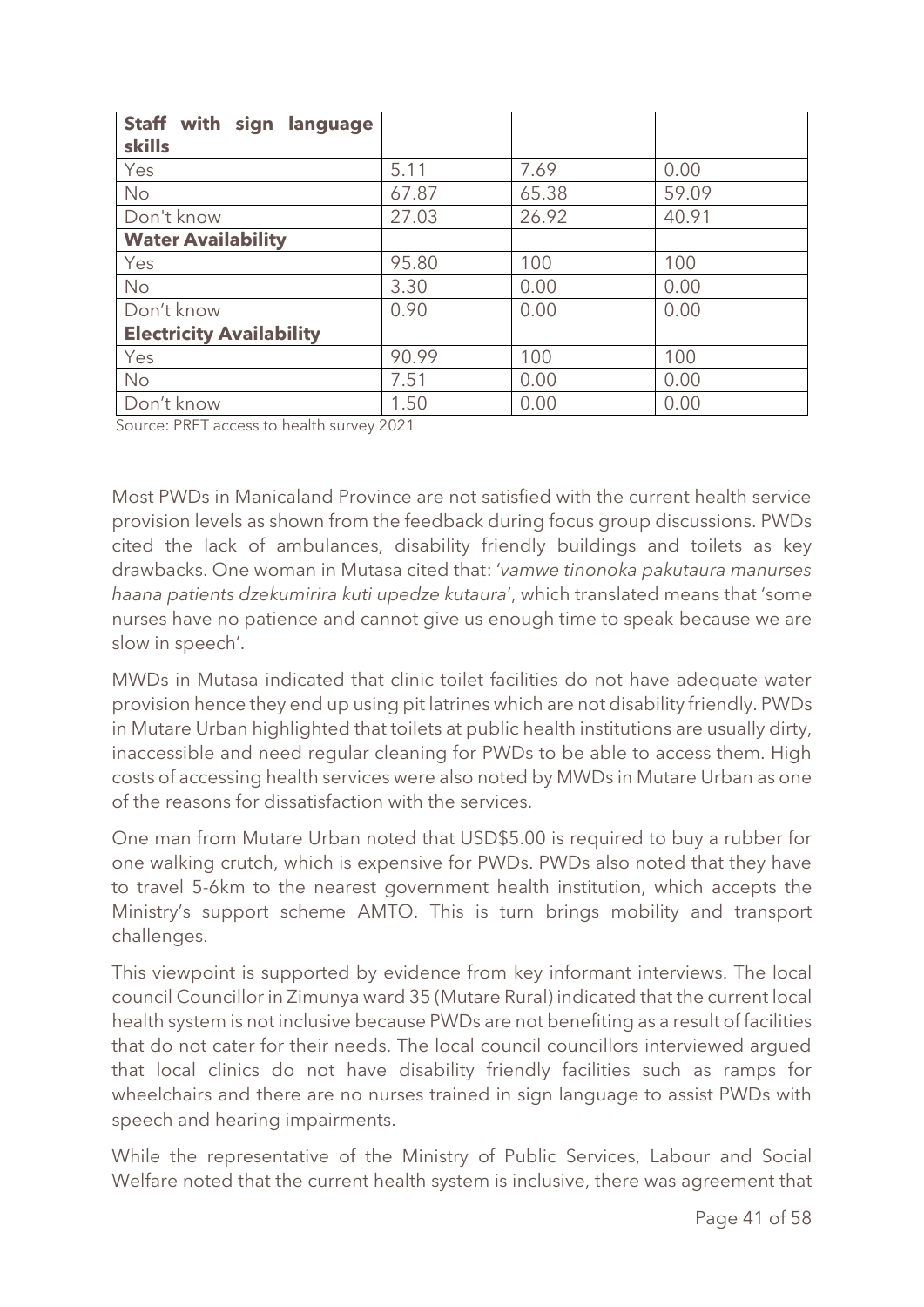more needs to be done to achieve universal design to access physical health facilities and information. Key issues noted included gaps within the hearing impairment community to communicate with health care staff hence the need for sign language training for health personnel.

The Ministry representative noted that there is need for adequate training of health staff such as nurses so that they become responsive to disability issues and change their attitudes. The Ministry representative attributed the negative attitudes of health staff to ignorance and lack of understanding of disability issues.

The village health workers that are in Dora, Mutare Rural, corroborated the Ministry official's viewpoint that most health workers lack the requisite skills to assist PWDs. The local Councillor in the area suggested the appointment of village health workers that are dedicated to serve PWDs and trained on disability. The training that was proposed includes communication skills on disability and sign language. The local Councillor in Zimunya (Mutare Rural) stressed that it is important that training for community care workers be informed by PWDs so that they direct them or guide them on what and how they need to be handled and/or assisted.

**Cultural barriers.** Cultural challenges also hinder PWDs from accessing health services as local people associate disability with family misfortunes or as a result of something that happened in the family. Because of that, PWDs, especially those with mental impairments, are not accepted culturally and are regarded as *ngozi*, which means "avenging spirits".

The Apostolic Sect, which is dominant in the Mutasa region, guided by its church doctrine, does not allow any of its members – including PWDs – to go to clinics or hospitals. Accessing health services at a medical facility is deemed a harmful practice according to the Apostolic Sect. The Apostolic Sect in Mutare Rural, known as Johan Marange, discourages their congregants from getting medical help. They argue that western medicines are evil and believe in praying for their sick and afflicted. Those seeking western medicines are regarded as being blemished (stained) or *kun'ora.* There are other local customs where people hide PWDs from the community, especially children.

Disability is associated with evil spirits, a taboo which results in attitudes in the health care system. The Ministry of Public Services, Labour and Social Welfare representative noted that:

Women have told us that when they give birth to a child with a disability, the amount of scorn, abuse and discrimination they face at times, gives them thoughts of waking up in the night and steal other people's babies or having thoughts of committing suicide.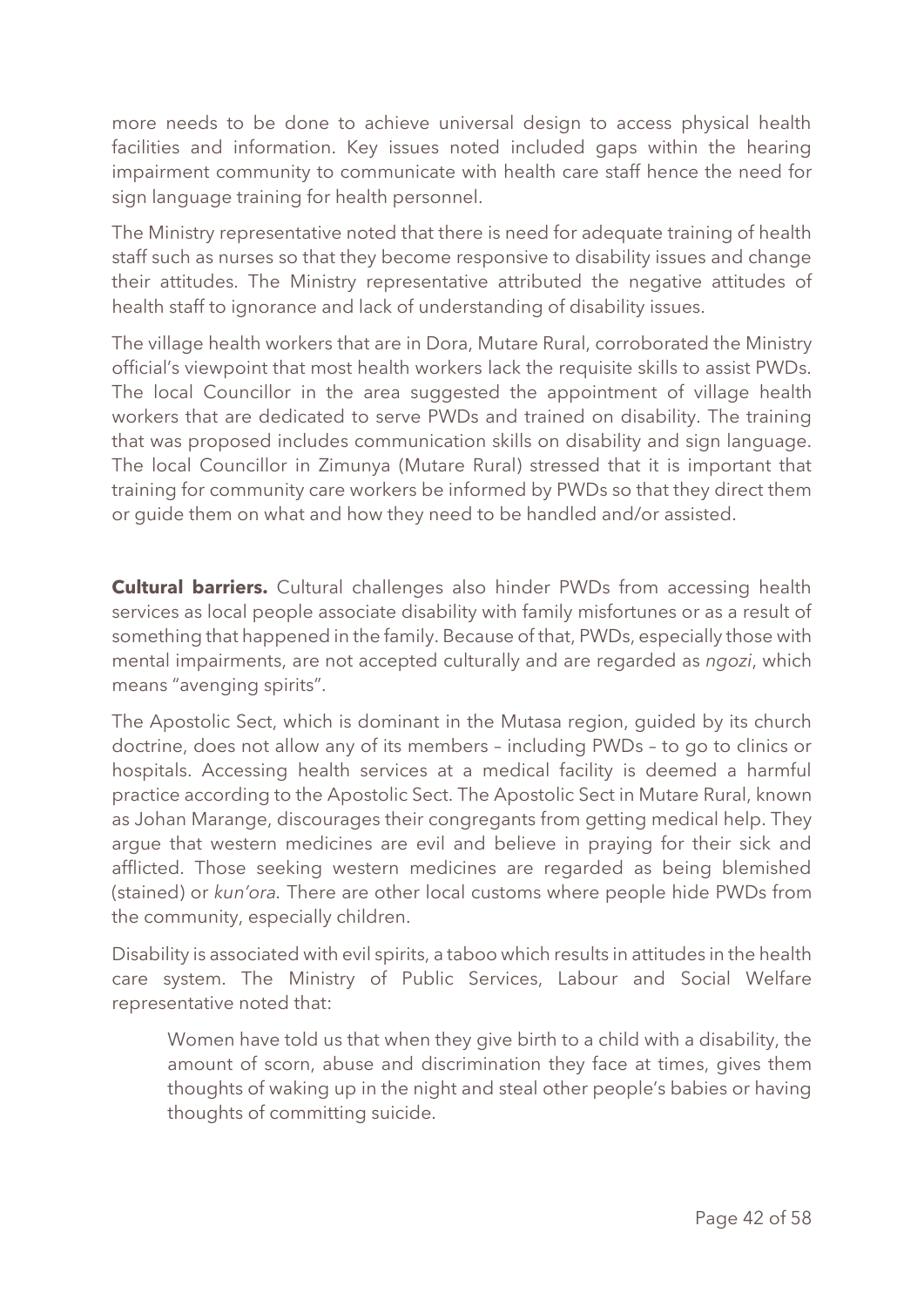Another example was given where once health staff saw a medical card marked 'mental illness' on a pregnant woman. They neglected the mentally-ill pregnant woman in labour as they associated it all with evil spirits.

The Mutare Social Development representative noted that one of the challenges faced is that people are not patient with PWDs. This was attributed to the wrong perception that PWDs are short-tempered; yet, they experience difficulties in expressing themselves. To enhance understanding of disability inclusion, the Mutare Social Development representative suggested that inclusivity programmes should be started in schools to teach the community about disability issues at an early age.

An official interviewed from the Manicaland Provincial Development Coordinator noted that there is need to have multi-stakeholder sensitization fora to discuss disability issues using all structures – from the traditional leaders to councillors and government departments. The need to establish disability champions was also noted as one way of improving awareness and ensure that disability issues are taken seriously. The Mutare City Council representative argued that the media has a major role to play in changing people's perceptions on disability so that PWDs can get the respect they deserve.

#### <span id="page-42-0"></span>**3.5. Impact of marginalization in decision making**

This fifth and last module examines the impact that the marginalization of PWDs has in decision-making. It includes an analysis of the existence of databases on PWDs; membership of people with disabilities to PWD associations or associations working on disability. It also analyses the relationship between the knowledge of PWD associations by people with disabilities, their participation in community health decision-making, and their ability to hold duty bearers to account. The last subsection explores the existence of platforms for health service delivery accountability.

**A database on people with disabilities.** The lack of a comprehensive PWDs' database is a cause for concern as it implies a further marginalisation and invisibilisation of PWDs.

Councillors interviewed noted that health service planning is done through the health committees in the local authorities, which utilise councillors' databases. The local Councillor in Dora, Mutare Rural, alluded that they make use of social development distribution lists and school records to target PWDs in their local area. The councillors stressed the need to have the data on PWDs consolidated from the ward to the district level.

As an initiative, the Councillor in Ward 35 Dora stated that his office had tasked the ward disability representative to consolidate data on PWDs in the ward. However,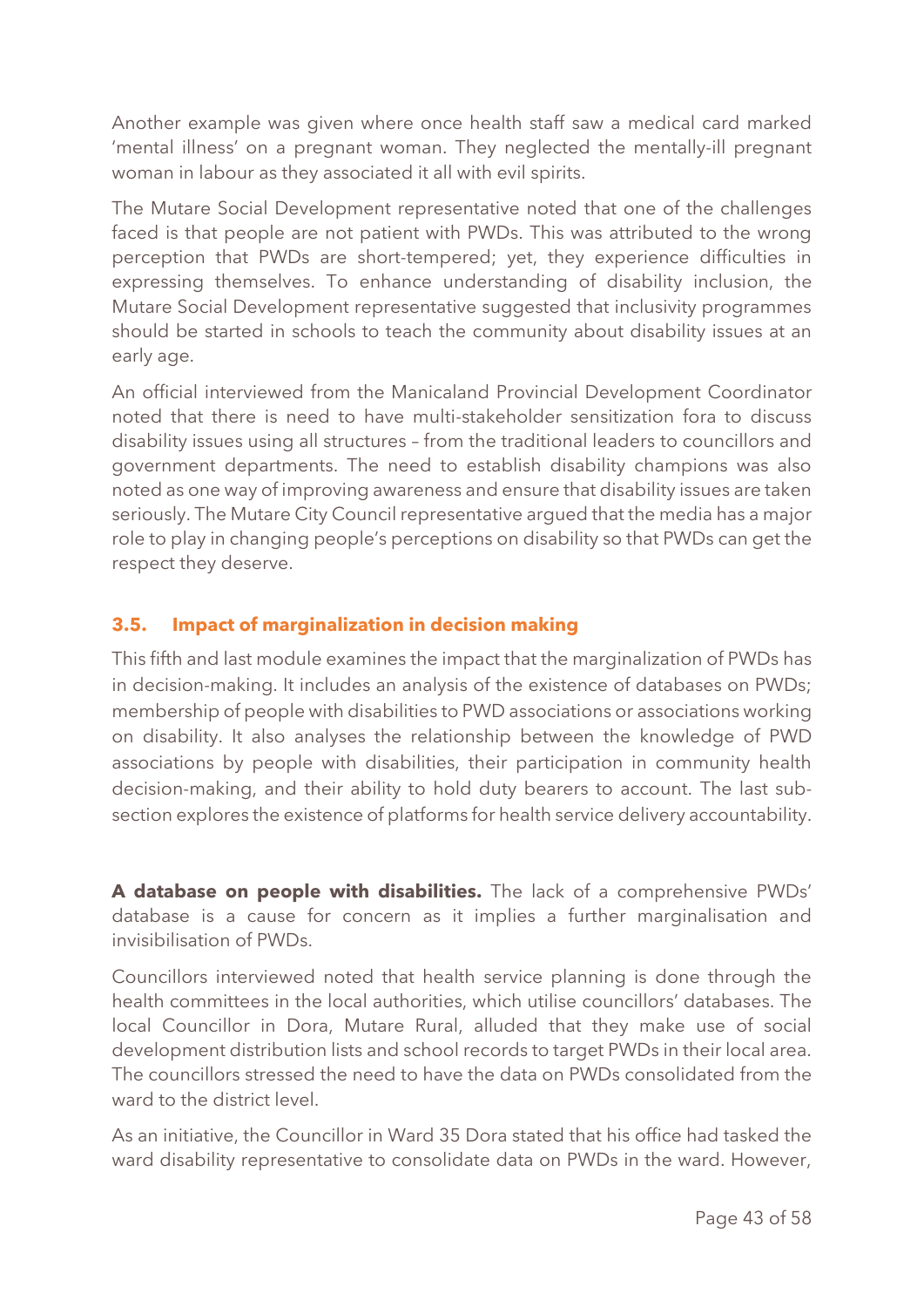there are challenges for the disability representative to undertake the tasks such as transport and human resource support. Community leaders in Mutare Rural also bemoaned the lack of a database, which makes it difficult to establish the extent and nature of the challenges faced by PWDs in accessing health services in the district.

The Ministry of Public Services, Labour and Social Welfare representative conceded that, at the present moment, they do not have current reliable data for planning. However, the Ministry is working with ZIMSTAT in coming up with PWD modules for the 2022 national census.

The Mutare Social Development representative argued that resources are required to create PWD databases at all levels of the community. To deal with the current data challenges, the Ministry of Public Services, Labour and Social Welfare is also partnering with ZIMSTAT to develop a database and with the Ministry of Health and Child Care to share disaggregated data on children born with disabilities through inter-ministerial arrangements.

Despite the inadequacy and inaccuracy of the data, there has been some improvement with the support of donors, and available data on PWDs is being used in development planning. It was noted that, at the moment, PWDs are getting help at the local level through a referral system.

**Membership to people-with-disabilities associations.** It is of paramount importance to have PWDs affiliated to associations of PWDs or that work with PWDs. First, this is where they can share their challenges and problems as well as organise themselves for them to be able to receive funding or help from government, donors and other organizations. Additionally, most donors and organizations that help PWDs prefer to work with PWD associations than with individuals. The survey showed that most PWDs (61.2 percent) are not members of PWD associations, as shown in Figure 23.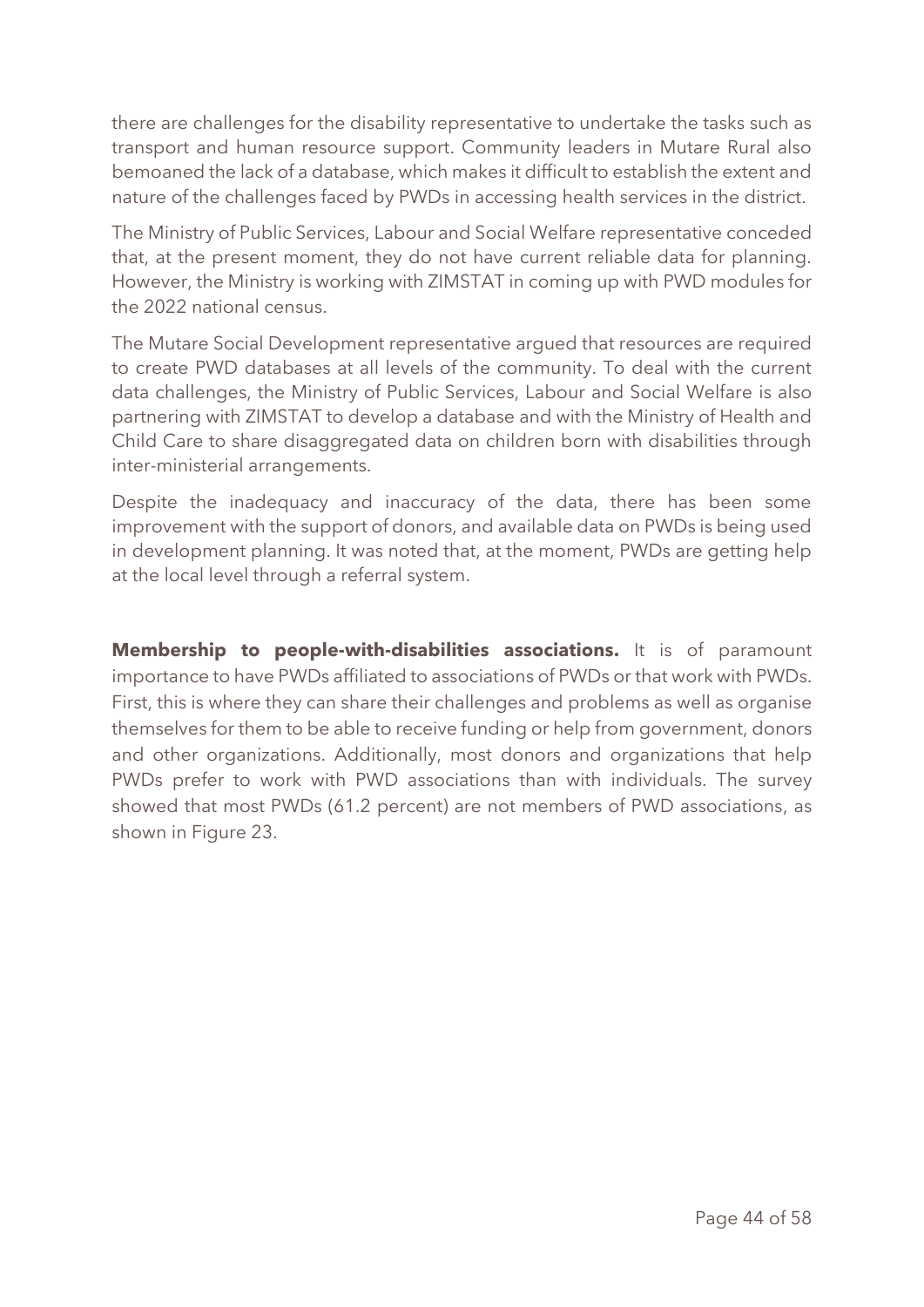

Source: PRFT access to health survey 2021

**Knowledge of PWD associations, participation in community health decisionmaking**, **and holding duty bearers to account.** The next three Tables look at the relationships between these three variables in pairs.

Table 8 shows a relationship between knowing PWD associations and participating in community health care service delivery.<sup>4</sup> That is, there is a high chance that a PWD that has knowledge of PWD associations, participates in community health care service delivery decision-making. About 74.36 percent of the people that reported that they participate in service delivery decision making have knowledge of PWD associations. On the contrary, there is also an association between PWDs without knowledge of associations and their non-participation in decision-making as shown by 74.64 percent of those that have never participated reporting that they have no knowledge of associations.

# **Table 8: Relationship between knowledge of people-withdisabilities associations and participation in community health care service-delivery decision-making**

|                         | <b>Participation in community health care service</b> |     |           |       |
|-------------------------|-------------------------------------------------------|-----|-----------|-------|
|                         | delivery decision making                              |     |           |       |
| Knowledge               | of Never                                              | Yes | Sometimes | Total |
| <b>PWD</b> associations |                                                       |     |           |       |
| Nο                      | 209                                                   |     | 30        | 249   |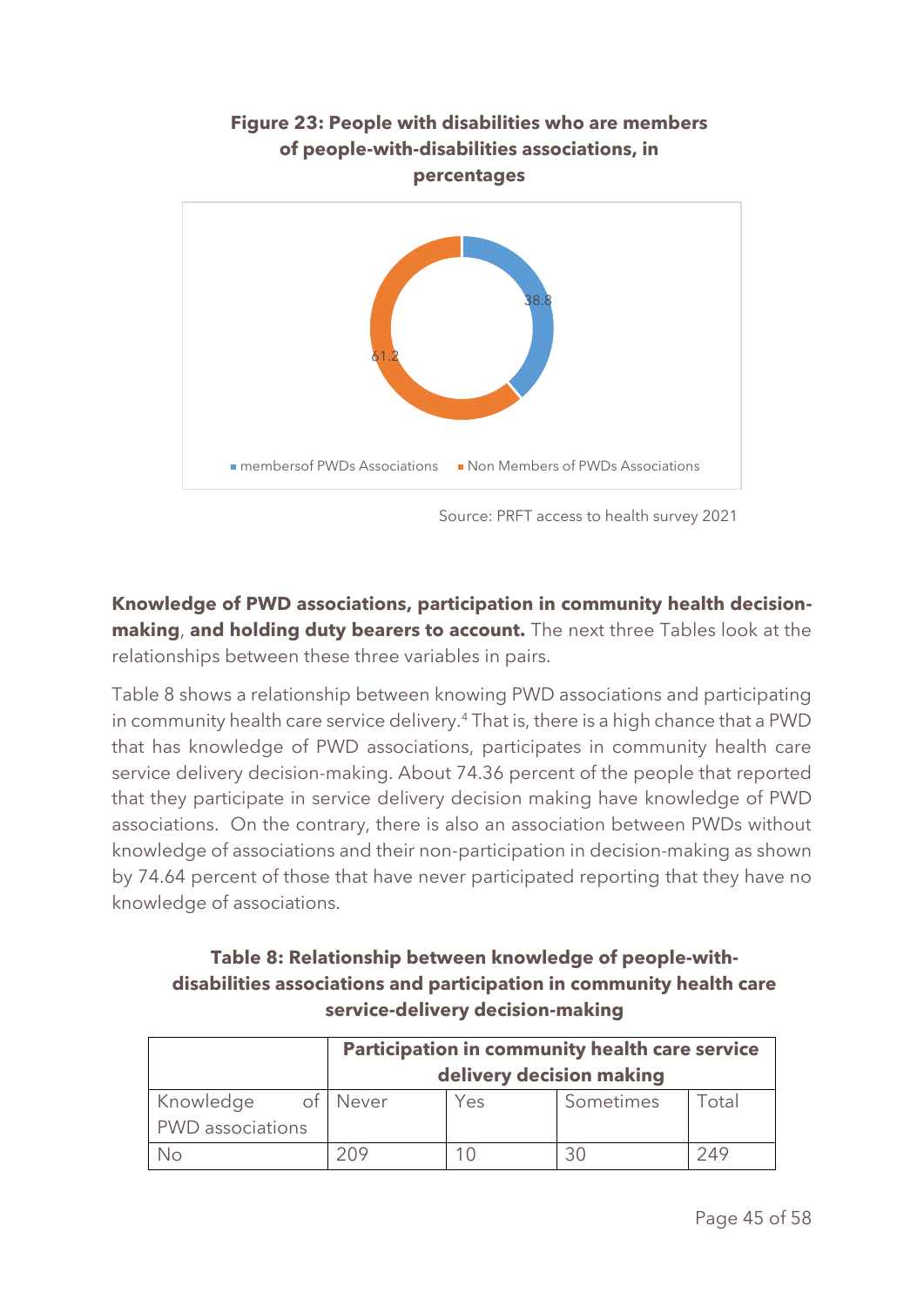| %     | 74.64 | 25.64 | 34.09 | 61.18 |
|-------|-------|-------|-------|-------|
| Yes   |       | 29    | 58    | 158   |
| %     | 25.36 | 74.36 | 65.91 | 38.82 |
| Total | 280   | 39    | 88    | 407   |
| %     | 100   | 100   | 100   | 100   |

Pearson chi2(2)=69.2976; Pr = 0.000 Source: PRFT access to health survey 2021

The second table, Table 9, shows the relationship between knowing PWD associations and holding duty bearers to account on what they have done wrong. From the chi-square measure of association, it shows that there is a significant association between the two variables, meaning there is a higher chance that someone who has knowledge of PWD associations can hold duty bearers to account. As shown in Table 9, about 54 percent of respondents who reported they would hold duty bearers to account had knowledge of PWD associations. For those who have reported unable to hold duty bearers to account, more than half (68.89%) did not have the knowledge of PWD associations.

#### **Table 9: Relationship between knowledge of people-withdisabilities associations and being able to hold duty bearers to account**

| $\circ$ f<br>Knowledge<br><b>PWD</b><br>associations | Able to hold<br>duty bearers to<br>account | Not able to hold<br>duty bearers to<br>account | Total |
|------------------------------------------------------|--------------------------------------------|------------------------------------------------|-------|
| Yes                                                  | 74                                         | 84                                             | 158   |
| %                                                    | 54.01                                      | 31.11                                          | 38.82 |
| No                                                   | 63                                         | 186                                            | 249   |
| %                                                    | 45.99                                      | 68.89                                          | 61.18 |
| Total                                                | 137                                        | 270                                            | 407   |
| %                                                    | 100                                        | 100                                            | ( )   |

Pearson chi2(1)=20.0736; Pr = 0.000 Source: PRFT access to health survey 2021

Table 10 shows that there is also a significant relationship on participation in servicedelivery making and being able to hold duty bearers to account. Most people (74.4%) who participated in service-delivery decision-making are also able to hold duty bearers to account whenever they are mistreated. Those who never participated in service-delivery making are the ones in fear of holding duty bearers to account as shown by only 23.57 percent of them indicating that they would be able to hold duty bearers to account.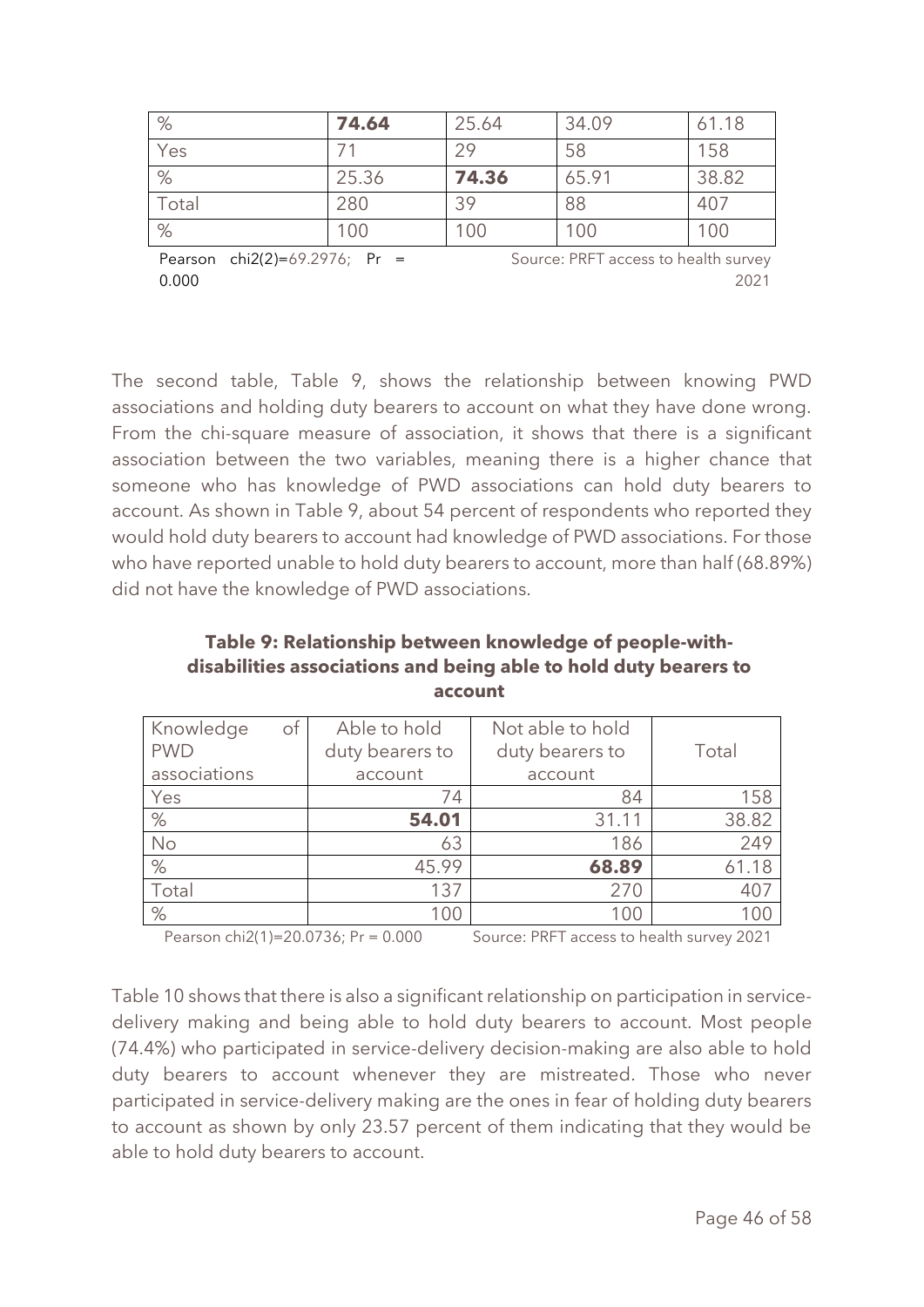# **Table 10: Relationship between participation in community health care service-delivery decision-making and being able to hold duty bearers to account**

|                                   |                    | Not Able to hold |       |
|-----------------------------------|--------------------|------------------|-------|
| Participation<br>in in<br>service | Able to hold duty  | duty bearers to  |       |
| delivery decision making          | bearers to account | account          | Total |
| Yes                               | 29                 | 10               | 39    |
| %                                 | 74.36              | 25.64            | 100   |
| Sometimes                         | 42                 | 46               | 88    |
| %                                 | 47.73              | 52.27            | 100   |
| Never                             | 66                 | 214              | 280   |
| %                                 | 23.57              | 76.43            | 100   |
| Total                             | 137                | 270              | 407   |
| $\%$                              | 33.66              | 66.34            | 100   |

Pearson chi2(2)= 49.4897; Pr = 0.000

Source: PRFT access to health survey 2021

Platforms for health service delivery accountability. During the focus group discussions, WWDs in Mutasa and Mutare Urban cited the lack of engagement platforms with duty bearers as a challenge to raise awareness on their plight with service providers. One WWD from Mutasa argued that:

It is right and necessary for us to engage with duty bearers like sisters in charge, so that they educate nurses to handle us and understand our disabilities; also to build toilets which are disability friendly.

MWDs in Mutasa noted that they engage local duty bearers through council meetings and hearings on budgets where they also discuss access to health issues. This was also the case with MWDs in Mutare Urban who indicated that they engage duty bearers on service providers' platforms such as Local Authorities, the National Aids Council, UNFPA Quarterly Forums and PSI Forums. In Mutare Rural, the Zimunya Councillor noted that PWDs participate through platforms created by the National Aids Council. There are also local council budget consultations where they listen and give inputs on issues that concern them.

The Zimunya Councillor also indicated that, as councillors, they also give feedback to PWDs on issues raised with the Council. The Dora ward 35 Councillor (Mutare Rural) argued that PWDs are members of local development committees such as ward development committees, village development committees, school development committees and health centre committees. It is from these platforms that they share their concerns and raise awareness on issues affecting them whilst contributing to development planning.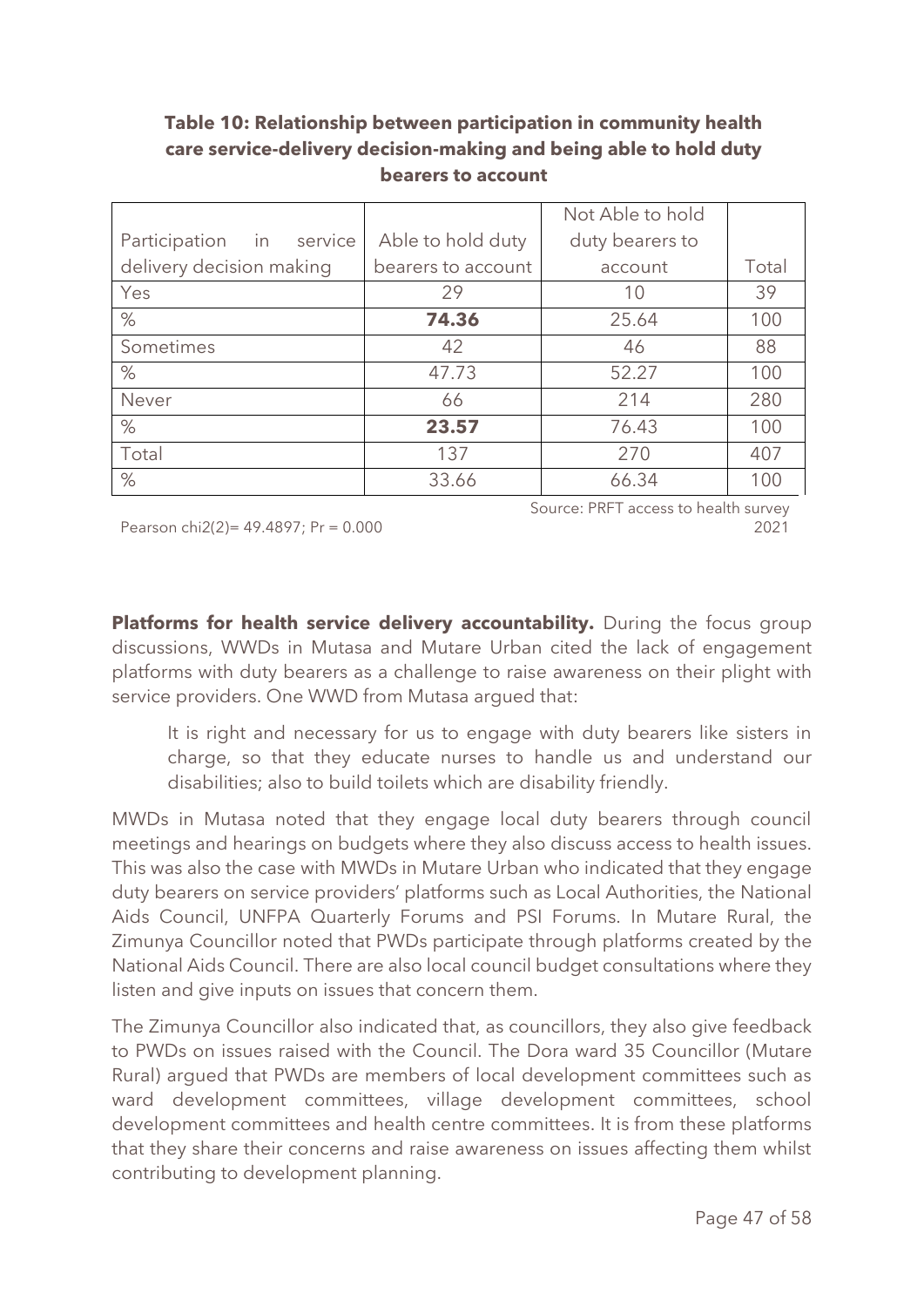However, the MWDs in Mutasa felt they can only engage duty bearers up to the local councillor and/or council clinic superintendent, and not beyond. A cause for concern from MWDs is that, although they engage duty bearers at local level, they do not see changes in their fortunes through improvements in social service delivery. PWDs also conceded that feedback from duty bearers is low and cited the need for follow-ups on unresolved issues.

Resource unavailability for PWDs' empowerment was a trending theme. The Zimunya ward Councillor argued that the major challenges for PWDs are related to poverty and there are no resources at the local level to economically empower and enable them to participate during consultations.

While the PWDs do not often participate in health service issues, Mr. Mukahanana, who is visually impaired, was recently elected as Councillor in the Jenya area, under Chief Mutasa in Mutasa District. This is a step in the right direction to ensure that PWDs are represented by people who have disability and understand the disability issues and challenges that PWDs face. This is in line with the Ministry of Public Services, Labour and Social Welfare thinking that PWDs should occupy space at the policy tables at every level of governance.

A Ministry official noted that the government has created platforms for PWDs' participation on policy development and other development planning processes. The Ministry representative pointed out that PWDs throughout the country were consulted during the development of the National Disability Policy.

However, it was noted that there is need for the government to develop a feedback mechanism that will allow a constant two-way communication. It was also noted that the Ministry is in the process of creating institutionalized platforms for PWDs' participation but that, in the meantime, they rely on walk-ins at the head office and district offices for Social Development.

The Ministry representative conceded that the country is at a stage where disability frameworks are still in their formative years and taking shape. The Mutare Social Development Department mobilises all people including those with disabilities to participate in government programmes. However, it was noted that finding places with a disability friendly infrastructure such as toilets to hold the meetings is a problem in Mutare.

The challenges of non-participation in health processes are further marginalisation as the concerns of PWDs are not heard and addressed by services providers. The Councillor interviewed from Dora, Mutare Rural, stressed that:

Non-participation of PWDs in local service delivery planning kills self-esteem and self-worth. This also results in people looking down upon PWDs, which leads to baby dumping of children born with disabilities as the parents would not have anywhere to go and get help. PWDs will also face abuse as some people take advantage that they have nowhere to take the issues to.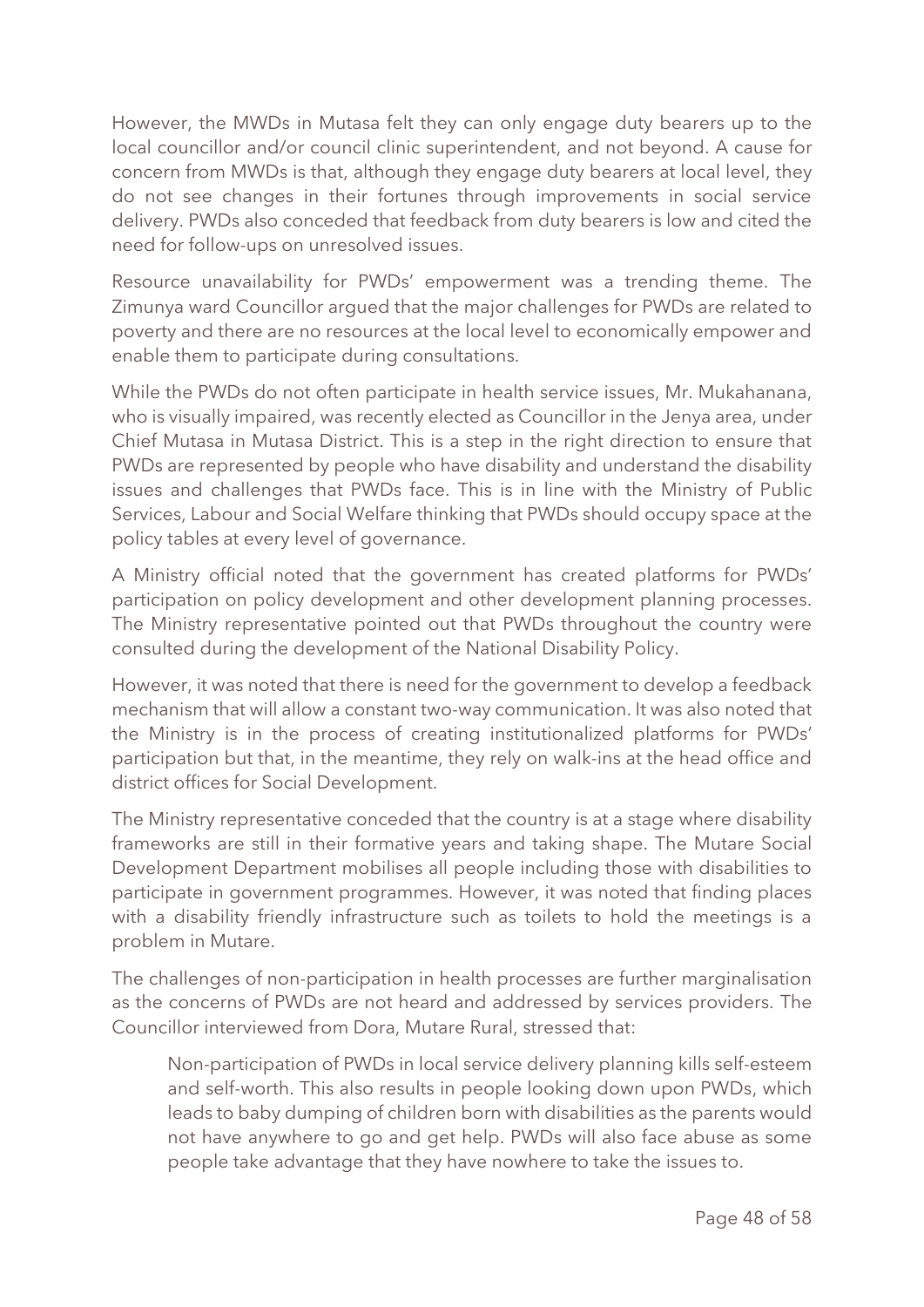# <span id="page-48-0"></span>**4. Discussion**

This study focused on understanding the challenges that PWDs faced in accessing health services in Manicaland Province. The study results indicate that PWDs face a complex web of issues which impedes them from accessing health services.

Key themes from the study included factors such as dependency on public health, health access, financial assistance, barriers to health care services, and impact of marginalisation in decision making. The results mean that there are structural and non-structural issues which need to be addressed to ensure that PWDs access health services.

The study highlighted a relationship between poverty and access to health services. The research discussions established that PWDs are among the most marginalised groups and, as a result, cannot afford health user fees, which are present in both public and private services. The only ones that seem to be exempt from paying fees are people with mental health issues. Most PWDs are not covered by any private medical aid scheme whilst only a knowledgeable few have access to government social protection medical aid schemes. At the same time, the AMTO facility which is available for PWDs can only be used to pay for user fees in government institutions and is not accepted everywhere making it difficult where required services are not available from government institutions. The financial support for PWDs to access health services is mostly provided by relatives and NGOs who almost end taking up an obligation that should be fulfilled by the government. This scenario suggests there is an abrogation of responsibility by the government resulting in a weak governance system.

The study results also established that participation of PWDs in decision making is mediated as it is done through associations of PWDs. While this mediation is applauded, it however still excludes PWDs whose information on the associations is limited and/or PWDs who are not affiliated to any association.

The study results also indicated a pattern where NGOs, missionary hospitals, and spiritual healers are complementing government health service provision. The public health institutions were established by the research as the main source of health services for PWDs. Because the public health institutions are inadequately resourced with drugs and personnel, PWDs access their health services at secondary sources which are complementing public health provision. However, this pattern of secondary sources is not ideal for PWDs – nearly one in three said that they would have no secondary source of health service if the public one failed.

The recently adopted National Disability Policy (June 2021) provides an entry point for civil society organizations to present their research findings on disability studies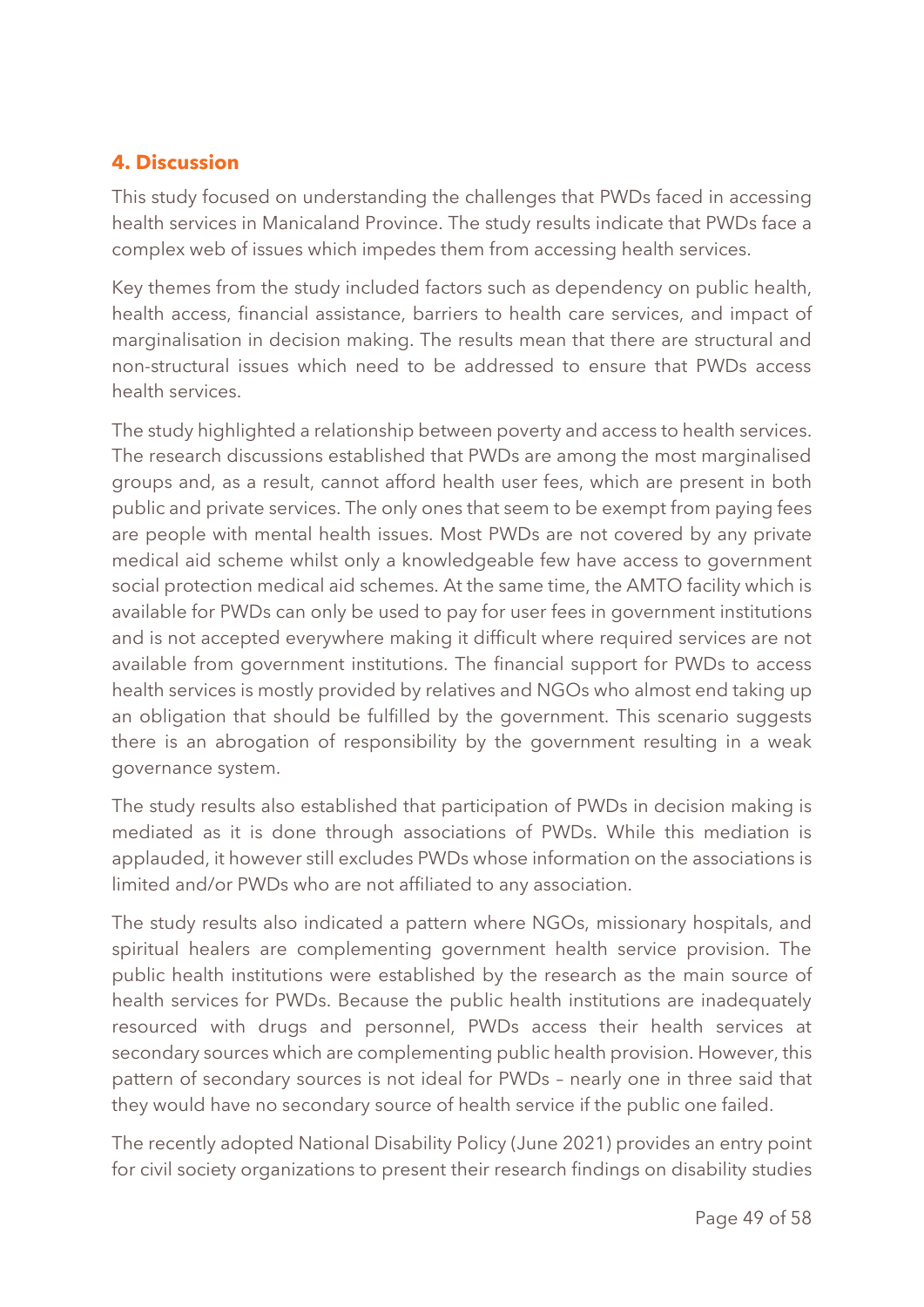to the Department of Disability Affairs. This was in itself an unexpected study finding. The importance of this finding is that it offers an opportunity for non-state actors working on disability to influence disability policy implementation in the country. However, whilst celebrating the new disability policy, other policies have existed before, yet they have not been implemented properly. It is therefore a main emphasis of the study that Zimbabwe's State must implement this acclaimed disability policy well, as well as many others, to avoid a false legitimation of its work through "policy production". This situation is also made possible by non-state actors (especially civil society organizations) which have capacity limitations to hold the government to account. Part of this incapacity is as a result of a shrinking operating space for civil society organizations, both financially and regulatory.

The absence of a publicly shared database for PWDs poses challenges in the development planning and implementation of health programmes. The subsequent result is the poor targeting of PWDs by health and social protection services. Our study concludes that, as a result of a lack of a publicly shared database, social protection programmes that cushion PWDs health needs are poorly designed and financed resulting in poor coverage. This finding is important in that failing to properly identify where the PWDs are located will perpetuate their exclusion and marginalization.

# <span id="page-49-0"></span>**5. Recommendations**

Some of the recommendations to improve health care provision for people with disabilities that were suggested during the key informant interviews and focus group discussions in Mutasa, Mutare Urban, Mutare Rural and at provincial and national level include:

- ⮚ The Government should construct infrastructure (public toilets, roads and pavements, clinics, hospitals, health facility waiting areas, etc) that are disability friendly and enable PWDs to navigate with their assistive devices such as wheelchairs.
- ⮚ The Government should provide mobile clinics for PWDs to ease access to health care services since they experience difficulties travelling to health centres due to their various impairments.
- $\triangleright$  The Government, through the Ministry of Health and Child Care, should establish one-stop centres that cater for all the health needs of PWDs. At the moment, very few services are available at the local health centres with PWDs having to be referred to major towns for other specialised services.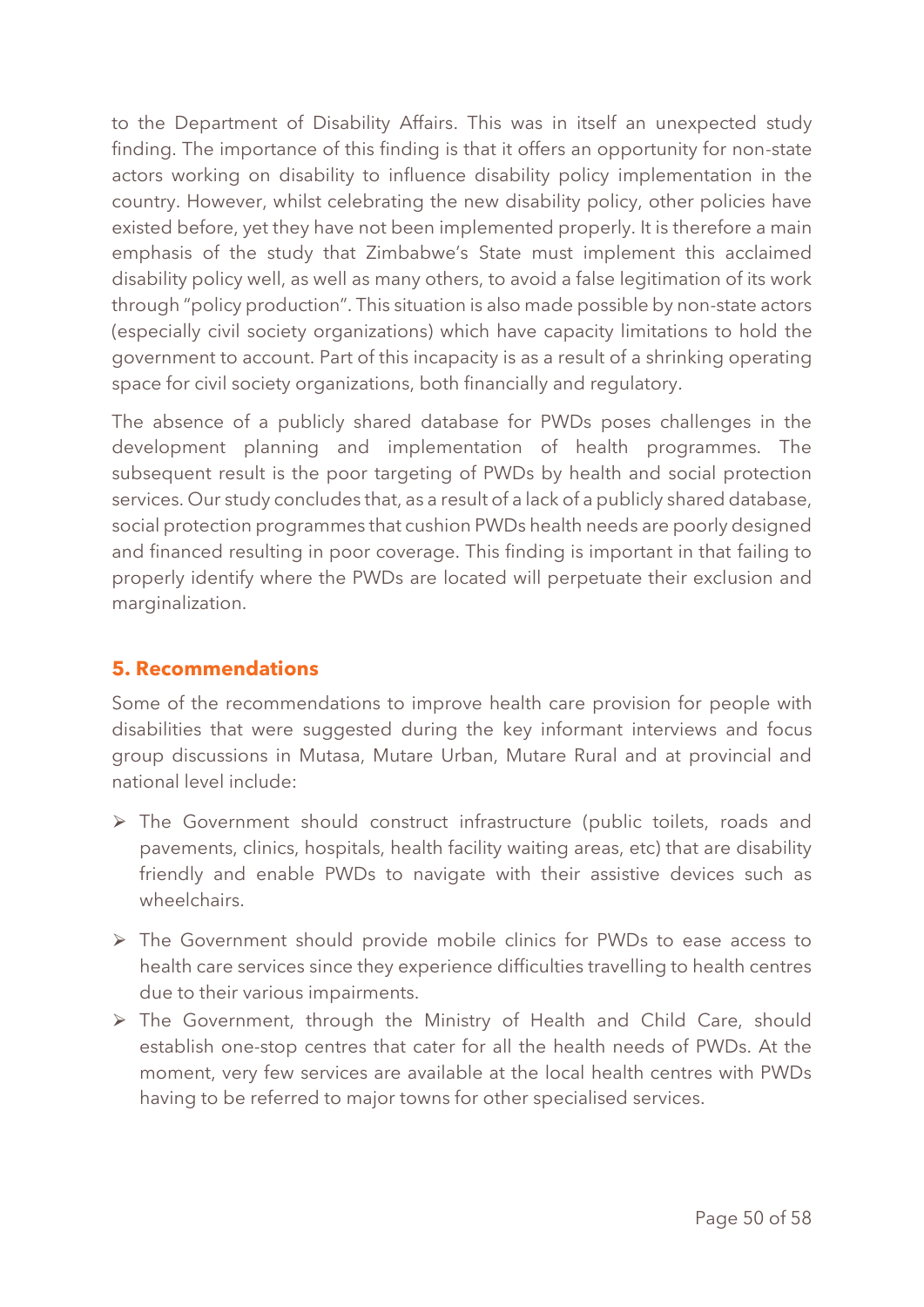- $\triangleright$  Transport operators should provide buses that have disability friendly features such as lifters for wheelchairs. Operators such as the drivers and the conductors should be trained on disability so that they do not abuse PWDs.
- ▶ Public transport should also ensure that they give sufficient time to PWDs when boarding buses and wheelchairs should not pay an extra charge as this is a burden to PWDs. There is need for sensitisation of transport operators' personnel to be sensitive to PWDs needs.
- ⮚ The Government should enhance a better coordination between the Ministry of Public Service, Labour and Social Welfare, and the Ministry of Health and Child Care, to ensure the adequate and timely financing of the AMTO support scheme.
- $\triangleright$  The AMTO support scheme should be extended to all medical facilities while the local authorities should remove health user fees for PWDs.
- $\triangleright$  The Government should ensure that people with epilepsy get free medication at public health institutions.
- $\triangleright$  The Government and the local authorities should increase public health institutions personnel including doctors who, in some cases, are only available twice a week.
- ▶ The Government should ensure it achieves inclusive employment with at least 10% of staff employed being PWDs. These will understand the needs of fellow PWDs. This must be extended to health personnel including nurses and doctors.
- $\triangleright$  Health facilities should ensure that their staff is trained on disability and the use of the correct terminology when dealing with PWDs. Medical staff training should have modules that teach on disability and how they can handle PWDs. For instance, training should include a module on sexual and reproductive rights for PWDs to deal with issues of discrimination. Personnel at health facilities should also be trained on sign language to enable effective communication with all patients. Health facilities should be staffed by personnel specialised in PWD issues so that it does not become a disadvantage to have a disability.
- $\triangleright$  There is need for a national database of PWDs. This database should be decentralised to the village level and be regularly updated. Community leaders should collect disability disaggregated data, which details needs of the different PWD categories to enhance inclusive planning that delivers services and programmes that meets PWD needs.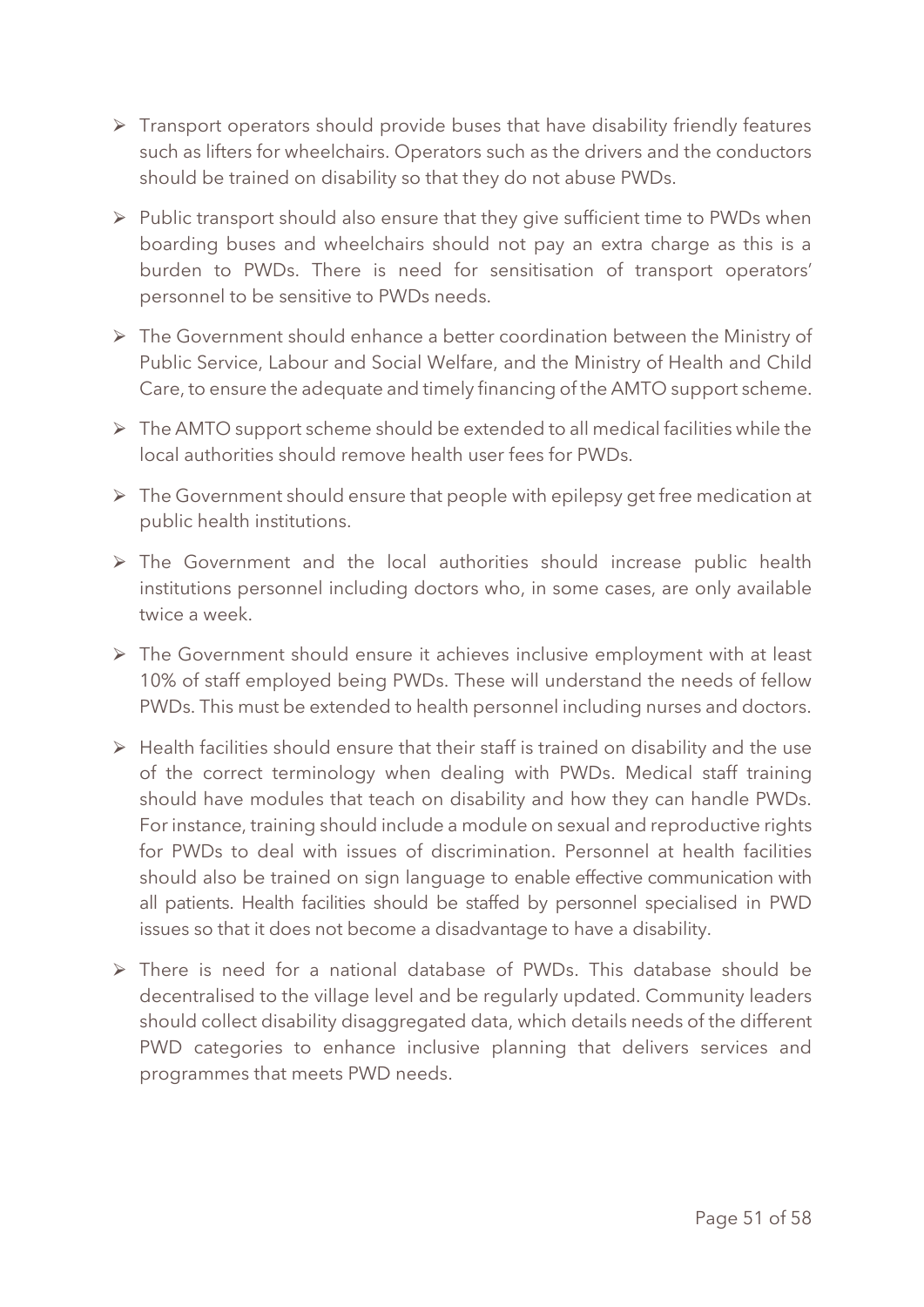#### <span id="page-51-0"></span>**References**

(All links were accessed on 16 August 2021)

- 1. Aldersey, H.M. et al. (2014) Intellectual and developmental disabilities in Kinshasa, Democratic Republic of the Congo: causality and implications for resilience and support. Intellectual and Developmental Disabilities. 2014; 52(3):220–33.
- 2. Albert, B. (2004) Briefing note: The Social Model of Disability, Human Rights and Development. Disability KAR Knowledge and Research. Available from: www.disabilitykar.net.
- 3. Adugna.M.B. et al (2020) Barriers and Facilitators to Healthcare Access for Children with Disabilities in Low and Middle Income Sub-Saharan African Countries: A Scoping Review. BMC Health Services Research volume 20, Article number: 15 (2020).
- 4. Eide, A. and Ingstad B. (2011) Disability & Poverty, Policy Press
- 5. African Union (2013) Continental Plan of Action for the African Decade of PWDs 2010– 2019 [https://au.int/sites/default/files/pages/32900-file](https://au.int/sites/default/files/pages/32900-file-cpoa_handbook._audp.english_-_copy.pdf)cpoa\_handbook.\_audp.english -\_copy.pdf
- 6. African Child Policy Forum (2014) The African report on children with disabilities: promising starts and persisting challenges: ACPF: Addis Ababa. <https://app.box.com/s/q9d36kela8pzgl5mr0miv62bh0fbv36d>
- 7. African agenda (2006) Cape Town: HSRC Press; p. 261–272.
- 8. Beckwith, R.M., Friedman, M.G., & Conroy, J.W. (2016) Beyond Tokenism: People with Complex Needs in Leadership Roles: A Review of the Literature. Inclusion, 23266988, 4:3. [http://www.aaiddjournals.org/doi/abs/10.1352/2326-](http://www.aaiddjournals.org/doi/abs/10.1352/2326-6988-4.3.137?code=aamr-site) [6988-4.3.137?code=aamr-site](http://www.aaiddjournals.org/doi/abs/10.1352/2326-6988-4.3.137?code=aamr-site)
- 9. Brock, K. (1999) A Review of Participatory Work on Poverty and Ill being, Consultations with the Poor, Prepared for Global Synthesis Workshop, September 22-23, 1999, Poverty Group, PREM, World Bank, Washington, DC.
- 10.Cockburn N, et al. (2012) Prevalence, causes and socio-economic determinants of vision loss in Cape Town, South Africa. PLoS ONE. 7(2)
- 11.Devlinger, P. (1995) 'Why disabled? The cultural understanding of physical disability in an African society', in B. Ingstad and S.R. Whyte (eds) *Disability and culture*, Berkeley, CA: University of California Press, pp 94-106.
- 12.Devicienti, F, & Poggi, A. (2011) Poverty and social exclusion: Two sides of the same coin or dynamically interrelated processes? Applied Economics, 43(25), 3549–3571
- 13.Disabled Peoples' International (1993) Constitution of Disabled Peoples' International. Available from: [www.dpi.org](http://www.dpi.org/)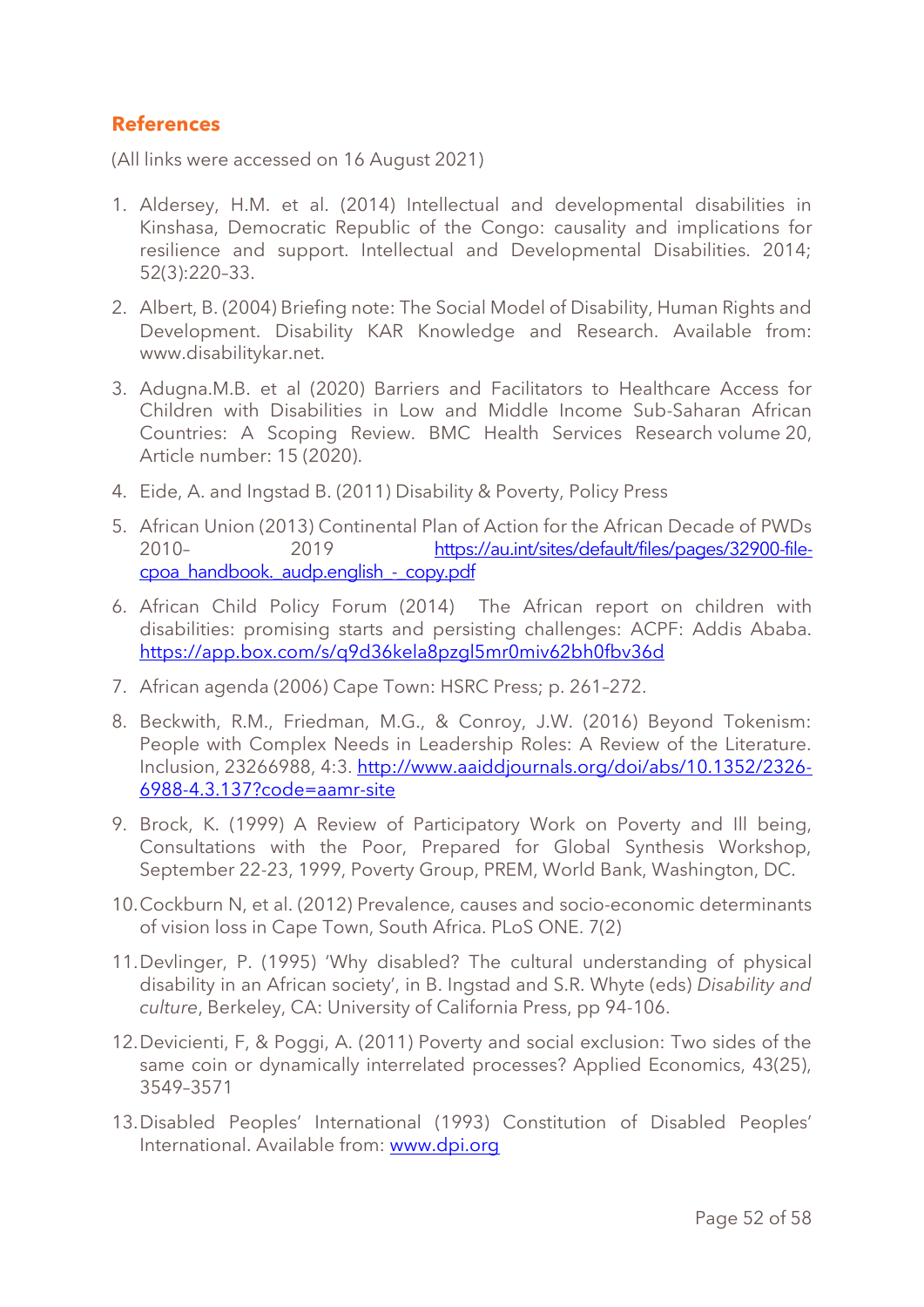- 14.ECID (2020) ECID Global Baseline. [http://www.prftzim.org/download/ecid](http://www.prftzim.org/download/ecid-global-baseline-survey-report-2020/)[global-baseline-survey-report-2020/](http://www.prftzim.org/download/ecid-global-baseline-survey-report-2020/)
- 15.Elwan A. (1999) Poverty and disability: A survey of the literature: Social Protection Advisory Service, World Bank. [ see also [http://documents1.worldbank.org/curated/en/488521468764667300/pdf/mul](http://documents1.worldbank.org/curated/en/488521468764667300/pdf/multi-page.pdf) [ti-page.pdf\]](http://documents1.worldbank.org/curated/en/488521468764667300/pdf/multi-page.pdf)
- 16.Harrison, T. (2006) Health Promotion for PWDs: what does the literature reveal? Family Community Health, 2006; 29. Supplementary S12-9.
- 17.Health Development Fund and Crown Agents, Zimbabwe (2020). Results-Based-Financing/Strengthening the health delivery system in Zimbabwe
- 18.Hendriks, V. (2009) Visions on Mainstreaming Disability in Development. Available from: www.dcdd.nl.
- 19.Hyman, M. (1977) The Extra Costs of Disabled Living. Sponsored by the Disablement Income Group Charitable Trust, published by the National Fund for Research into Crippling Diseases. Horsham, Surrey.
- 20.Mandipa E. & Manyatera G, (2014) 'Zimbabwe', in Ngwena C., Grobelaar-du Plessis I., Combrick H. & Kamga S. D. (eds.), *African Disability Rights Yearbook*, pp. 287–308, Pretoria University Law Press, Pretoria; <https://www.ncbi.nlm.nih.gov/pmc/articles/PMC6244346/>
- 21.Maria Zuurmond et al, (2019) Barriers and Facilitators to Accessing Health Services: A Qualitative Study Amongst People with Disabilities in Camerron and India.
- 22.Matin B.K et al, (2021) Barriers in access to healthcare for women with disabilities: a systemic review in qualitative studies
- 23.Mgwili, V.N. and Watermeyer B. (2006) Physically disabled women and discrimination in reproductive health care. in Watermeyer, Swartz, Lorenzo et al, editors. Psychoanalytic reflections.
- 24.Moyo, T. (2018) Zim endorses African Charter of disabled persons. The Chronicle Newspaper. [www.chronicle.co.zw/zim-endorses-african-charter-on](http://www.chronicle.co.zw/zim-endorses-african-charter-on-disabled-persons/)[disabled-persons/](http://www.chronicle.co.zw/zim-endorses-african-charter-on-disabled-persons/)
- 25.Ndangana, F., (2020) PWDs Bemoan Communication Barriers On Accessing Sexual and Reproductive Health Services. Join the Conversation News. [https://263chat.com/pwds-bemoan-communication-barriers-on-accessing-srh](https://263chat.com/pwds-bemoan-communication-barriers-on-accessing-srh-services/)[services/](https://263chat.com/pwds-bemoan-communication-barriers-on-accessing-srh-services/)
- 26.Nota A, et al. (2015) Factors contributing to defaulting scheduled therapy sessions by caregivers of children with congenital disabilities. Malawi Medical Journal. 27(1):25–8.
- 27.Peta. C. (2017) Disability is not asexuality: the childbearing experiences and aspirations of women with disability in Zimbabwe, Reproductive Health Matters, 25:50, 10-19,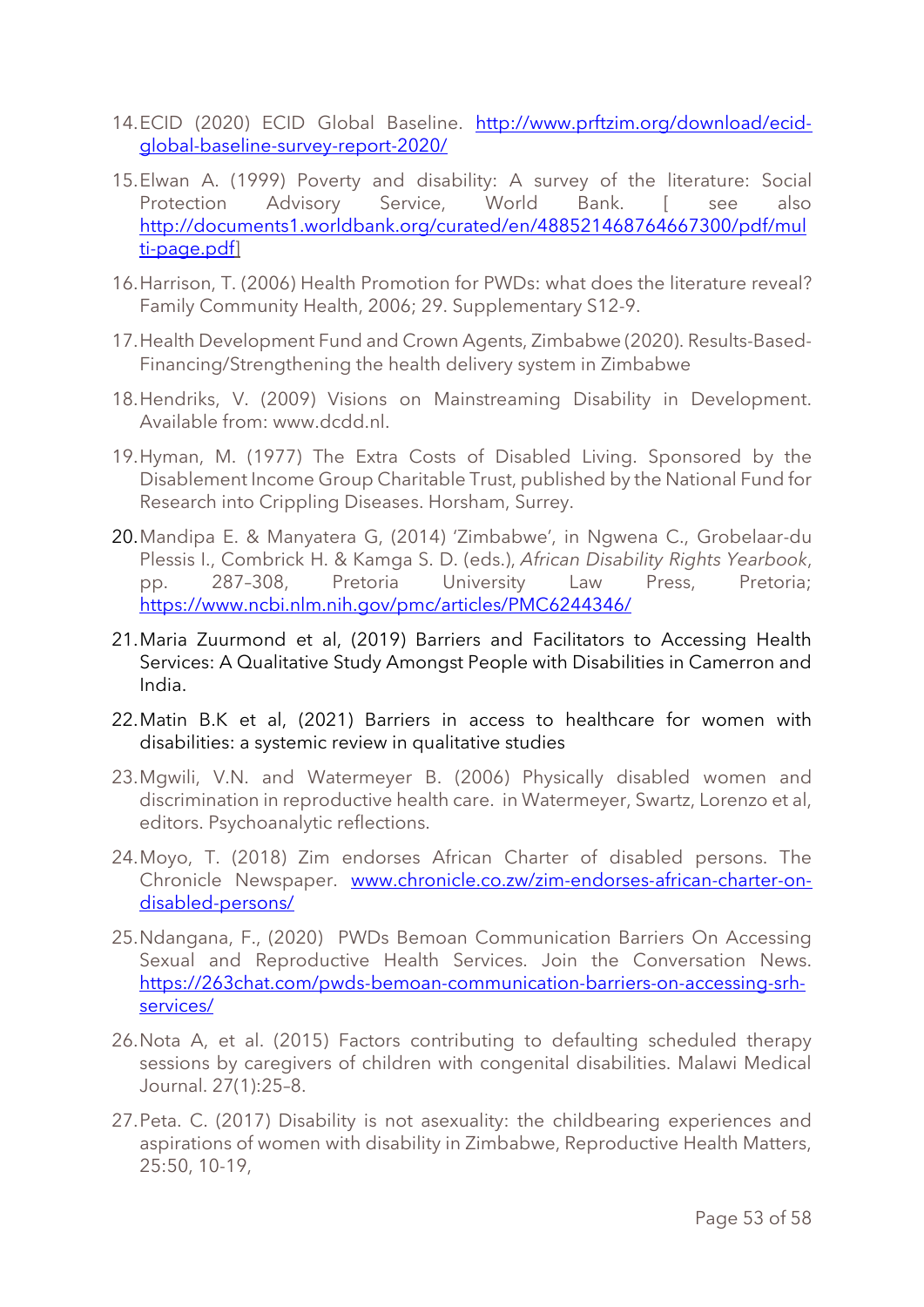- 28.Peters S.J. (2009) Review of marginalization of people with disability in Lebanon, Syria and Jordan. UNESCO.
- 29.Quinn, G. & Degener, T. (2002) Human Rights and Disability: The Current and Potential use of United Nations Human Rights Instruments in the Context of Disability. International Rehabilitation Review. Vol 51. No 1 and No 2. (Double Issue) p10-15.
- 30.Saloojee, G. et al. (2007) 'Unmet health, welfare and educational needs of disabled children in an impoverished South African peri-urban township', *Child Care Health and Development*, Vol 33, pp 230-5.
- 31.Seelman, K.D. (2004) Trends in Rehabilitation and Disability: Transition from a Medical Model to and Integrative Model. Disability World. Issue No. 22. January-March 2004.Available from: [www.disabilityworld.org](http://www.disabilityworld.org/)
- 32.Shaun, G. (2009) Disability, Poverty and Development: Critical Reflections on the Majority World Debate. Disability ad Society, Vol 24, 2009, Issue 6 pages 771- 784.
- 33.Shakespeare T, Bright T and Kuper H (2018) Access to Health For PWDs.
- 34.Shamyr Sulyvan Castro et al (2011) Accessibiity to health Services by Persons with disability.
- 35.Shibre T, et al. (2001) Perception of stigma among family members of individuals with schizophrenia and major affective disorders in rural Ethiopia. Social Psychiatry Epidemiology. 36(6):299–303
- 36.Shillingford. L. (2020) A step in the right direction. Nursing Standard (through 2013).London Vol. 14, [Issue.](https://search.proquest.com/indexingvolumeissuelinkhandler/30130/Nursing+Standard+$28through+2013$29/02000Y02Y23$23Feb+23-Feb+29,+2000$3b++Vol.+14+$2823$29/14/23;jsessionid=671E6340A98ABE616A44291F50924020.i-0aef2d97e2ba614e3) 23, (Feb 23-Feb 29, 2000): 52. See also [https://search.proquest.com/openview/ec51dd309f85a282b382329c17e6234](https://search.proquest.com/openview/ec51dd309f85a282b382329c17e6234b/1?pq-origsite=gscholar&cbl=30130) [b/1?pq-origsite=gscholar&cbl=30130](https://search.proquest.com/openview/ec51dd309f85a282b382329c17e6234b/1?pq-origsite=gscholar&cbl=30130)
- 37.Sightsavers (2015) Disability and the SDGs: from words to action. Blog post. [www.sightsavers.org/news/2015/09/disability-sdgs-words-action/](http://www.sightsavers.org/news/2015/09/disability-sdgs-words-action/)
- 38.Smith et al (2004) 'Barriers to accessing safe motherhood and reproductive health services: the situation of women with disabilities in Lusaka, Zambia', *Disability and Rehabilitation*, vol 26, pp 121-7.
- 39.Thomas, P. (2005) 'Disability, Poverty and the Millennium Development Goals: Relevance, Challenges and Opportunities for DFID', Available at: [http://www.dfid.gov.uk/PDF/%20Outputs/Disability/%20PolicyProject\\_FR.pdf](http://www.dfid.gov.uk/PDF/%20Outputs/Disability/%20PolicyProject_FR.pdf)
- 40.United Nations (2006) Convention on the Rights of People With Disabilities [www.un.org/development/desa/disabilities/convention-on-the-rights-of](http://www.un.org/development/desa/disabilities/convention-on-the-rights-of-persons-with-disabilities.html)[persons-with-disabilities.html](http://www.un.org/development/desa/disabilities/convention-on-the-rights-of-persons-with-disabilities.html)
- 41.United Nations (2011) Disability and the Millennium Development Goals: A Review of the MDG Process and Strategies for Inclusion of Disability Issues in Millennium Development Goal Efforts. New York.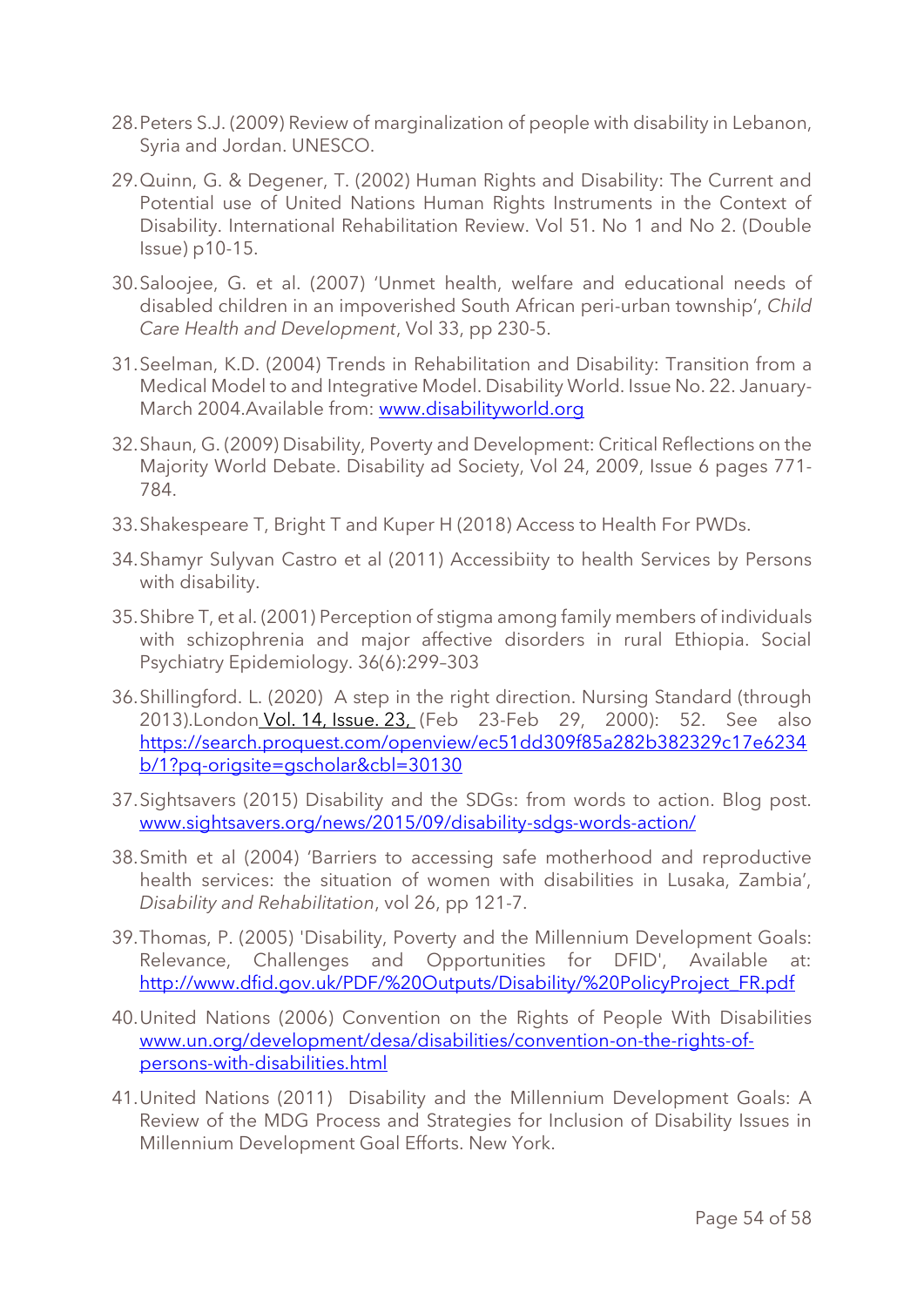- 42.UN Enable (2014) Latest Developments. Available from: <http://www.un.org/disabilities/>
- 43.UNICEF (2011) Promoting the Rights of Children with Disabilities. See [www.unicef-arc.org/publications/474-](http://www.unicef-arc.org/publications/474-%20promoting-%20the-rights-%20of-children-with-disabilities.html) promoting- the-rights- of-children-with[disabilities.html](http://www.unicef-arc.org/publications/474-%20promoting-%20the-rights-%20of-children-with-disabilities.html)
- 44.UNICEF (2020) Results-based financing: Strengthening the health delivery system in Zimbabwe. Mainstreaming quality health care for people living with disabilities (PLWDs) [https://www.unicef.org/zimbabwe/media/3516/file/RBF-](https://www.unicef.org/zimbabwe/media/3516/file/RBF-Booklet-September-2020-Mainstreaming-quality-healthcare-for-PLWDs.pdf)[Booklet-September-2020-Mainstreaming-quality-healthcare-for-PLWDs.pdf](https://www.unicef.org/zimbabwe/media/3516/file/RBF-Booklet-September-2020-Mainstreaming-quality-healthcare-for-PLWDs.pdf)
- 45.Vidojević. J. (2017) "Conceptualization of Social Exclusion in Africa: In Search of Inclusive Development". Draft presentation for the Law and Development Conference, Cape Town, South Africa. See also [https://www.lawanddevelopment.net/img/2017papers/ Jelena.Vidojevic.pdf](https://www.lawanddevelopment.net/img/2017papers/%20Jelena.Vidojevic.pdf)
- 46.Waddington, L. (1995) Disability, Employment, and the European Community. European University Institute: Florence
- 47.World Health Organization. (2011) World report on disability 2011. Geneva: World Health Organization.
- 48.Wolfensohn, J. D. (1997) 'The Challenge of Inclusion', [http://www.worldbank.org](http://www.worldbank.org/)
- 49.Wolfensohn, J.D. (2004) Disability and Inclusive Development: Sharing, Learning and Building Alliances. Remarks at the 2004 World Bank International Disability Conference, Washington DC.
- 50.WALPE (2020) Research on the Implications of Young Women and Women With Disabilities' Marginalization in Leadership and Decision-Making: A Case of Mutasa District. [https://walpe.org.zw/download-research-on-the-implications](https://walpe.org.zw/download-research-on-the-implications-of-young-women-and-women-with-disabilities-marginalisation-in-leadership-and-decision-making-processes)[of-young-women-and-women-with-disabilities-marginalisation-in-leadership](https://walpe.org.zw/download-research-on-the-implications-of-young-women-and-women-with-disabilities-marginalisation-in-leadership-and-decision-making-processes)[and-decision-making-processes](https://walpe.org.zw/download-research-on-the-implications-of-young-women-and-women-with-disabilities-marginalisation-in-leadership-and-decision-making-processes)
- 51.WEI (2016) Enabling a global human rights movement for Women and girls with disabilities: Global Disabled Women's Rights Advocacy Report. Washington, D.C. Women Enabled International.
- 52.World Bank. (2005) Development outreach: Disability and inclusive development, July 2005, Washington, DC.
- 53.Yousafzai. A.G. et al (2005) HIV/AIDS Information and Services: The situation Experienced by Adolescents with Disabilities in Rwanda and Uganda. Disability and Rehabilitation, 2005; 27 (22) 1357-63.
- 54.ZIMSTAT (2017a) Inter-censal demographic survey 2017 [http://www.zimstat.co.zw/wp](http://www.zimstat.co.zw/wp-%20content/uploads/publications/Population/population/ICDS_2017.pdf)[content/uploads/publications/Population/population/ICDS\\_2017.pdf](http://www.zimstat.co.zw/wp-%20content/uploads/publications/Population/population/ICDS_2017.pdf)
- 55. ZIMSTAT (2017b) Zimbabwe Poverty Report 201[7 http://www.zimstat.co.zw/wp](http://www.zimstat.co.zw/wp-content/uploads/publications/Income/Finance/PICES-2017-Report.pdf)[content/uploads/publications/Income/Finance/PICES-2017-Report.pdf](http://www.zimstat.co.zw/wp-content/uploads/publications/Income/Finance/PICES-2017-Report.pdf)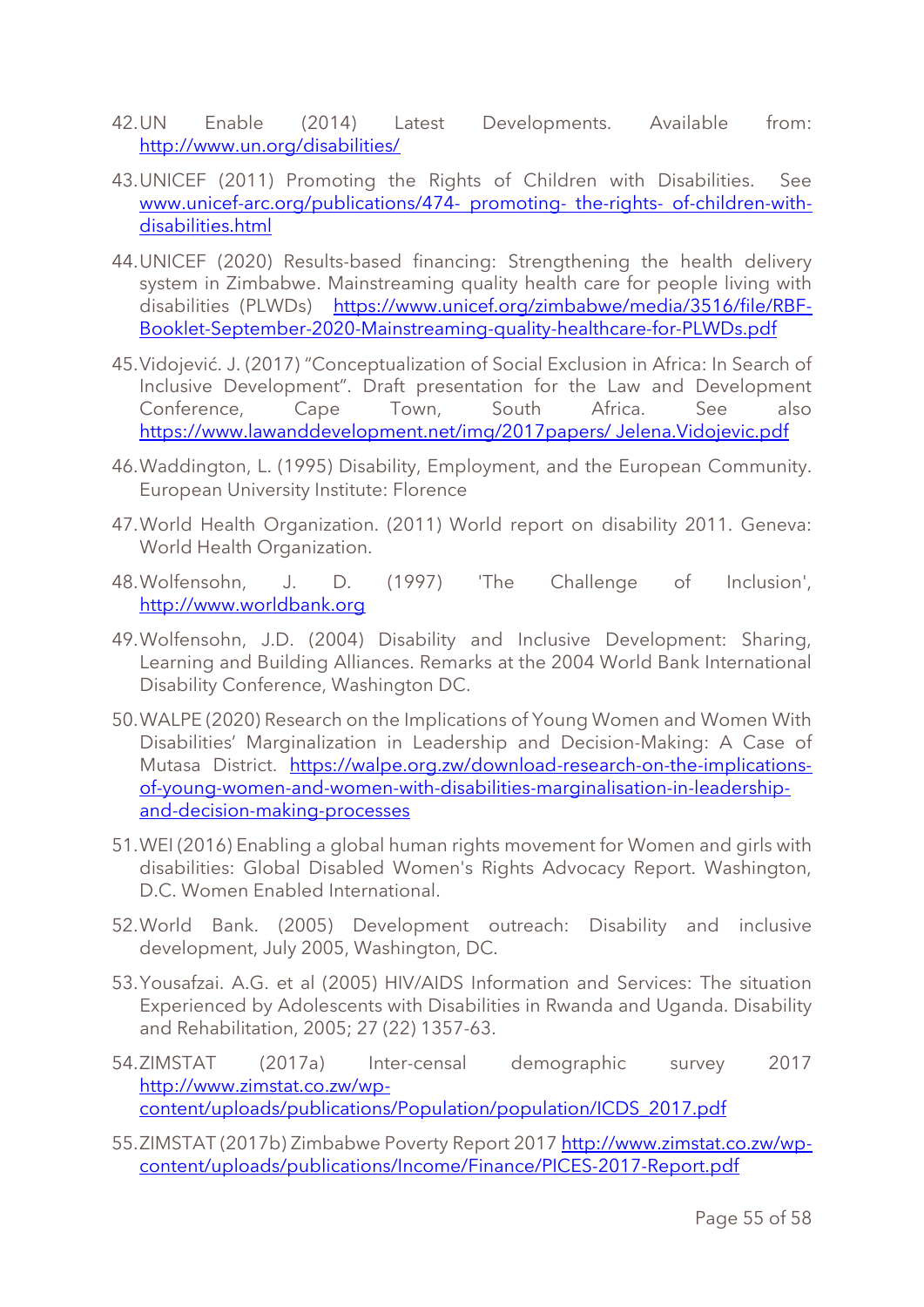# <span id="page-55-0"></span>**Annex 1**

Ethics at the organization *Poverty Reduction Forum Trust* (PRFT) cover several sections, including: the Code of Conduct Standards; Ethics Principles Guiding Research; Data Management; and Complaints and Reports.

#### **Code of Conduct Standards**

- 1. Uphold the integrity and reputation of the Poverty Reduction Forum Trust by ensuring that my professional and personal conduct is consistent with the Poverty Reduction Forum Trust's values and standards
	- treat research respondents with respect and dignity
	- Observant of all local laws and be sensitive to local customs
- 2. Not to engage in abusive or exploitative conduct
	- Not to engage in sexual activity with respondents and children (persons under the age of 18). Mistaken belief in the age of a child is not a defence.
	- Not to exchange of money, employment, goods or services for sex, including sexual favours or other forms of humiliating, degrading or exploitative behaviour, is prohibited. This includes any exchange of assistance that is due to beneficiaries of assistance.
	- Not to engage in sexual relationships with beneficiaries of assistance, since they are based on inherently unequal power dynamics.
	- Not to engage in any commercially exploitative activities with children or vulnerable adults including child labour or trafficking.
	- Not to physically assault a child or vulnerable adult.
	- Not to emotionally or psychologically abuse a child or vulnerable adult
- 3. Ensure the safety, health and welfare of all the Poverty Reduction Forum Trust staff members and associated personnel (volunteers, partners, suppliers and contractors)
	- Comply with any local security guidelines and be pro-active in informing management of any necessary changes to such guidelines.
	- Behave in a manner such as to avoid any unnecessary risk to the safety, health and welfare of myself and others, including partner organizations and communities with whom we work
- 4. Be responsible for the use of information, assets and resources to which I have access by reason of my employment with the Poverty Reduction Forum Trust
	- Not disclose research data or information to unauthorized persons
	- Always ensure security of the Organization Information Communication Technology, including Computers, Hard drives, Flash Disks and Social Media platforms (include storage and password protection)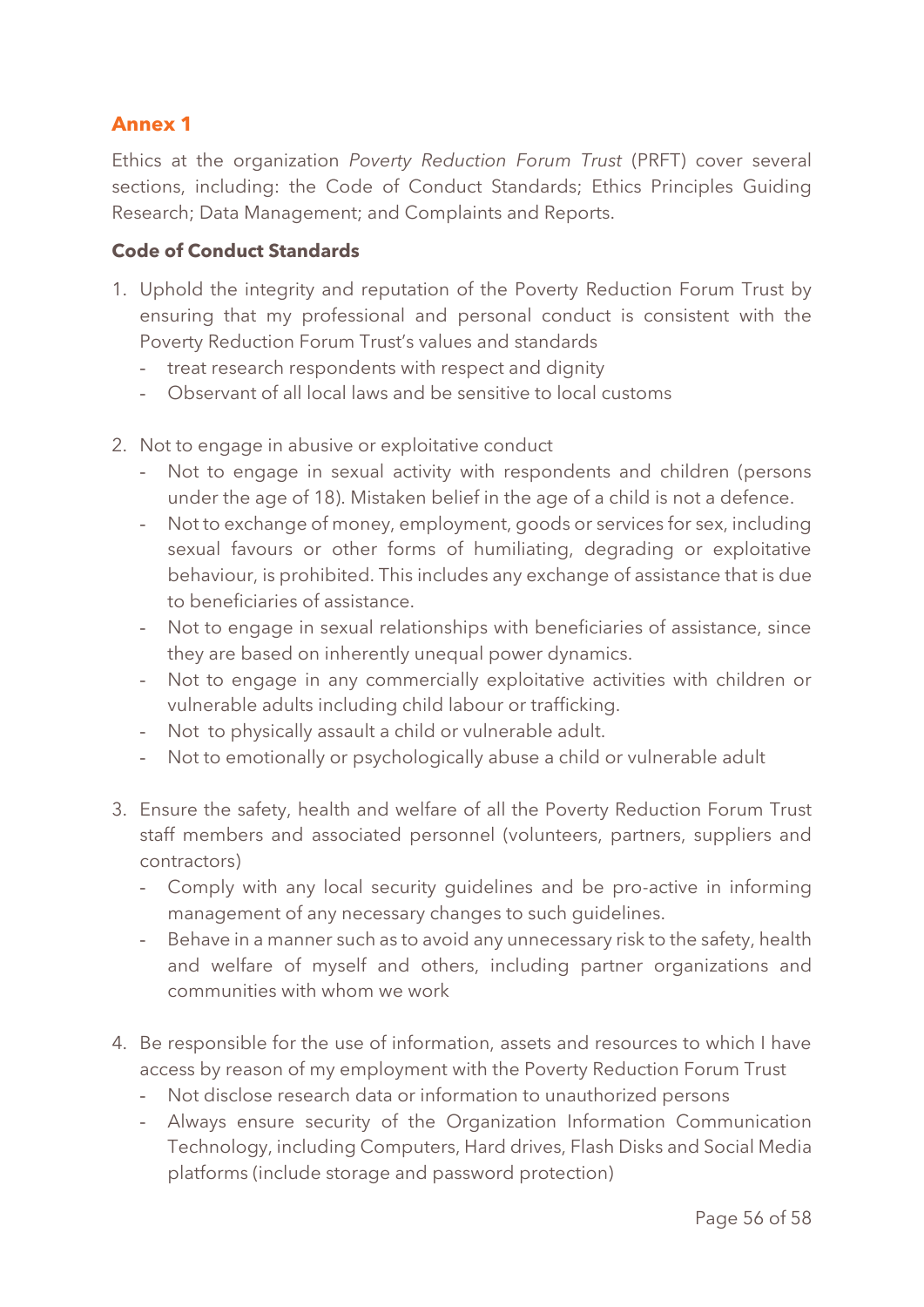- 5. Perform my duties and conduct my private life in a manner that avoids conflicts of interest
	- Not to accept significant gifts or any remuneration from governments, communities with whom we work, donors, suppliers and other persons which have been offered to me
- 6. Uphold Confidentiality
	- Exercise due care in all matters of official business, and not divulge any confidential information relating to colleagues, work-related matters or any sensitive information unless legally required to do so.

#### **Ethics Principles Guiding Research**

- 1. Follow informed consent rules
- 2. Respect Confidentiality and Privacy
- 3. Professionalism or Conscious of multiple roles (relationships)

#### **Data Management**

PRFT has the obligation to protect the data given by research respondents by ensuring that:

- 1. Participants are made aware about how their data will be used, shared and retained, as well as their rights
- 2. The use of personally identifiable data is minimized wherever possible
- 3. There are safeguards in place to protect the data of research participants e.g. limiting access to data to only authorized personnel and not disclosed to unauthorised persons, protected data storage facilities such as password protected hard drive
- 4. Data from respondents is destroyed 12 months after the completion of the research
- 5. Participants are made aware of channels they can use to give further data, in the event there are other developments which they feel can add value to the research findings, to PRFT staff to update their earlier responses.

#### **Complaints and Reports**

- 1. Community complaints and feedback will be collected by the PRFT safeguarding and accountability tracker.
- 2. Communities and respondents will be made aware of the PRFT Safeguarding and Accountability Policy and reporting channels such as WhatsApp Number,